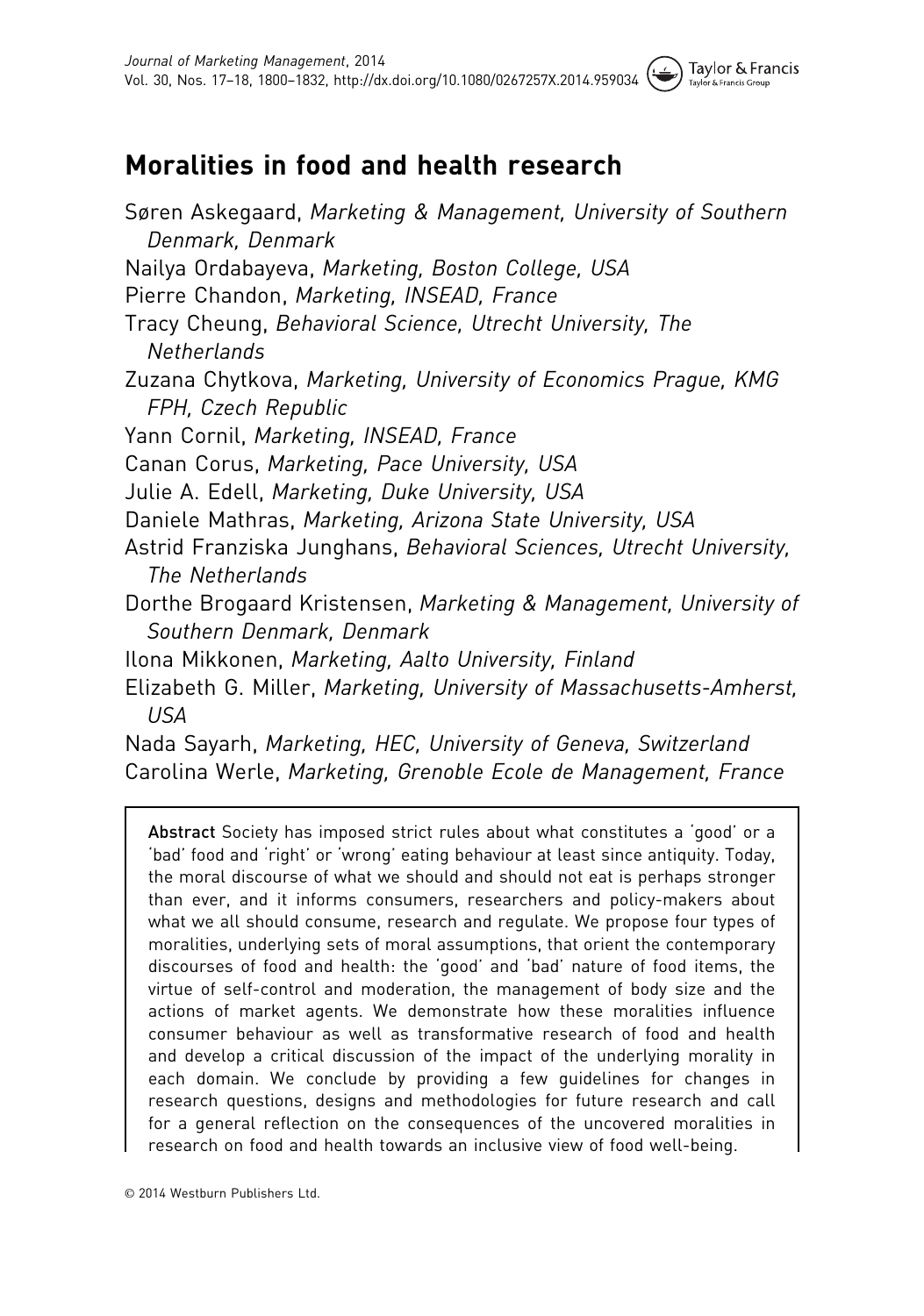Keywords food; health; morality; governmentality; life quality

# Introduction

The human being is an omnivore. In practice, however, the range of culturally defined edibles is always smaller than the biologically defined edibles. The human being is also, with Ernst Cassirer's [\(1944](#page-23-0)) expression, an animal symbolicum, and our practices, even the most natural ones, are always heavily imbued with cultural logics. Culture defines what can and what cannot be eaten. But not only that, culture also distinguishes between good and bad, correct and incorrect edibles, a distinction that is strung up between situations, roles, class, gender and so forth. The set of cultural rules and moral meanings constraining or advocating specific ways to eat are therefore at the core of the socialisation process (Fischler, [1990\)](#page-24-0), and we can find accounts pointing to the morality of food in some of the earliest accounts of civilisation.

In his discussion of the moral history of food, Coveney [\(2006](#page-24-0)) underlines how a particular set of rules known as *dietetics* in antiquity established guidelines for eating and drinking through a set of cultural codifications. In more recent history authorities like the church, the state and the medical profession have become central in the control and the civilising of appetites (e.g. Mennell, [1997\)](#page-26-0). The moralisation of food has become particularly prevalent in the past several decades as what constitutes a 'good' or a 'bad' food and 'right' or 'wrong' eating behaviour has taken on a whole new moral meaning. Society's fear of the potential consequences of 'bad' foods and 'wrong' eating habits on health and well-being has escalated to the degree that some experts have referred to the food industry as the 'tobacco industry of the new millennium' (Nestle, [2007](#page-27-0)). As a result, the policing of food has taken on new dimensions and reached new heights.

These developments can be attributed to several factors. First, there is a growing public and scientific interest in the relationship between eating habits and public health mainly inspired by growing concerns about the increase in obesity rates. Second, there is a growing public interest, although with less scientific effort, in various eating habits and regimes which should arguably improve the quality of life and lead to a healthier, happier physical and mental self. Food, in other words, has become one of the most significant lifestyle and life quality generators and markers. Finally, we have witnessed an increased focus on the body and on the techniques and practices that should improve the body's health condition and physical appearance. In sum, the moralities encompassing food and eating are stronger than ever in contemporary reflexive modernity.

This contemporary moralisation of food has influenced many discussions within the Transformative Consumer Research (TCR) movement and has sparked an interesting debate on food and health at the conference in Lille in 2013, from which this article originates. Business researchers and social scientists at large are claiming a strong voice in this debate in addition to traditional medical sources. However, as Latour [\(2004](#page-26-0)) reminds us, there is no epistemology that is not a political epistemology. Hence, it is surprising that to this date, given the increasingly moralised discussion of food and its relation to the body, there has been little reflection on what types of moralities drive TCR on food and health.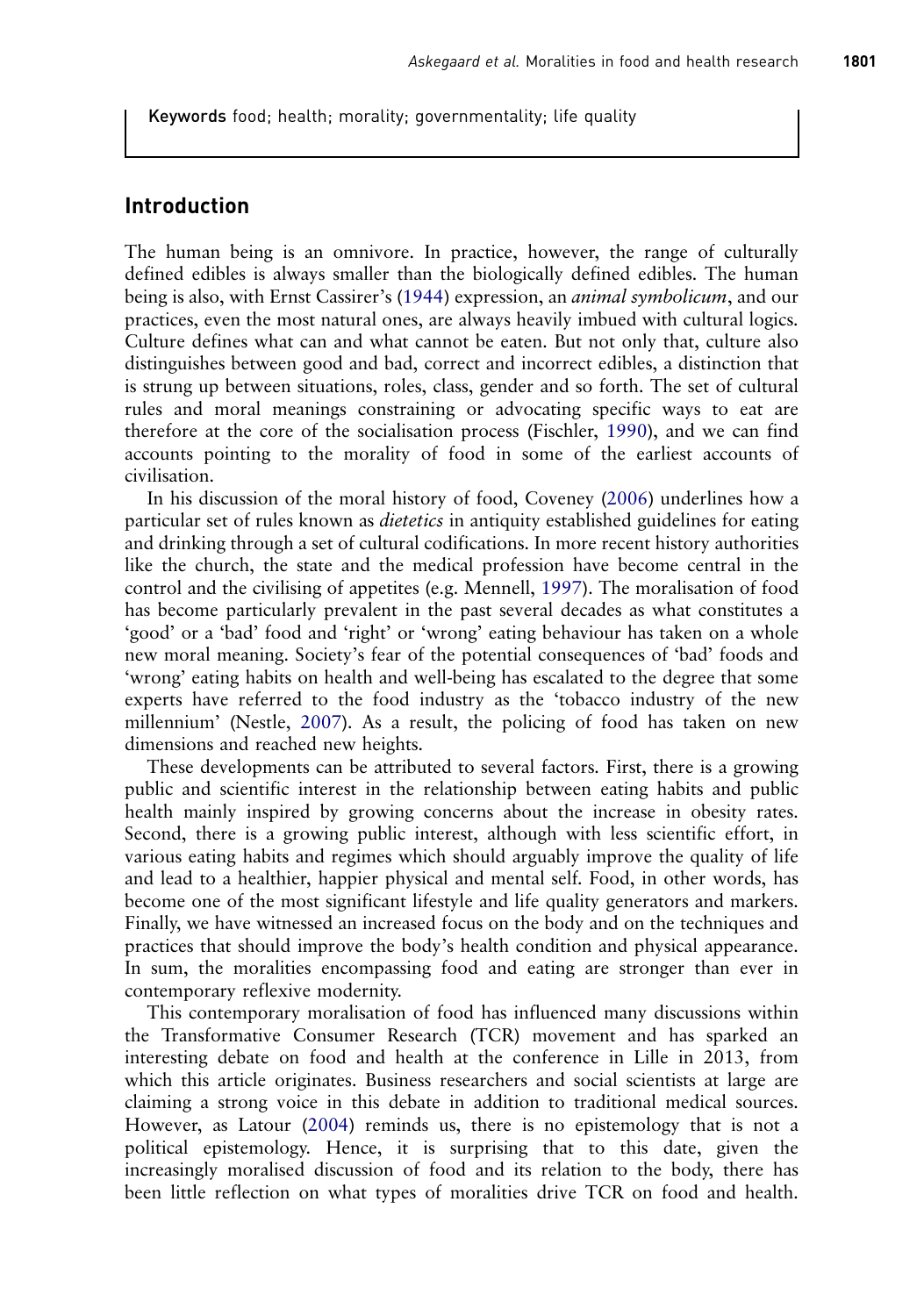This is true not only of TCRs, but also of the social science of food and health, which has sometimes relied on heavy-handed assumptions about the impact of various food regimes on physiology. This paper attempts to address this gap. It represents a collective reflection on the moralities that drive our respective research interests in the domain of food and health. We hope our discourse will inspire consumer researchers to infuse self-reflexivity in their assumptions, goals and methods as they shift away from the restrictive paradigm of 'food as health' towards a holistic and inclusive view of 'food wellbeing' (Block et al., [2011](#page-23-0)).

### Defining morality

Before we embark on our endeavour, it might be useful to go through a brief discussion of what we mean by morality in a food context, since there is a huge and diverging literature on this topic. Obviously, our discussion here can by no means be exhaustive. Nevertheless, we will highlight a few central approaches before producing what could be considered a working definition for the ensuing discussions. From a psychological perspective, Haidt ([2007](#page-25-0)) summarises existing research by formulating three classic principles of morality, namely that 1. it is first and foremost intuitive and affective, but not independent from cognitive reasoning; 2. the primary purpose of a moral psychology is for orienting social action; and 3. morality is central for the creation of social bonds. Haidt adds a fourth principle of his own, namely that morality goes beyond harm (avoiding harm to others) and fairness to also include such dimensions as in-group loyalty, respect for authority and (pious) purity.

These considerations all take point of departure in the individual's conscious activities in relation to the community. Rozin ([1999a](#page-28-0)), in his discussion of the moralisation process, underlines that beyond the individual, psychological level, there is also a historico-cultural level of moralisation which operates in a much less conscious manner through the process of socialisation rather than active decisionmaking. A similar distinction is drawn by Robbins [\(2007](#page-27-0)) in his discussion of an emergent anthropology of morality, in which he distinguishes between two broad trends. The first trend is, in consistence with a Durkheimian tradition, to consider all routine social action as bound to a scheme of normativity and thus as having a moral dimension. The other trend is to define 'an action as moral only when actors understand themselves to perform it on the basis of free choices they have made' (Robbins, [2007](#page-27-0), p. 293).

We consider this dichotomy to be built on somewhat false premises, since, on the one hand, individuals cannot escape moralising, just as they cannot escape communicating. Doing nothing may be a highly communicative as well as a highly moralised act. All actions are potentially objects for moral interpretation, not just from the actor but also from other people. On the other hand, presupposing that there is a clear and distinct scheme of norms to which one can ascribe the morality of certain acts does not seem to be a very tenable hypothesis, especially in contemporary complex societies.

As Rozin [\(1999a](#page-28-0), p. 218) notes, 'moralization frequently occurs in the health domain, because of a deep and pervasive link between health and moral status, a link that extends throughout history and across cultures'. Sociologically speaking, we cannot talk about moral status without considering power relations. As a result of this complexity and the existence of competing (moralising) expert systems and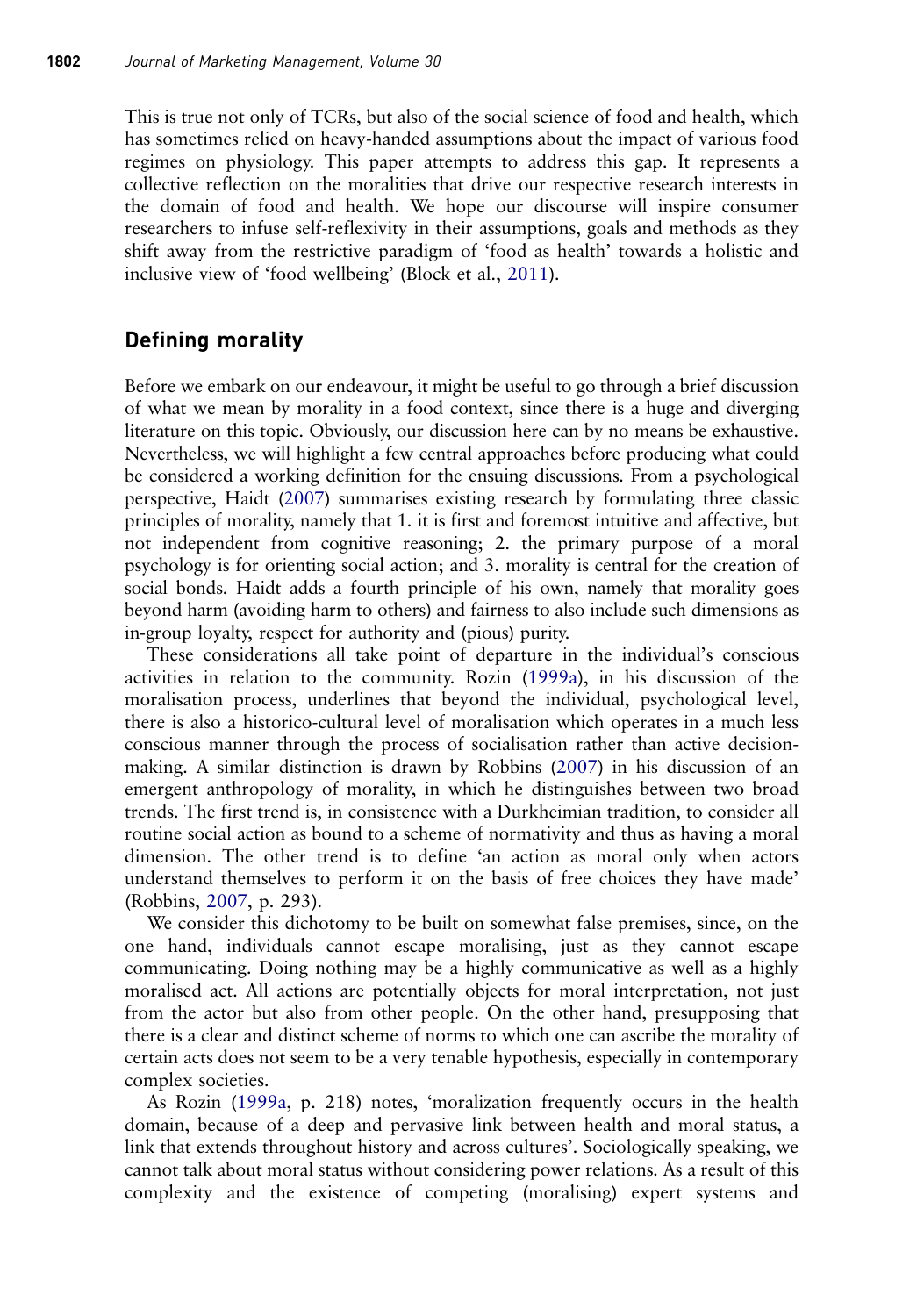countervailing discourses, moralisation of food and health in contemporary society is heavily embedded in systems of power that guide the choices of individuals, policymakers and market agents.

Notably, these systems of power have become less obtrusive in the recent years as they have come to rely less on coercion and more on 'objective' guidance, which Sulkunen [\(2009](#page-29-0)) has referred to as 'epistolar power'. We therefore apply a Foucauldian perspective in this paper to assume that moralisation is embedded in a set of governmentality techniques. Foucault ([2010\)](#page-25-0) used the term 'governmentality' to describe the way in which modern states approach the double issue of problematisation and control of the population. Governmentality techniques thus encompass practices related to constructing knowledge about the population, problematising certain issues revealed in the course of knowledge generation and generating techniques for the management of the problematised issues. Food and health research is clearly one of the most important of such technologies of problematisation and control. Consequently, we view morality in the context of food and health research as the establishment of what Rozin called 'moral status' through various governmentality processes.

It is important to note that this paper predominantly looks at food and health research from a psychological perspective, reflecting the research profile of the majority of this paper's authors. While several authors subscribe to different conceptualisations, ontologies and epistemologies from the ones dominating here, the reflections on the issues of morality and moralisations tend to be shared across research backgrounds. Our broad purpose is therefore to map the moral politics of the current epistemology of food and health in the TCR context.

We tackle this goal by discussing the moralities underlying the social perceptions of four basic domains in the food and health debate: the nature of food items, the virtues of self-control and moderation, the management of body size and the actions of market agents. These domains constitute the four interlinked components of our theoretical framework. Inspired by the work of Holt ([1995\)](#page-25-0) on consumption practices, we build our framework on two basic dimensions. Our first dimension distinguishes between moralities that are tied to an object in and of itself and moralities that are tied to specific kinds of market and consumption actions. Our second dimension distinguishes between moralities that are tied to person–object relations and moralities that are tied to interpersonal relations. We thus construct a two-by-two matrix containing morality of the food item (a person–object relations/ object morality), morality of self-control and restraint (a person–object relations/ action morality), morality of body size (an interpersonal relations/object morality, since the fat body is both a person and an objectification), and morality of market agents (an interpersonal relations/action morality). The resulting matrix is depicted in [Table 1](#page-4-0) below.

For each of these four domains, we start out by covering a number of key findings in the food and health consumer psychology research. While our selection is by no means exhaustive, we would argue that it is quite representative of the kind of research done in the area and of the type of moralities that lie behind this research. For each of the four review sections, we extract some fundamental assumptions about what is qualified as 'good' and 'bad' in the research designs and research discussions, thereby revealing processes of moralisation (Rozin, [1999a\)](#page-28-0) in each domain. We round off each section with a discussion of how a more reflexive awareness of the moralities underlying current food and health research might allow other research agendas to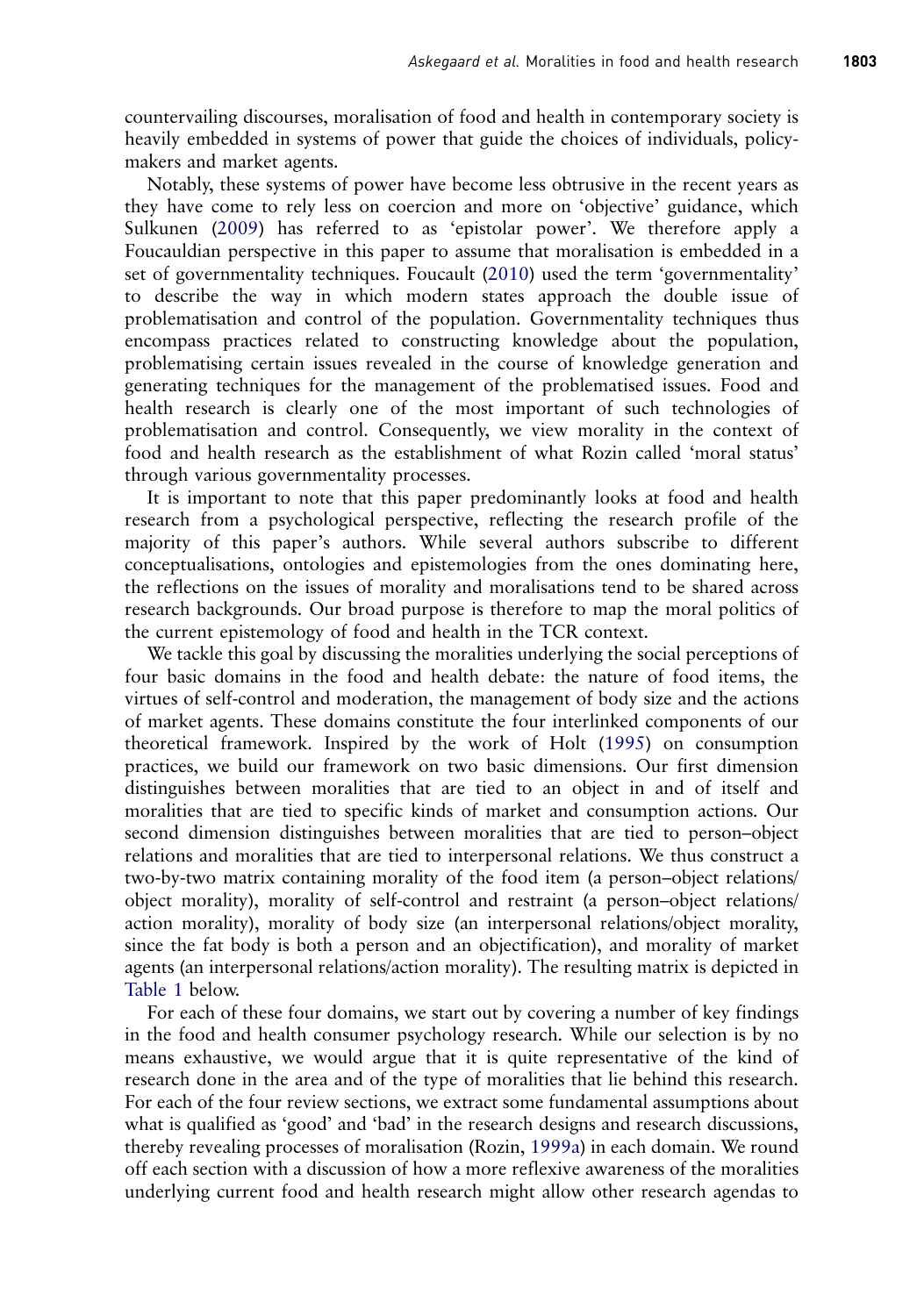|                       | Person-object relation                                                    | Interpersonal relation                                                                                                                                                             |
|-----------------------|---------------------------------------------------------------------------|------------------------------------------------------------------------------------------------------------------------------------------------------------------------------------|
| Morality of<br>object | Morality of food items                                                    | Morality of the body                                                                                                                                                               |
|                       | Dichotomous classification of<br>food into 'good' food and<br>ʻhad' food. | Stigmatisation of body size in social,<br>economic and cultural domains.                                                                                                           |
| Morality of<br>action | Morality of self-control                                                  | Morality of market agents                                                                                                                                                          |
|                       | Idealisation of moderation and<br>ability to resist temptation.           | Resentment of marketers' profit-<br>orientation and of policy-makers' and<br>marketers' reliance on consumers'<br>ability and motivation to make an<br>informed, sovereign choice. |

<span id="page-4-0"></span>Table 1 A framework for analysing morality in food and health research.

emerge. Finally, we conclude with a discussion of the disclosed moralities in relation to a governmentality-based reflection on the contemporary discourses on food and health. It is our hope that this discussion will serve as a compass for future research on food and health and as a reminder of our responsibility as scientists for selfreflexivity.

### Morality of food items

A dichotomous view of food is very pervasive (Rozin, Ashmore, & Markwith, [1996](#page-28-0); Wertenbroch, [1998\)](#page-30-0). In its simplest form, it is reflected in consumers' as well as researchers' tendency to qualify food items, including in experimental and survey designs, as 'healthy' and hence 'good' or 'unhealthy' and hence 'bad', although there is (or should be) much uncertainty in what constitutes 'good' food and 'bad' food, as will be evident from the ensuing discussion.

### 'Good' and 'bad' foods in consumer research

The dichotomous moral interpretation of food triggers a host of behaviours that do not always facilitate consumer well-being and health. First, consumers rely on their moral judgements of food quality at the expense of considering other critical factors such as food quantity. For example, consumers believe 'good' food items to be significantly healthier than 'bad' food items even when 'good' items contain ten times as many calories as 'bad' items (Rozin et al., [1996](#page-28-0)). As a result, consumers are more prone to underestimating the portion sizes of 'good' food items compared to 'bad' items, which in turn leads them to significantly overeat when a food is framed as 'good' (with the use of, for example, a 'low-fat' label, Wansink & Chandon, [2006](#page-29-0)).

Second, there is ambiguity in consumers' minds about what actually constitutes a 'good' or a 'bad' food. Although the health consequences of certain ingredients are established in the medical domain (e.g. the benefits of consuming whole grains for limiting the risk of diabetes, American Diabetes Association, [2006](#page-22-0)), the long-term health consequences of different nutrition regimes are lesser known (Adams, Lindell, Kohlmeier, & Zeisel, [2006\)](#page-22-0), and many of these effects are interpreted by consumers and even medical doctors through the cultural lens of their social environment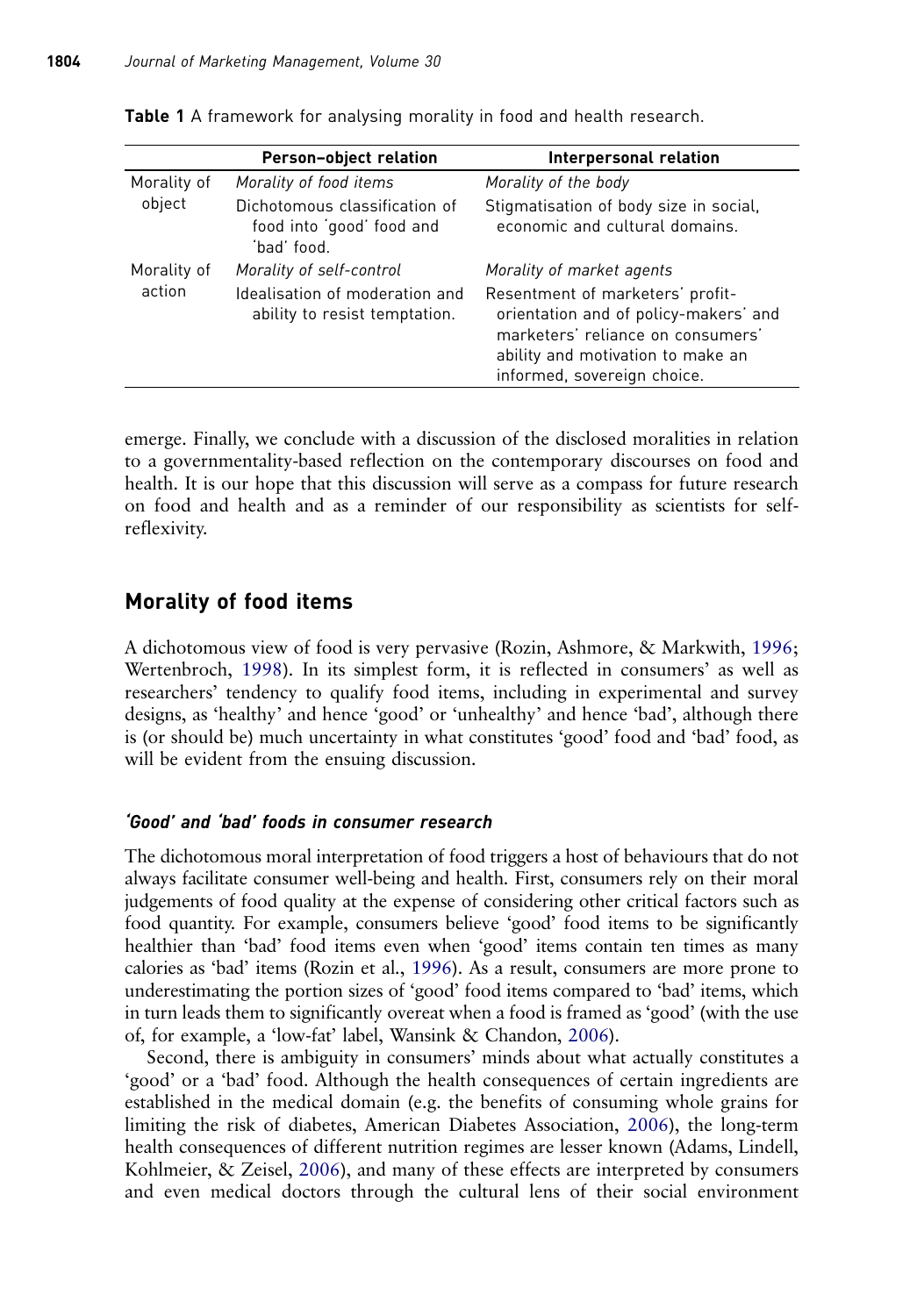(Leeman, Fischler, & Rozin, [2011](#page-26-0)). For example, in a large-scale survey conducted in France, Germany, Italy, the UK and the US, Leeman and colleagues [\(2011](#page-26-0)) found that there is a significant cross-cultural variation in the degree to which consumers as well as medical doctors endorse the healthiness of ingredients such as dairy, cereal and wine and of activities such as of fasting and exercise. Furthermore, while Americans hold a utilitarian view of food and associate food mostly with health, the French hold an epicurean view of food and associate food mostly with pleasure (Rozin, Fischler, Imada, Sarubin, & Wrzesniewski, [1999\)](#page-28-0).

The moralised view of food is inherent not only to consumers but also to researchers who propagate this view in their research designs and interpretations. A great number of studies reinforce the moral food dichotomy by distinguishing between healthy and unhealthy food items. In these studies, participants' single choice between healthy and unhealthy foods (e.g. between a fruit salad and a chocolate cake) is used to measure indulgence and self-control (e.g. Krishnamurthy & Prokopec, [2010](#page-26-0); Shiv & Fedorikhin, [1999\)](#page-29-0).

This measure, however, provides limited insight because, first of all, it propagates a singularised nutritionist ingredient perspective on what is in fact a social pattern of foodways, meals and dishes. Consumers' food choices are correlated within meals and across meal occasions. Specifically, the choice of what is perceived as a healthy breakfast often licenses unhealthy choices at lunch or dinner, and the choice of a perceived healthy entrée licenses the choice of an indulgent side dish or dessert (Chandon & Wansink, [2007a](#page-23-0); Ramanathan & Williams, [2007](#page-27-0)). Furthermore, choosing a 'healthy' food item does not always lead to 'healthy' consumption and vice versa. For example, individuals tend to consume more (although they believe they consumed less) at a restaurant positioned as healthy (vs. unhealthy) (Chandon & Wansink, [2007a\)](#page-23-0). Therefore, moving forward, it would be important for researchers to expand the list of food decisions from dichotomous choices to more comprehensive measures such as choices of entire meals (menus), food diaries recorded over long time periods, shopping lists and consumption across multiple meal occasions (Cornil & Chandon, [2013](#page-24-0); Patrick & Hagtvedt, [2012](#page-27-0)).

Finally, consumers translate 'good' and 'bad' food judgements into behavioural rules whereby choosing a 'good' (vs. a 'bad') food signals good (vs. bad) health, positive (vs. negative) body image, high (vs. low) self-control. Moreover, it implies being righteous (vs. sinful), moral (vs. immoral) and decent (vs. indecent) (Saguy & Almeling, [2008\)](#page-28-0). For example, individuals intuitively judge healthy eaters to be more intelligent, active and financially secure than unhealthy eaters (Barker, Tandy, & Stookey, [1999\)](#page-22-0). It is therefore not surprising that, when consumers make 'bad' food choices, they feel ashamed and stigmatised (Puhl & Brownell, [2003](#page-27-0)). The moral pressure to make the right food choice often works effectively in motivating healthy choices, but several studies show that it can also make consumers feel overwhelmed and lead them to abandon the goal of being healthy altogether (Crawford, [2006;](#page-24-0) Goode, Beardsworth, Haslam, Keil, & Sherratt, [1995\)](#page-25-0). For example, restrained eaters who feel inherently motivated to eat right are more likely to overeat when a 'good' food item is present on the menu than when it is absent because the presence of a 'good' item vicariously fulfils their goal of being healthy (Wilcox, Vallen, Block, & Fitzsimons, [2009\)](#page-30-0).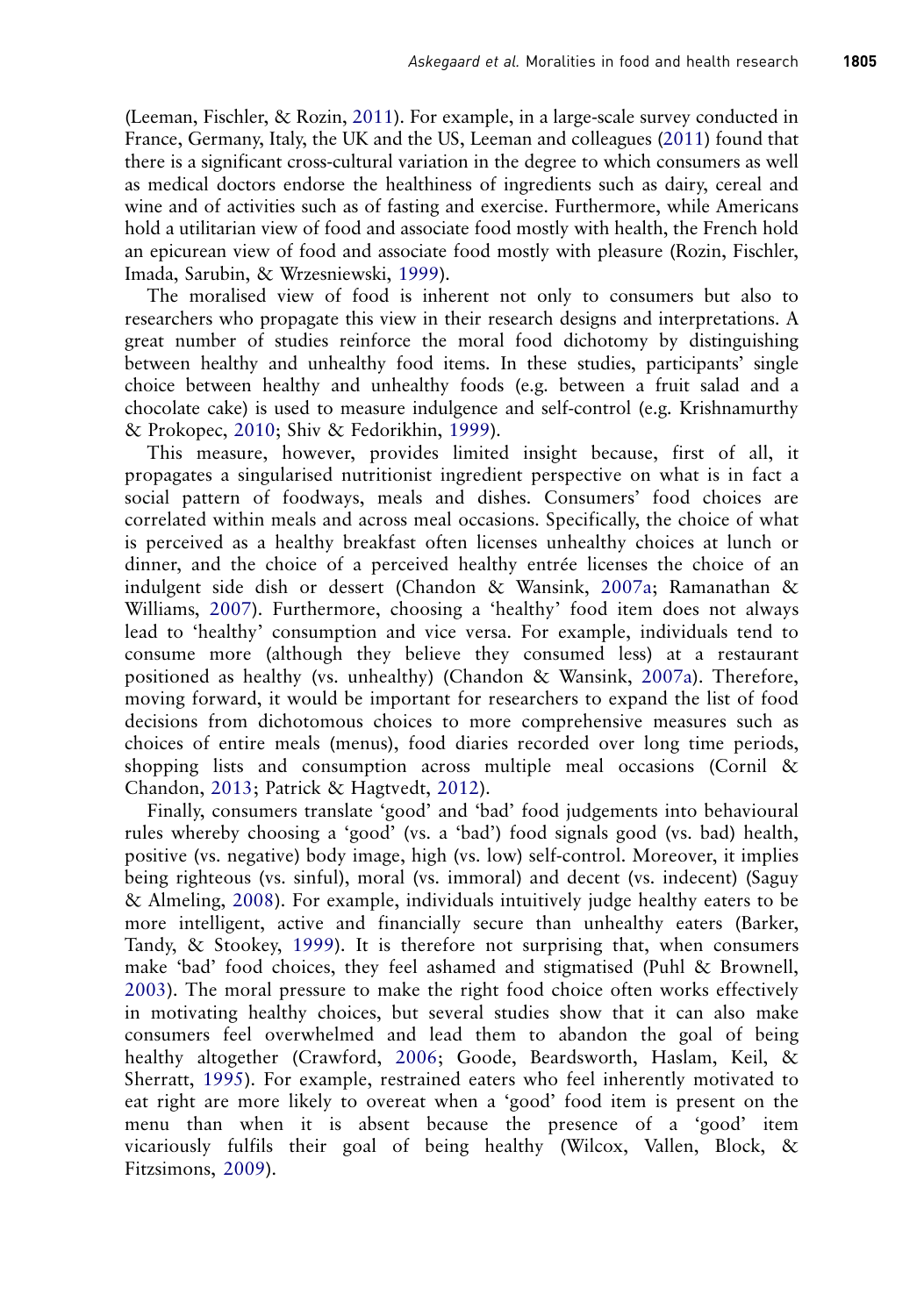### Defying the morality of nutritionally 'good' and 'bad' food

It should be obvious from the preceding paragraphs that the discourse in research and among consumers is heavily imbued with a moralising classification system based on predominantly nutritional criteria. It is also obvious that there is some degree of reflexivity within the domain pertaining to the limitations of the dichotomy, for example, in terms of the cross-cultural differentiation between what counts as 'good' and 'bad' as well as some reflections on potential negative effects of this dichotomisation, for example, in terms of compensatory behaviour.

None of these reflections, however, truly leave the realm of a nutritionist distinction between 'good' and 'bad' foods. For example, research efforts to design incentives that increase the consumption of 'good' foods assume that there is a linear relationship between the choice of 'good' foods and 'healthy' behaviour, which only perpetuates the fundamental dichotomy. Similarly, the call for considering meal (vs. ingredient) choices and for conducting longitudinal (vs. oneshot situational) studies may alleviate concerns about judging healthy behaviour based on single food choices, but it does not address the issue that the such studies remain invariably focused on promoting a healthier diet in nutritional terms. In other words, even within attempts to bring nuance to the research discussion, the dichotomy is still maintained and nutrition takes precedence over a broader array of food cultural quality criteria.

We admit that it is utopian to hope to find or establish a food culture that does not make dichotomous distinctions at all. In fact, such distinctions are at the heart of what defines a food culture. However, it should not discourage researchers from studying food practices that adopt other criteria of assessing what is 'good', 'bad' and in between. It is, for example, striking that a gastronomic perspective is generally absent in existing food and health research. While a nutritionist research agenda may be excused for neglecting gastronomy from its definitions of what constitutes 'good food', a social research programme may not. This is particularly true in view of the fact that the majority of consumers define food quality, also pertaining to health, in gastronomical rather than nutritional terms (Chrysochou, Askegaard, Grunert, & Kristensen, [2010\)](#page-24-0). This tendency seems to also be consistent across cultures, if preliminary results from cross-cultural validations of this research are to be trusted (Chrysochou, Askegaard, & Grunert, [in press](#page-24-0)).

Why would including a more gastronomically informed approach be relevant? The answer is that few people view food first and foremost as nutrients. Culinary traditions, socialisation, peer influence and the contemporary discourse on the relationship between food quality (in gastronomical terms) and life quality are some of the issues that shape daily consumer interpretations of what constitutes good and bad food. Therefore, the striking distinction between a gastronomical view and a nutritional view of food prevents researchers from developing a fuller understanding of how consumers qualify food and how they navigate through their daily food practices with various health claims from more or less institutionalised sources. If we can embrace the idea that people eat food, not ingredients or nutrients, we can then acknowledge the fact that food is inscribed in a food cultural system, which often supersedes a nutritional system.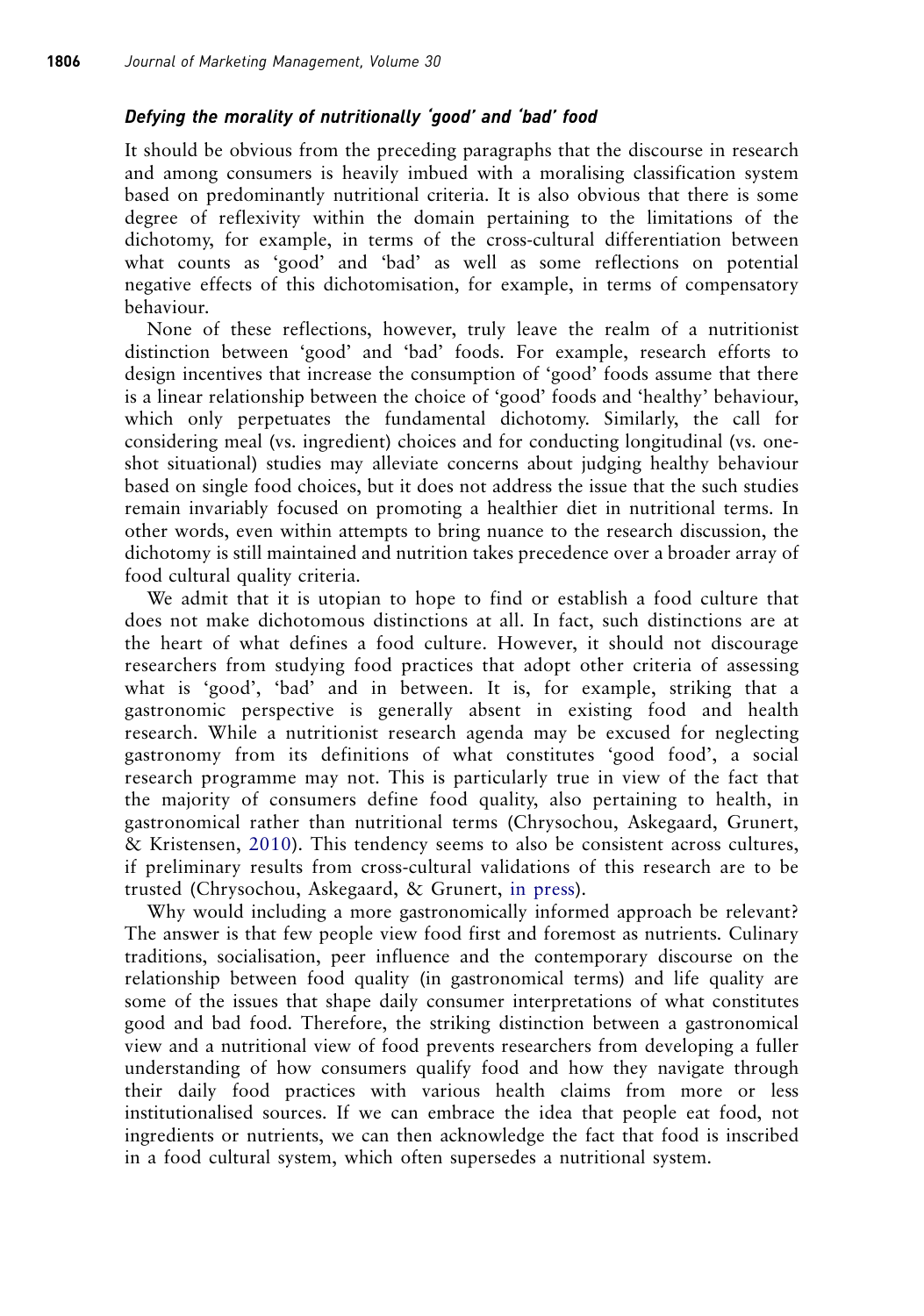### Morality of self-control and moderation

The moralisation of self-control has roots in the mind–body duality prevalent in the Western culture: the mind is believed to be rational, privileged and obligated to use its knowledge in order to control and manage the undisciplined and desiring body (Thompson & Hirschman, [1995](#page-29-0)). This duality is clearly reflected in religious teachings and practices. For example, Christianity condemns gluttony as a bodily impulse and a deadly sin, and it propagates restraint and self-denial (in the form of, for example, fasting) as a gateway to eternal salvation (Rozin, [1999b](#page-28-0)). The ethic of restraint is thus very pervasive in Mediterranean and European cultural history, and it can be traced back to Ancient Greece and Rome, where moderation of one's pleasure was the key principle of appropriate daily management (Coveney, [2006](#page-24-0)). Consequently, even today pleasure-seeking has a dubious connotation in (parts of) society in spite of the rise of hedonism as a consumption principle towards the end of the twentieth century (Hirschman & Holbrook, [1982](#page-25-0)). While experiencing pleasure from food consumption is not considered to be wrong per se, deliberate and excessive pleasure-seeking is strongly denounced. In other words, it is believed that our pleasure-seeking impulses must be subject to restraint and moderation.

### Self-control and moderation in consumer research

Self-control refers to one's ability to alter their states and responses; the capacity to override immediate, short-term, concrete impulses such as the desire to eat unhealthily in order to conform to abstract, long-term standards such as moral ideals (Baumeister & Exline, [2000\)](#page-23-0). In other words, it refers to the ability to resist temptations (Dhar & Simonson, [1999](#page-24-0); Dholakia, Gopinath, & Bagozzi, [2005\)](#page-24-0). Selfcontrol is considered to be an individual's moral obligation and key to virtuous behaviour (Baumeister, [2002;](#page-23-0) Dhar & Wertenbroch, [2000](#page-24-0)). Accordingly, the exercise of self-control is viewed as 'good' and rational, while the lack thereof is viewed as 'bad' and irrational (Conrad, [1994;](#page-24-0) Joy & Venkatesh, [1994;](#page-25-0) Marshall, [2010;](#page-26-0) Thompson & Hirschman, [1995\)](#page-29-0). Similarly, individuals who resist (vs. yield to) temptation are considered by others to be substantially more righteous and moral (Steim & Nemeroff, [1995](#page-29-0)). In this light, the morality of self-control draws black and white judgements about both individuals and behaviours – high self-control is 'good' and low self-control is 'bad' (Marshall, [2010](#page-26-0)).

Concerned about the impact of self-control on issues like obesity, researchers have invested substantial resources in identifying factors – environmental conditions, personality traits, emotional and cognitive states – that may facilitate or hinder an individual's level of self-control (e.g. Baumeister, Gailliot, DeWall, & Oaten, [2006](#page-23-0); Baumeister & Heatherton, [1996](#page-23-0); Dhar & Simonson, [1999;](#page-24-0) Dholakia et al., [2005\)](#page-24-0). Yet these insights have been limited in several ways.

First, most prior research has taken the link between self-control and long-term well-being for granted. As a result, many studies have overlooked the dynamics and long-term implications of self-control and instead have based their conclusions about such implications on observations of individuals' single decisions to resist or to give in to temptation. It would be important to adapt a long-term perspective of self-control by studying multiple decisions that take place over long periods of time (vs. one-shot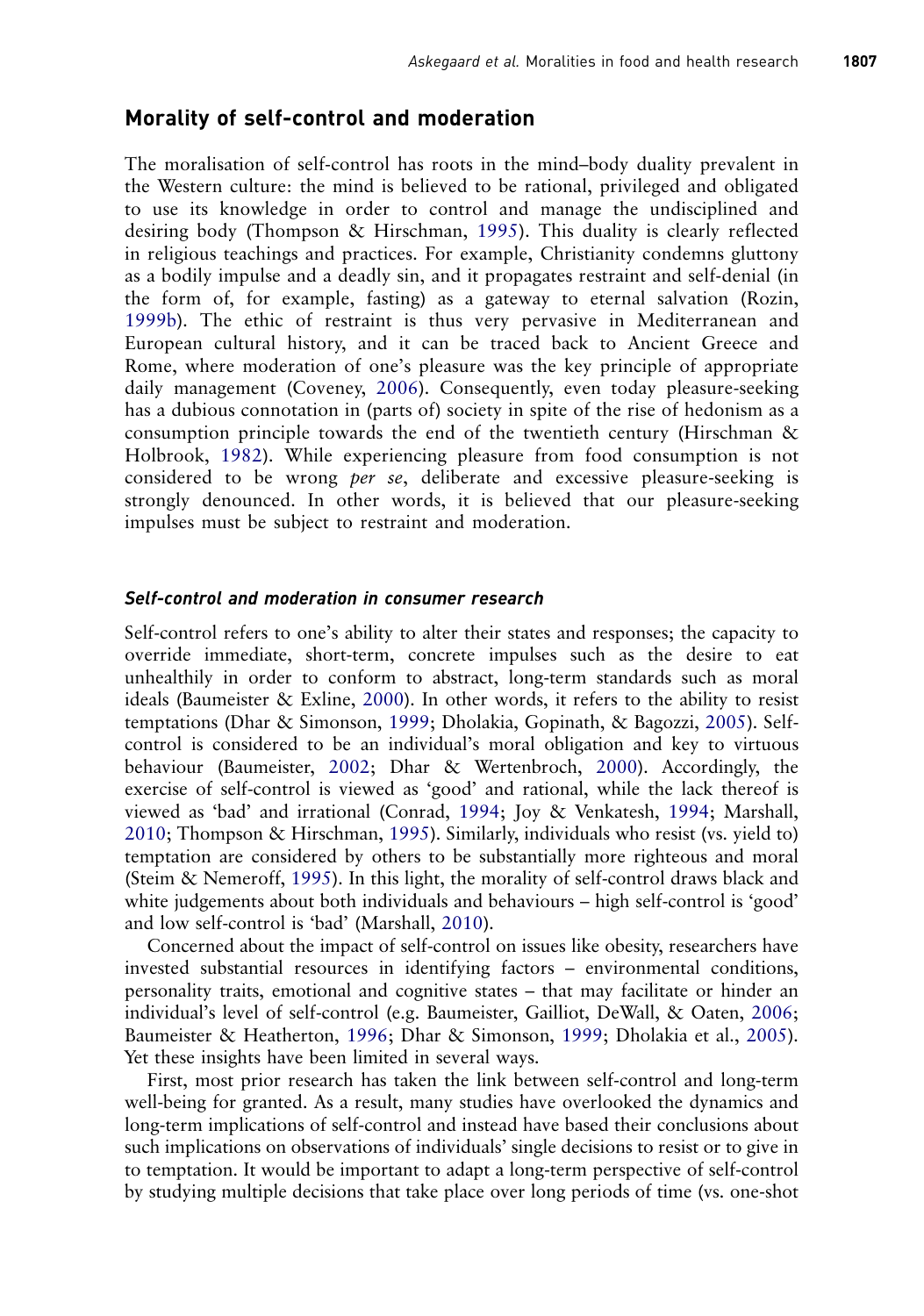decisions) and appraisals of these decisions after a passage of time (vs. immediate appraisals). Doing so may relax and challenge the moral assumptions that have guided the self-control research to date. For example, some evidence suggests that failure to resist temptation on one occasion may motivate some individuals to reform and better control their intake on subsequent occasions, which may produce positive (rather than negative) implications for food consumption in the long run (Zemack-Rugar, Corus, & Brinberg, [2012](#page-30-0)). Similarly, appraisals of self-control success and failure may dramatically change with the passage of time. Although individuals feel guilty about giving in to temptation immediately after making a decision, they may regret resisting temptation after taking some time to reflect on the decision because they may feel that they have missed out on the pleasures of life (Kivetz & Keinan, [2006\)](#page-26-0). Hence, adapting a long-term perspective of self-control will enhance our understanding of the link between self-control and long-term well-being.

The morality of self-control and moderation motivates consumers to restrict and moderate their food intake. Dieting is a common strategy that consumers use to keep their food cravings under control. It is endorsed by religion, which underlines the spiritual benefits of exercising restraint, and by medical institutions, which prescribe diet as a way to promote physical and psychological well-being (Turner, [1982](#page-29-0)).

Today the US alone is home to a 60-billion-dolar dieting industry with more than 70 million Americans trying to control their food intake (Krishnamurthy & Prokopec, [2010\)](#page-26-0). Yet, as many as 95% of dieters fail to lose weight in the long run, and the rates of overweight and obesity are at an all-time high (Cummings, [2003](#page-24-0); Olshansky et al., [2005\)](#page-27-0). This happens partly because restricting and moderating food intake is difficult. Thanks to economic and technological progress, consumers (in developed countries) have unprecedented access to a wide variety and quantity of enticing food. Portion sizes of foods, especially those high in fat and sugar, have grown rapidly over the past decades and now invariably exceed the serving sizes recommended by the United States Department of Agriculture (Nestle, [2003;](#page-27-0) Schwartz & Byrd-Bredbenner, [2006\)](#page-28-0). In this context, consumers need to withstand the escalating market norms and temptations in order to stick to their dietary goals, and it is not surprising that they often fail (Lake & Townshend, [2006\)](#page-26-0).

There are many instances when consumers' attempts to restrict and moderate food consumption fail and even backfire. Self-control attempts break down when shifts in the environment ease the pressure to make healthy choices. For example, restrained eaters abandon their diets and overeat when unhealthy items are served in small unit packs, when unhealthy items have healthy labels (such as 'low-fat'), or when healthy items become available on the menu (e.g. Scott, Nowlis, Mandel, & Morales, [2008](#page-28-0); Wansink & Chandon, [2006](#page-29-0); Wilcox et al., [2009\)](#page-30-0). Similar outcomes occur when consumers are in a 'hot' or visceral state (for example, when they are hungry or preloaded with a small amount of tempting food) and, as a result, focus all attention and motivation on satisfying the visceral need (Loewenstein, [1996](#page-26-0); Wadhwa, Shiv, & Nowlis, [2008](#page-29-0)). Researchers have argued that visceral pleasure-seeking leads to selfcontrol failure because of people's inability to predict future preferences when in a 'hot' state (Loewenstein, [1996;](#page-26-0) Van Boven & Loewenstein, [2003](#page-29-0)). This morality against pleasure has led to public policy interventions, which have sought to tame individuals' pleasure-seeking motives through cognitive moderation and restraint (Alba & Williams, [2013](#page-22-0)).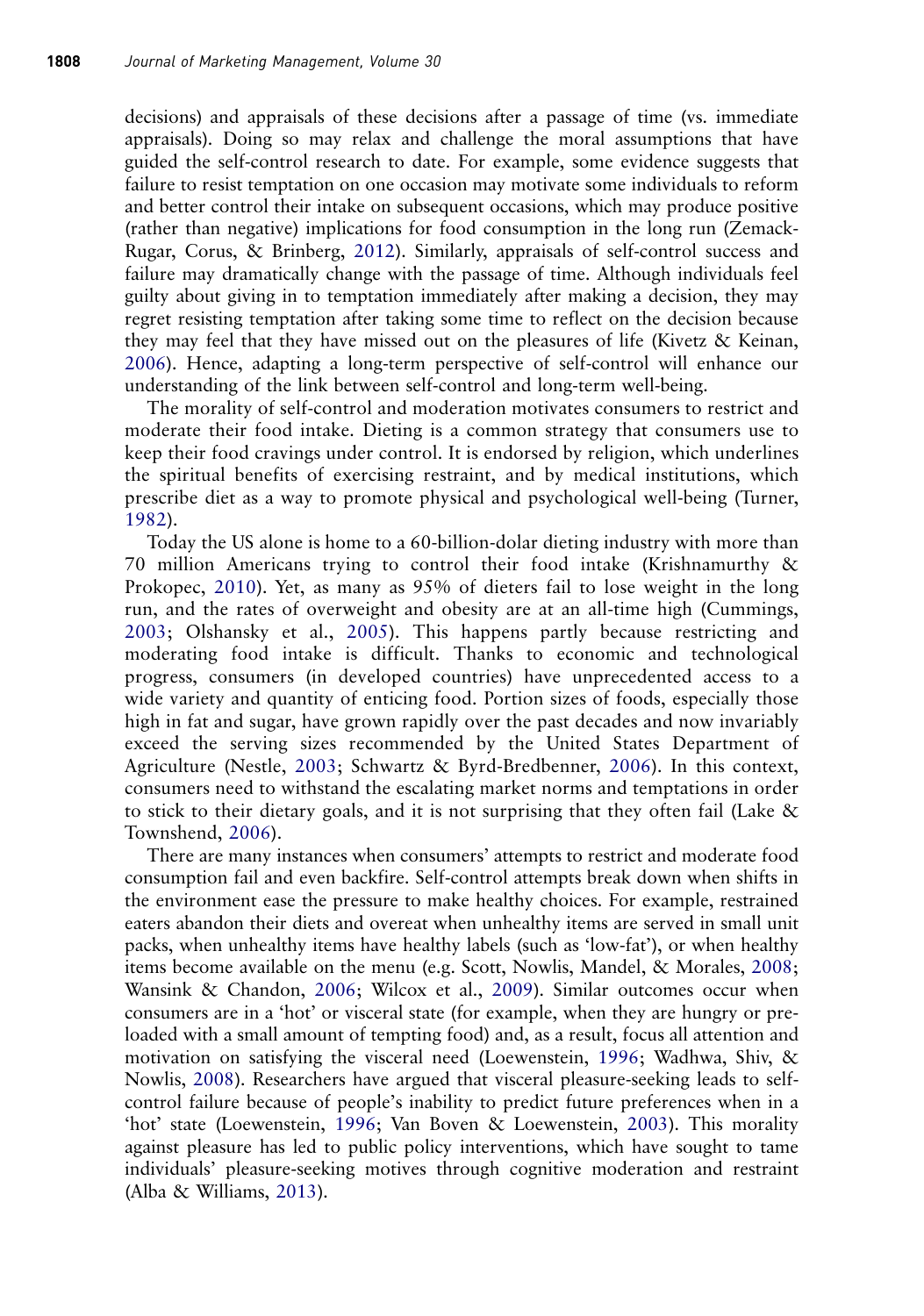Finally, consistent with the moral view of self-control, individuals judge their own and other people's successful and failed attempts at exercising self-control through a moral lens. At the individual level, consumers experience guilt and regret when they fail to control their food intake (Ramanathan & Williams, [2007](#page-27-0)). Collectively, individuals blame self-control failure for the proliferation of social problems like overweight and obesity (Baumeister, Heatherton, & Tice, [1994\)](#page-23-0).

These views are further propagated in research, as we have already seen. Research on food and health has relied on a limited view that pleasure is the bodily experience of enjoyable sensations when hunger, physical comfort or other visceral drives are satisfied (Dubé & Le Bel, [2003\)](#page-24-0). This low-level physiological view of pleasure has contributed to the vilification of pleasure-seeking in food consumption and a popular hypothesis that food pleasure leads to overeating (Mol, [2010](#page-27-0)). Consequently, studies based on the principle of taming pleasure-seeking have overlooked the possibility that food pleasure may have multiple cognitive and emotional layers beyond just bodily sensations. Taking into account these symbolic and aesthetic dimensions of food pleasure may challenge the morality of self-control, because it could suggest that pleasure may in fact facilitate (vs. impede) moderation and well-being. This is consistent with the recent evidence that food rituals increase personal involvement and lead to more mindful and pleasurable eating experiences (Vohs, Wang, Gino, & Norton, [2013](#page-29-0)). Likewise, cultures that focus on food pleasure and eating rituals (e.g. France and Japan) are the ones where portion sizes are smaller and individuals are leaner (Rozin, [1999b,](#page-28-0) [2005](#page-28-0); Rozin et al., [1999](#page-28-0); Wansink, Payne, & Chandon, [2007\)](#page-29-0).

#### Defying the morality of self-control and restraint

Summarising the general attitude behind food and health research on self-control and restraint, one might conclude from the discussion above that the individual has the moral obligation to resist (vs. give in to) immediate, short-term, concrete impulses in favour of abstract, long-term goals. While contested meanings concerning the moral code inherent in promoting the benefits of self-control and moderation do exist, as we have clearly demonstrated through our discussion in the preceding section, we see the same pattern emerge as we saw in the case of the morality of food items. For example, while the debate centres on long-term versus short-term benefits and costs of self-control, what it overlooks is the fact that the basic assumption underlying the research objective of promoting self-control – that sustainable long-term moderation and self-control may require allowance of some short-term transgressions – is defined by the very same morality that researchers should try to overcome.

What this does is to perpetuate the ideology of dieting, an ideology that has spread in contemporary consumer society. What varies across various dietary regimes is the exact way a diet should be carried out and which 'sins' are allowed during it. But the basic idea is unchanged: it is of life consisting of a more or less permanent dieting journey, where monitoring one's food intake (and exercise patterns) becomes a significant part of lifestyle for alleged short- or long-term effects on health and well-being. While the number of regular dieters has skyrocketed in contemporary society, the role of food as a creator of social bonds is increasingly endangered, and it is changing to accommodate gatherings of particular dieters rather than a common meeting and socialising ground (Fischler, [2013](#page-24-0)).

While they do not all explicitly focus on weight loss – newly emerging diets are defining a number of additional goals such as improving intelligence and improving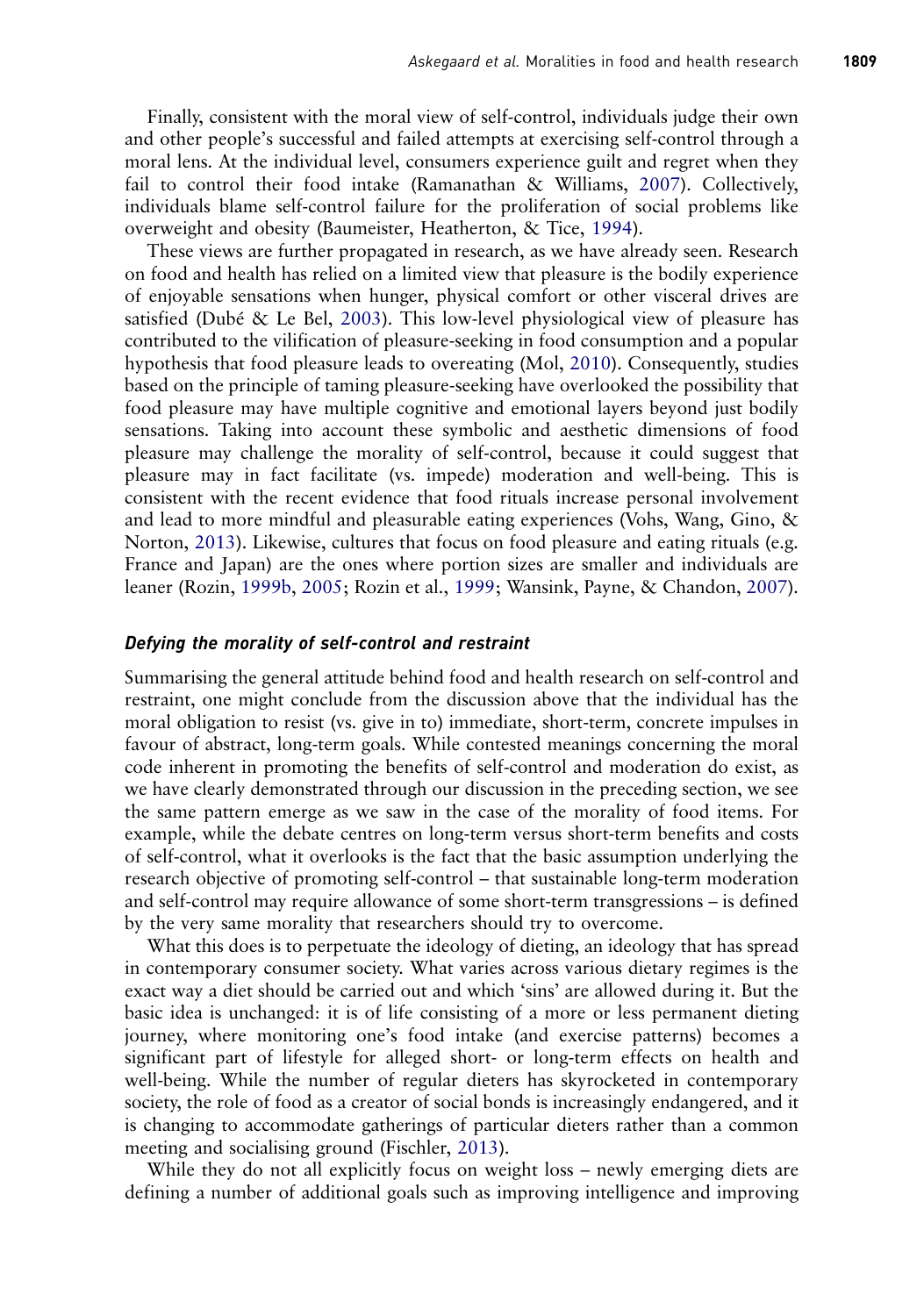sleep patterns – losing weight remains by far the most significant goal that consumers try to pursue through dieting. As a result, a roughly estimated half of American women and one-third of the men are trying to lose weight (Gaesser, [2009\)](#page-25-0). Not only does this in extreme cases lead to anorexia or to orthorexia nervosa, an obsession with healthy eating (Adamiec, [2013;](#page-22-0) Bratman, [2000\)](#page-23-0), but it obviously in a much larger scale leads to the maintenance of a billion-dollar dieting market with an estimated long-term failure rate of 90% or more (Campos, [2005](#page-23-0); Gaesser, [2009](#page-25-0)). Even more significant in this context is the observation that repeated failed dieting attempts and resulting weight fluctuations (so-called yo-yo dieting) may have more harmful consequences for personal health than a steady level of overweight (Campos, [2005\)](#page-23-0).

The dieting ideology and the diet confusion due to competing expert systems and varying research results have spread through more or less (often less) reliable public channels of 'knowledge' dissemination in the form of research results, personal experiences and what most often turns out to be quick generalisations of partial findings on diet and nutrition. The consequence is a mediascape of divergent and often dubious dietary advice (Kristensen, Boye, & Askegaard, [2011\)](#page-26-0). Consumer research on food and health also contributes to this picture, and while there is no denying of the fact that weight and health are to some extent correlated, this correlation is often overestimated, an issue we shall return to shortly, and dieting morality produces a considerable amount of what one could call 'collateral damage'. This damage can be illustrated by the fact that 57% of French women within the normal weight range (BMI 18–25) want to lose weight (Lecerf, [2013\)](#page-26-0). Furthermore, even for obese consumers, research has demonstrated that size acceptance and increased levels of self-worth may contribute more to consumer health than dieting (Bacon, Stern, Van Loan, & Keim, [2005](#page-22-0)).

While targeting people whose health might be at serious risk if they do not obey certain dietary principles, the general morality of health-related dieting reaches far beyond the target population, leading to sometimes profound deterioration of life quality and self-esteem in many consumer groups, women in particular. Food and health research which has not relied on the premise that self-control, as expressed through a variety of dieting behaviours, is the safest way to maintain health might not generate as much collateral damage. While restraint is still built into the dietary advice of the more sensible medical doctors to 'eat anything one feels like, but not too much of it', this advice is considerably less controlling than the plethora of dieting recommendations often given in the contemporary marketplace. To be fair, consumer researchers studying overeating generally subscribe to this logic. However, they generally fail to address the issue of making dieters out of individuals that needed not be – at least not for health reasons.

# Morality of body size

Since the World Health Organization in 1997 called attention to what was considered an alarming obesity epidemic on a global scale (World Health Organization, [2000](#page-30-0)), the war on obesity has been one of the top medical priorities in many contexts. Hence, here we discuss the vast literature on the obesity epidemic, its origins – whether thought to be rooted in evolution (Power & Schulkin, [2009\)](#page-27-0) or in the institutional functioning of the fast food industries (e.g. Nestle, [2007;](#page-27-0) Shell, [2003\)](#page-28-0), as popularised by Morgan Spurlock's blockbuster documentary film Super Size Me – and its consequences in the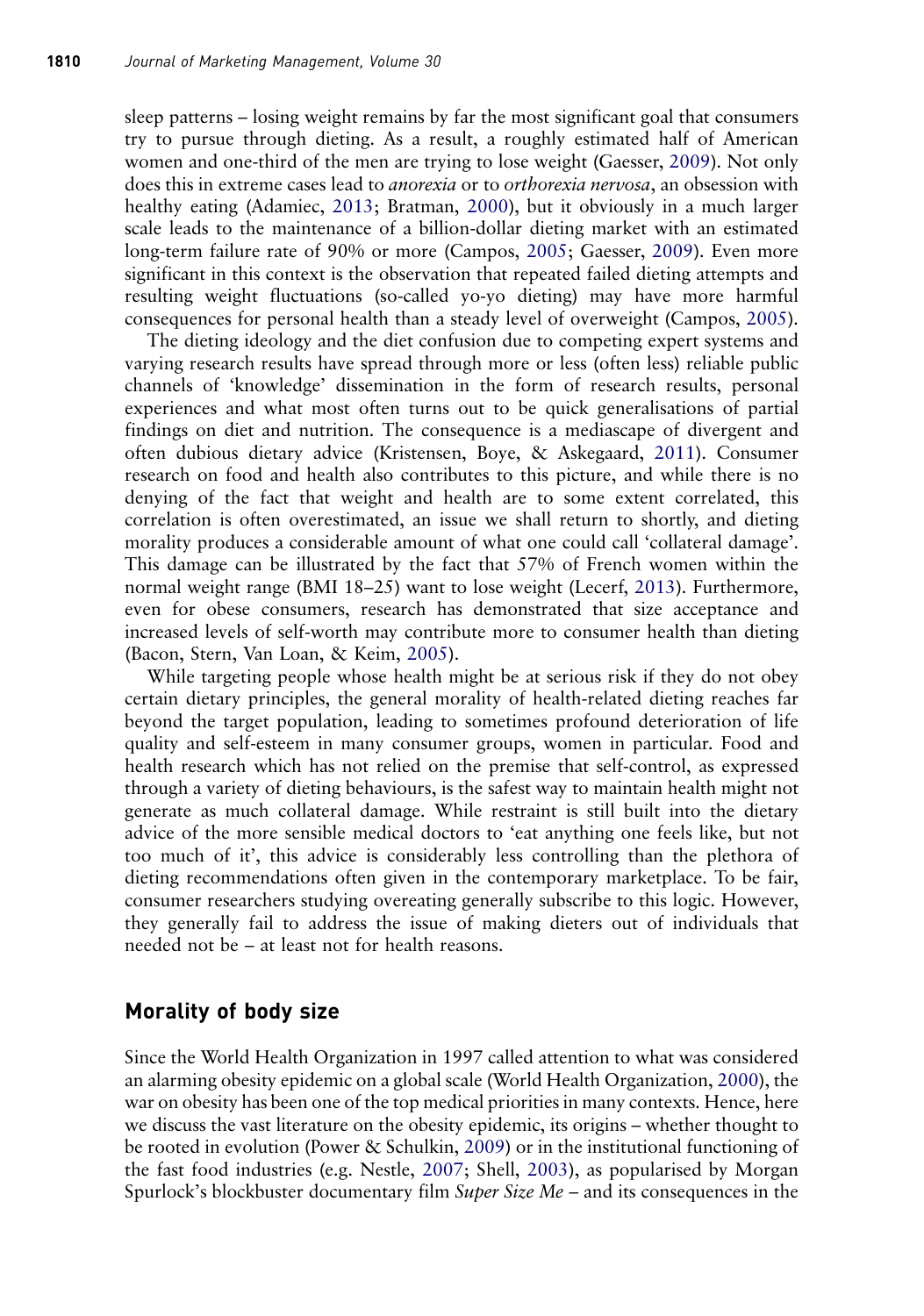form of various diseases and loss of life quantity and quality. Obesity as a contemporary social issue has framed a lot of the contemporary consumer research.

There are a number of countervailing discourses that seek to modify the definition of obesity as an alarming social problem and mitigate the stigmatisation of fat people. These discourses in science fall under 'fat studies' (e.g. Rothblum & Solovay, [2009](#page-27-0)) rather than obesity research. They do not, however, fundamentally shake the prevailing 'truth regime', that while thinness is associated with good health, success, smartness and worthiness, obesity is branded as a lifestyle disease, a social burden due to rising-associated medical costs and a sign of an individual's greed, immorality, laziness and lack of self-discipline (Campos, [2005](#page-23-0); Gard & Wright, [2005](#page-25-0); Murray, [2005,](#page-27-0) [2008\)](#page-27-0).

#### Morality of body size in consumer research

The morality of body size shapes consumer behaviour and consumer research in several ways. Consumers, policy-makers and researchers moralise about individuals' physical appearance. Specifically, there is a widely held view that physical appearance – specifically, weight – is reflective of an individual's health and that low weight is 'good', while overweight is 'bad'. This view is prevalent in Western societies, particularly among women, and is often perpetuated by the media. It is so pervasive that even children as young as 7 years old have been shown to hold it (Ricciardelli & McCabe, [2001\)](#page-27-0).

It is important to note, however, that overweight stereotypes and resulting behaviours are not as prevalent in contexts, where larger body sizes are acceptable and valued. For example, compared to women, the 'thin' ideal is not as strong among men (who place more emphasis on stature and muscularity, Ricciardelli & McCabe, [2001\)](#page-27-0), African Americans (who often have heavier ideal body sizes than Caucasians, Lawrence & Thelen, [1995](#page-26-0); Thompson, Corwin, & Sargent, [1997](#page-29-0)) and in the cultures of the South Pacific (where large bodies are associated with high status, power, authority and wealth, Pollock, [1995\)](#page-27-0). As a result, individuals in such contexts experience less body dissatisfaction, feel attractive at higher weights and believe their size is considered satisfactory by important others (Kemper, Sargent, Drane, Valois, & Hussey, [1994](#page-25-0); Odoms-Young, [2008\)](#page-27-0). Together, these factors may account for fewer eating disorders and higher levels of body esteem observed among African Americans and among men compared to women (Field et al., [2005](#page-24-0); Ricciardelli & McCabe, [2001](#page-27-0); Striegel-Moore et al., [2003](#page-29-0)).

It is a well-known fact that obesity is more prevalent among consumers from low socio-economic strata than elsewhere in the social hierarchy (McLaren, [2007](#page-26-0)). In certain countries, this correlates with some of the above-mentioned ethnic groupings, making it difficult to separate the ethnic from the class factor. However, when addressing obesity within a social class framework, researchers tend to be less inclined to accept the same degree of cultural relativism, since these consumers are seen as inscribed not in a different culture but rather in a resource-deprived cultural context resulting in restricted access to education, goods and services that promote a healthy lifestyle or circumvent the problems of obesity. More research is therefore called for on the challenges that low SES consumers face to overcome the negative implications of overweight and obesity and on the institutional reality that perpetuates these conditions in the first place (Townend, [2009\)](#page-29-0).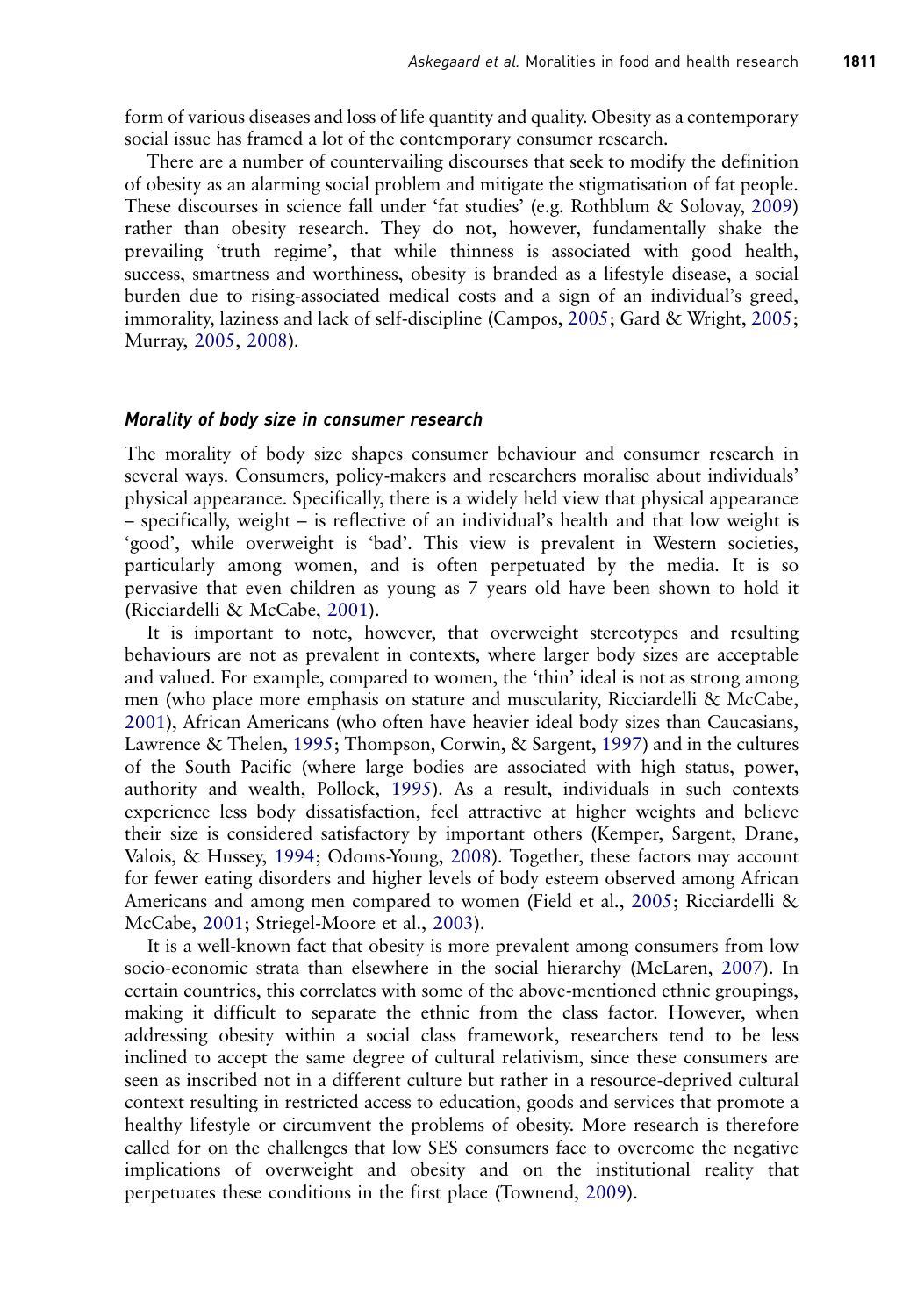Moreover, when individuals fail to meet the weight norms, they can become subjected to stereotypes and discrimination, which feed a negative self-concept and self-stigmatisation and give rise to unhealthy emotions such as depression, guilt and shame (Goffman, [1963](#page-25-0); Gracia-Arnaiz, [2010\)](#page-25-0). This in turn can fuel further overeating and create a vicious cycle, which is why some researchers consider stigma to be one of the causes of the proliferation of obesity in society (Poulain, [2002\)](#page-27-0).

Consequently, it is clear that health incorporates more than just objective measures of one's weight. The body is not just a symbol of health or illness, but it also represents a socially defined self that embodies diverse social and cultural meanings (Odoms-Young, [2008](#page-27-0)). Thus, when measuring and studying health, researchers must incorporate not just assessments of body mass index (BMI), dieting history and eating habits (Block et al., [2011](#page-23-0); Bublitz et al., [2011\)](#page-23-0), but take into account psychological assessments, such as the consequences of stigmatisation, which speak to the subjective measures of health (e.g. body esteem) (Bublitz et al., [2011](#page-23-0)).

The morality of body size spills over to the marketplace, where overweight consumers are treated as less legitimate and receive less attention. The resulting frustration motivates some consumers to mobilise for more inclusion by, for example, convincing marketers to target them, supporting companies that address their needs and identifying those that do not, and joining forces with institutional actors to get more resources to fuel this change (Scaraboto & Fischer, [2013](#page-28-0)). Other consumers seek inclusion by using market resources such as self-help groups in order to get spiritual and therapeutic assistance in overcoming overconsumption and losing the excess weight (Moisio & Beruchashvili, [2010\)](#page-27-0). In fact, weight loss is the most common strategy endorsed by various market agents and adopted by overweight and obese individuals as an attempt to comply with social weight norms. However, engaging in weight control activities can induce negative feelings like anxiety (Sobal & Maurer, [1999\)](#page-29-0).

Not all consumers adopt active strategies to cope with overweight stereotypes and stigma. This is because active stigma management strategies require consumer engagement and hence a high level of individual competence (Adkins & Ozanne, [2005\)](#page-22-0). Instead, most individuals react through flight strategies (Kaiser & Miller, [2001\)](#page-25-0). Thus, consumers who have internalised societal moralities end up feeling disempowered and forgo many consumption opportunities (Henry & Caldwell, [2006\)](#page-25-0). For example, some avoid consumption practices like coupon redemption and thereby give up financial benefits (Argo & Main, [2008\)](#page-22-0). Others restrain their shopping experience by limiting themselves to familiar products (Adkins & Ozanne, [2005\)](#page-22-0). In sum, overweight and obese individuals not only carry the emotional burden of being stigmatised, but they also incur substantial financial costs in the marketplace.

Not only is overweight treated as an immediate sign of poor health, it is also considered to be the result of an individual's poor choices. As Kristensen and colleagues ([2011,](#page-26-0) p. 197) point out, eating has become a notable site of individual responsibility: 'If you can do something about your consuming lifestyle and the alleged risks that follow from it, you should'. Together with perceptions of body size, this assumption of individual responsibility creates an impression that overweight individuals are solely responsible for their 'deteriorating' body, and hence that they are unwilling and unmotivated to exert self-control (Askegaard, Gertsen, & Langer, [2002](#page-22-0); Puhl & Brownell, [2003](#page-27-0)). These beliefs are held by healthy weight, overweight and obese individuals (Crandall, [1994](#page-24-0); Schwartz,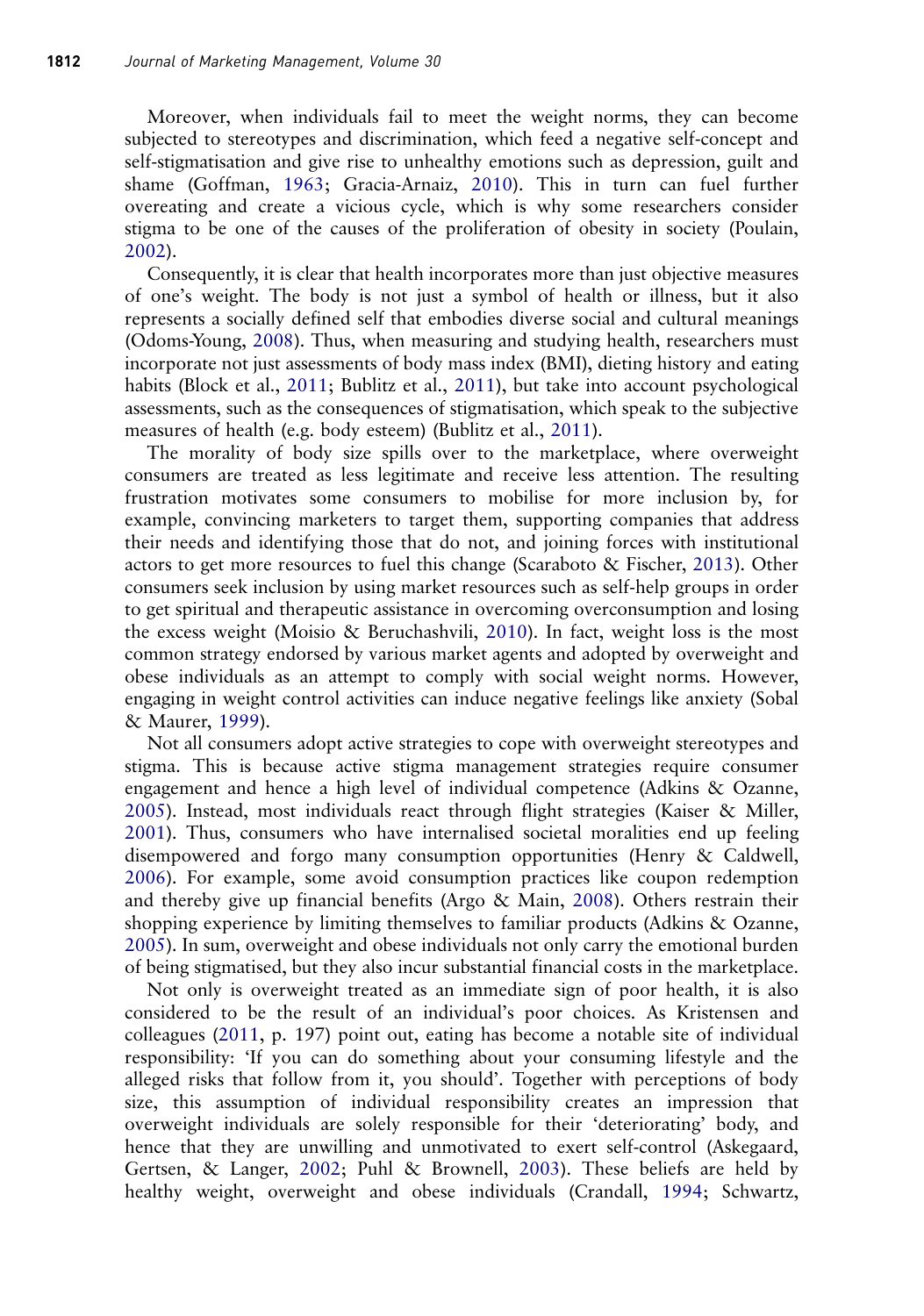Vartanian, Nosek, & Brownell, [2006\)](#page-28-0), and they feed the negative stereotypes of overweight and obese individuals in other domains of competence including professional, educational and justice (Crandall & Eshleman, [2003\)](#page-24-0). In short, an individual's moral worth is assessed based on his or her appearance (Featherstone, [1982;](#page-24-0) Shilling, [2003;](#page-29-0) Thompson & Hirschman, [1995](#page-29-0)).

### Defying the morality of body size

Considerable energy and resources are spent by consumer researchers on investigating the causes of obesity in terms of overeating, lack of self-control and sedentary lifestyles. When it comes to the dependent variables, prior research has primarily focused on decisions and behaviours related to weight loss and consumption regulation (Bradford, Grier, & Henderson, [2012;](#page-23-0) Moisio & Beruchashvili, [2010;](#page-27-0) Wansink & Chandon, [2006\)](#page-29-0). While these efforts do not endorse any particular beauty ideal, they still regard obesity as a 'problem' and thereby resonate with the body size morality that prevails in society in the form of mediated imagery and promotion of thinness that leads individuals to strive for slim and fit bodies.

Consumer research is far from alone in producing research that contributes to the overall stigmatisation of the fat body. A large number of health organisations at international and national levels have called for increased attention to the alarming obesity epidemic that is seen as a threat to global health on a level similar to tobacco (Nestle, [2007](#page-27-0)). As such, it is a process that is rooted in very general institutional and discursive processes in a society that has become largely lipophobic (Fischler, [1990\)](#page-24-0). Even if the explanatory framework for the obesity epidemic is seen as complex, one standard explanation behind it remains the abundance of cheap and highly caloric (fast) food. Likewise, the process of stigmatisation is usually linked to the abundance of commercial imagery promoting the thin body as the overarching social ideal. Since consumption and commercial imagery are what consumer researchers seek to understand, it is not surprising that they engage in research that seeks to understand the processes behind the emergence of the obesity epidemic and factors that could contribute to the alleviation of the public and private stigmatisation.

If consumer researchers are trying to solve a serious health problem and, at the same time, also contribute to debase the social stigmatisation of overweight and obese people, what could then constitute a moral problem? If people are victims of their own choices as well as of luring presentation techniques, portion size manipulations and 'unhealthy' temptations of the marketplace, as well as victims of social exclusion and stereotyping, why should consumer researchers not give a hand in providing help to these victims?

The problem is that the general premise behind all of this is the notion that obesity is a health problem. Establishing it as such, to a certain extent, legitimises a degree of stigmatisation both in terms of personal responsibility (i.e. 'you should lose weight for your own good') and in terms of the alleged burden on the health care system that the overweight and obese population represents. Because obesity can be framed as modernity's scourge and being fat can be framed to symbolise poor physical, social and mental health (Gard & Wright,  $2005$ ), problematising the fat body becomes a positive moral stance, which contributes to solving personal, psychological and physical life quality issues.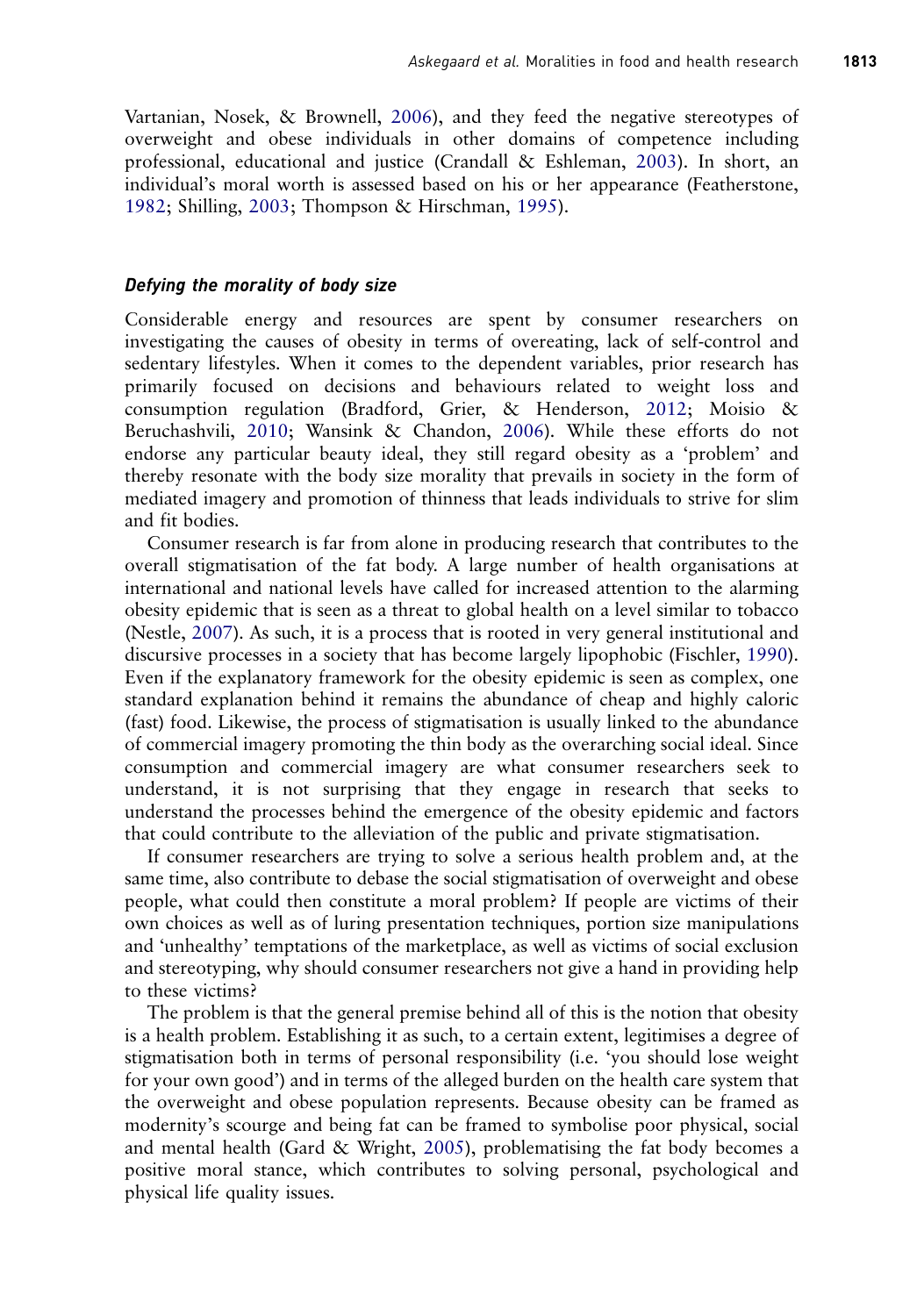However, medical and related fields of research have consistently pointed to sedentary lifestyles as a better predictor of poor health than obesity in and of itself. The fact that weight remains quite a poor indicator of a person's health (disregarding very extreme cases at both ends of the spectrum) is something that usually escapes the public mind (Campos, [2005;](#page-23-0) Egger & Swinburn, [1997;](#page-24-0) Friedman, [2003;](#page-25-0) Saguy & Almeling, [2008](#page-28-0)). The reason behind this is probably the fact that, while obesity is highly visible, sedentary lifestyles are not. As a result, the condition of obesity becomes medicalised – considered an illness rather than a particular bodily condition. This is despite the difficulty of finding evidence that can classify obesity as an illness, and the fact that, while obesity is correlated with a number of illnesses such as diabetes, the direction and strength of causes and effects are less certain. It also undermines the fact that attributing obesity to a simple equation of calories consumed versus spent ignores not only the social and existential complexities, but also the complexities of human metabolism (Gard & Wright, [2005\)](#page-25-0).

The fat body is thus viewed as the much too visible sign of personal and social problems. The legitimacy of these interconnections, however, breaks down if the premise – that obesity in and of itself is not as a significant risk factor for health as many regard it to be – is proven to be false. This premise can indeed be challenged by certain counter discourses, which critique obesity research for being caught in the race for limited research funds and, as a result, for having a vested interest in alarming the public about the risks attached to obesity. According to these discourses, obesity research represents a less than pretty mixture of science, morality and ideology (e.g. Campos, [2005](#page-23-0); Gard & Wright, [2005](#page-25-0)).

One example of a discourse that challenges the legitimacy of body size morality is the work by Gard and Wright [\(2005](#page-25-0)). It specifically points to large-scale mortality research from countries such as Norway, USA and New Zealand, which indicates that mortality risk rises above average only beyond a BMI level of 30, and the risk curve is much steeper at the low end of the BMI range than at the high end. For example, the overall mortality risk for Norwegian women aged 50–64 years was similar for women with a BMI of 18 (which is the lowest level at which one would be considered normal weight) and those with a BMI of 37 (which is well beyond the level when one would be considered obese and close to the level of BMI of 40 when one would be considered morbidly obese) (Gard & Wright, [2005](#page-25-0)).

The war on fat has therefore been interpreted as a middle-class-value-based attack on certain ethnic groups and social classes (Campos, [2005\)](#page-23-0). Likewise, the focus on obesity as a health issue is linked to the long-lasting debate about commercial messages that promote ideal body imagery, particularly for women. Fat, therefore, has also been discussed as a feminist issue (Orbach, [2010;](#page-27-0) see Murray, [2005](#page-27-0), [2008](#page-27-0) for an academic treatise and Johnston & Taylor, [2008](#page-25-0) for a consumer-oriented discussion).

The critique of the war on obesity and of the fat body as an indicator of poor health occasionally finds its way into consumer psychology and food consumption publications (Egger & Swinburn, [1997;](#page-24-0) Friedman, [2003;](#page-25-0) Saguy & Almeling, [2008\)](#page-28-0) as well as research on consumer cultural phenomena (Scaraboto & Fischer, [2013\)](#page-28-0). But these are the exceptions, not the rule.

In sum, similar to the dieting issue, the focus on obesity as a problem may contribute to the perpetuation of a particular view on food and health that may not be as sustained by medical research as it is by popular belief (and by consumer research). This view contributes to the collateral damage to certain populations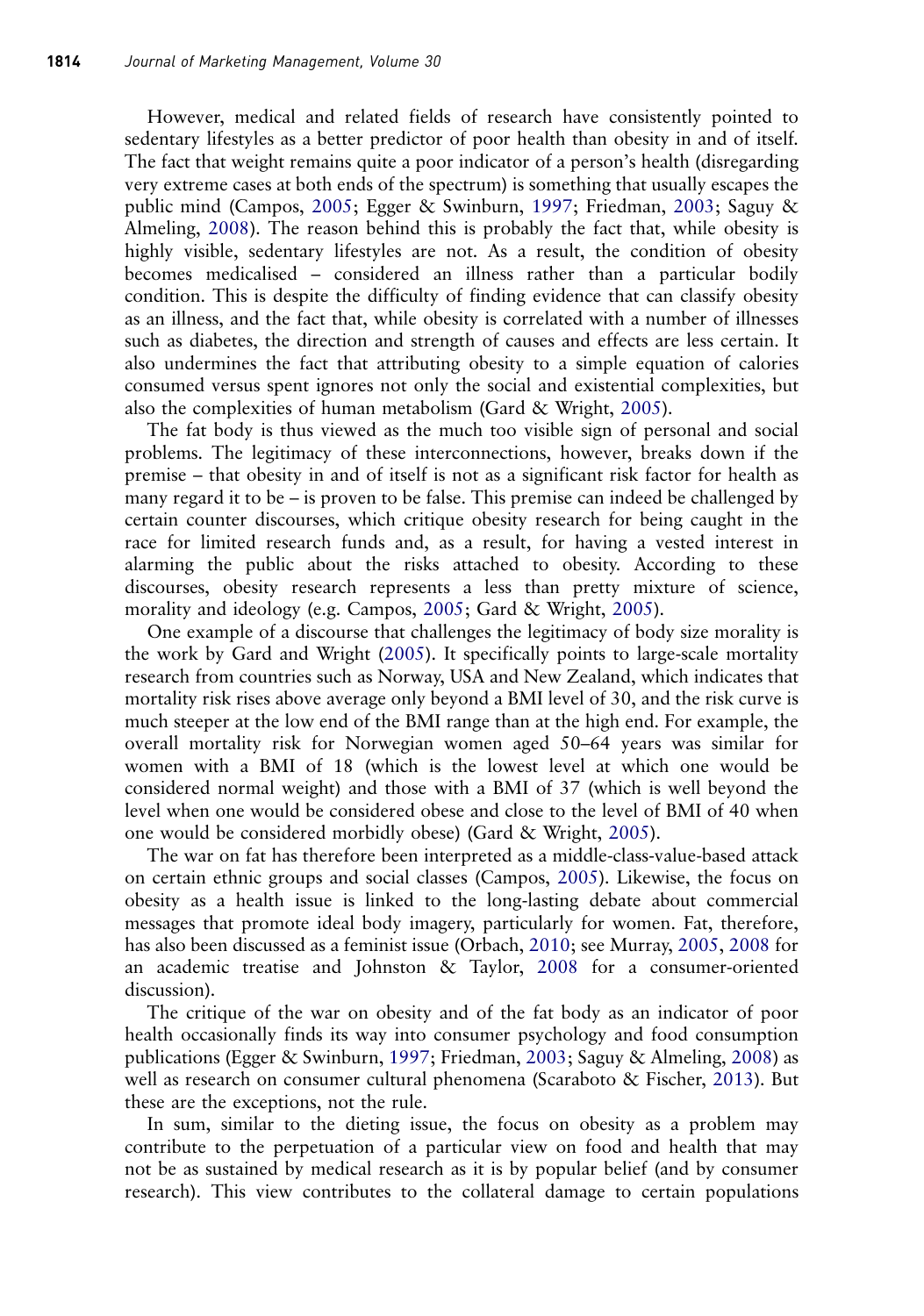including the overweight and obese, but also women as well as economically and socially challenged ethnic groups and social strata.

### Moralities of market interaction

Several moralities underlie consumers' and researchers' perceptions of market actors and their interactions. These moralities pertain to three main groups of actors – public policy-makers, health care providers and the food industry – and they are based on assumptions that are in some ways contradictory.

Public policies that are designed to guide individuals' eating behaviours primarily promote education about healthy lifestyle. Guidelines such as 'Eat five fruits and vegetables a day', 'Exercise regularly', 'Limit the consumption of fatty and sugary foods' as well as anti-obesity campaigns all trust that, provided with sufficient information, individuals will be motivated, responsible and morally obligated to choose the right lifestyle (Chrysochou et al., [2010](#page-24-0); Kristensen, Askegaard, Jeppesen, & Anker, [2010](#page-26-0)). Similarly, in the health care domain, a steady shift is in place towards a collaborative health promotion model that emphasises information, individual control and agency (Maes & Karoly, [2005](#page-26-0)). When it comes to the role of the food industry, there is some tension in how the public interprets this role in the food and health discourse. On the one hand, consumers and researchers agree that the function of the food industry is to innovate and to make profit. In a marketdriven economy, the manufacturer is free to sell products and the consumer is free to reject them. On the other hand, the profit-maximising nature of food marketers' activities is often perceived to come at the expense of public health (Brownell & Battle Horgen, [2003](#page-23-0); Brownell & Warner, [2009](#page-23-0)).

### Market actor morality in consumer research

The moral assumptions about market actors have given rise to several important phenomena in the marketplace. The World Health Organization has documented the detrimental effects that certain industry practices such as the marketing of unhealthy foods to children have had on public health (Lewin, Lindstrom, & Nestle, [2006\)](#page-26-0). Generally, the food industry has been under attack for its detrimental effect on public health (for some of the most well-known examples, see Schlosser, [2001](#page-28-0); and Nestle, [2007\)](#page-27-0). Consistent with this profit (im)morality, the public often casts the food industry as an 'evil' and greedy entity that is willing to produce and market foods that are unhealthy, obesity-inducing and, in some cases, even toxic (Nestle, [2007](#page-27-0); Taubes, [2011\)](#page-29-0). Furthermore, the food industry has been accused of contributing to 'industrial epidemics' such as alcohol misuse and obesity and to the escalation of lifestyle diseases such as cancer, heart disease, cirrhosis and diabetes, all of which constitute a large share of public health burden (Hastings, [2012\)](#page-25-0). Counter examples, however, also exist in the form of initiatives that have been successful at encouraging healthy eating (see, e.g. Jones, Comfort, & Hillier, [2006](#page-25-0)).

Many public policies that rely on the assumptions of consumer involvement and willingness to change have not been very effective and have even at times backfired (Werle, Boesen-Mariani, Gavard-Perret, & Berthaud, [2012;](#page-29-0) Werle & Cuny, [2012](#page-29-0); Wilson, [2011](#page-30-0)). For example, the calorie disclosure policy has been recently implemented in many restaurant chains in order to inform consumers about the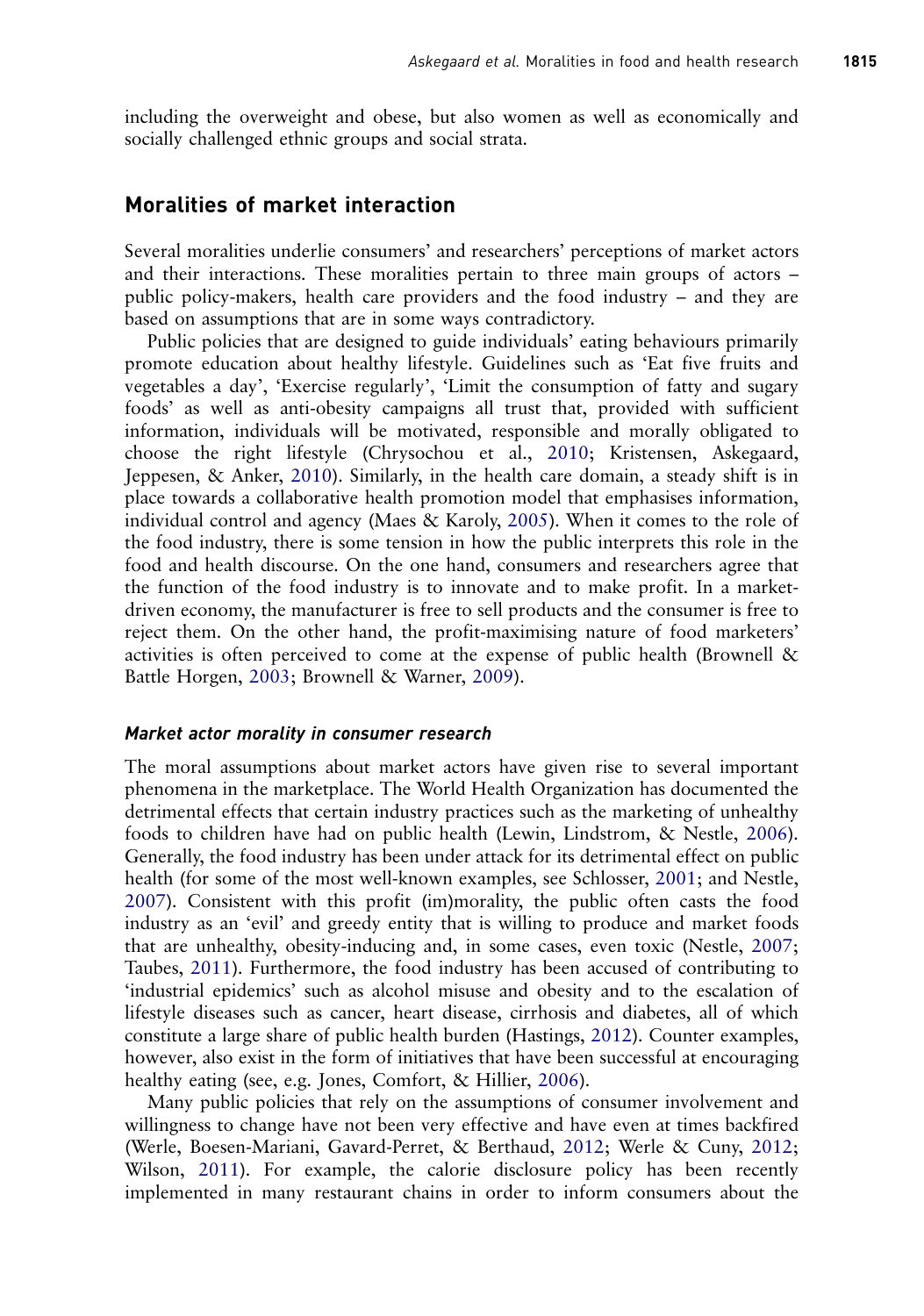caloric content of unhealthy foods. Yet a number of studies have shown that this measure has had mixed results (Loewenstein, [2011\)](#page-26-0). While posting the calorie information has reduced consumers' intake of food items at certain chains, it has not changed their intake of beverages or full menus, and in some cases, it has even increased consumption (Rosenwald, [2011\)](#page-27-0). Similarly, studies have found that the inclusion of informative health sanitary messages in food advertisements may actually enhance the appeal of unhealthy foods and consumers' likelihood to choose these foods (Werle & Cuny, [2012\)](#page-29-0). Finally, the content of different 'good' and 'bad' ingredients in foods is often inconsistent. For instance, in the recent push to reduce the amount of fat contained in snack foods, manufacturers compensated for lower fat content by boosting foods' sugar content. Such inconsistencies may lead to consumer confusion and inconsistent decisions (Chernev & Chandon, [2010\)](#page-23-0).

Such findings challenge the basic assumptions of consumer involvement and intentional behavioural change. From a psychological perspective, a growing body of evidence suggests that consumers' eating decisions are subject to judgement biases and that subtle changes in the environment can nudge consumers towards healthier food choices (e.g. Aydınoğlu & Krishna, [2011;](#page-22-0) Chandon & Ordabayeva, [2009](#page-23-0); Chandon & Wansink, [2007a;](#page-23-0) Chernev & Gal, [2010;](#page-24-0) Irmak, Vallen, & Robinson, [2011;](#page-25-0) Wansink & Chandon, [2006\)](#page-29-0). For example, studies have shown that shrinking the size of serving plates and utensils decreases consumption (Wansink, Van Ittersum, & Painter, [2006\)](#page-29-0) and that making it difficult for consumers to reach for unhealthy alternatives but easy to reach for healthy alternatives through buffet reconfiguration can change eating patterns (Rozin et al., [2011](#page-28-0)). Similarly, simplifying nutritional guidelines through innovative nutritional scoring systems (e.g. NuVal) or trafficlight food labels (which designate unhealthy foods with a red label and healthy foods with a green label) can ease the processing of nutrition information and improve decision-making (Riis & Ratner, [2010](#page-27-0)). However, alongside their relative effectiveness, nudging techniques have raised questions about the ethicality of marketers' and policy-makers' actions to change consumer behaviour without consumers' awareness or consent from political sociological and health psychological points of view, generally questioning the libertarian character of nudging's 'libertarian paternalism' (Goodwin, [2012;](#page-25-0) Selinger & Whyte, [2011](#page-28-0); Smith, Goldstein, & Johnson, [2013\)](#page-29-0).

Furthermore, in response to consumers' scepticism and allegations about contributing to public health problems marketers such as McDonald's, Coca-Cola, Pepsi Co and Kraft have initiated corporate responsibility programmes targeted at improving public health (Ludwig & Nestle, [2008](#page-26-0)). However, some of these programmes have stumbled upon public criticism. For example, UK's Academy of Royal Medical Colleges has warned the UK government that it is failing to tackle the growing obesity epidemic due to its hesitation to punish the food industry for its irresponsible actions (Hastings, [2013](#page-25-0)). The public scepticism goes so far as to create an impression among some consumers that official dietary guidelines are controlled more by commercial than by public health interests. Certain alternative dietary movements such as paleo- or low-carb diets harbour distrust and in many cases even lead to the abandoning of nutritional recommendations given out by authorities (e.g. Kristensen et al., [2011;](#page-26-0) Mikkonen, Luukkonen & Koivisto, [2012](#page-27-0)).

Although much of the previous literature assumed that consumers make informed, effortful and rational choices, it has become clear that food decisions are often made with minimal involvement and are subject to various environmental influences (Shah,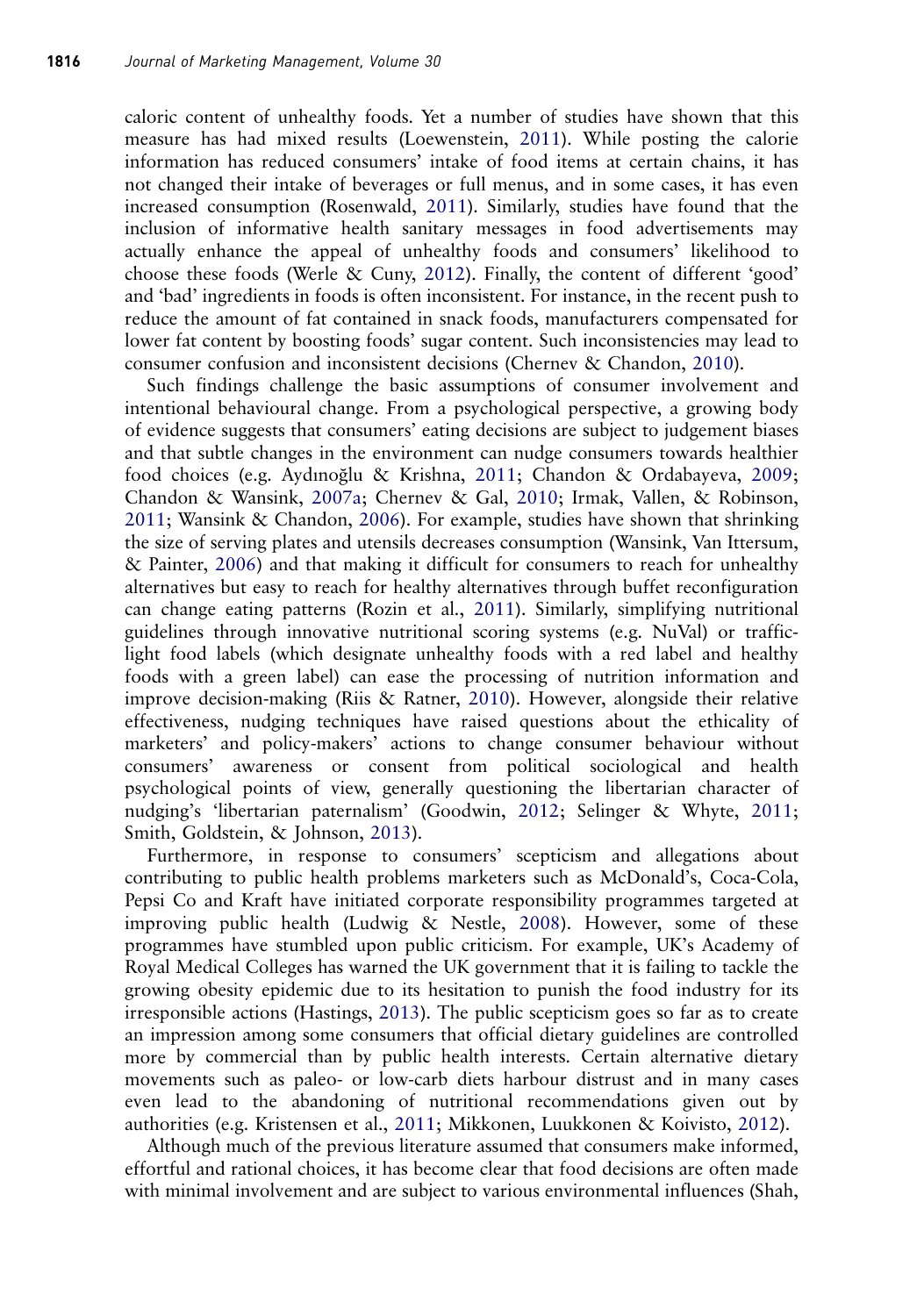Ubel, Bettman, Keller, & Edell, [2013;](#page-28-0) Thaler & Sunstein, [2008](#page-29-0)). Therefore, it is considered important to explore strategies that can increase consumer involvement in food decisions. Some recent studies have shown that this can be achieved by changing how consumers evaluate and feel about food items when ordering meals. For example, consumers are more mindful of food portion size and eat less when they are asked to pay attention to and to estimate the size of each meal component as opposed to the entire meal (Chandon & Wansink, [2007b](#page-23-0)). Similarly, drawing attention to the trade-off between food healthiness and tastiness can increase consumer involvement and accuracy in estimating portion size (Cornil, Ordabayeva, Kaiser, Weber, & Chandon, [2014](#page-24-0)).

#### Defying the morality of market agent interaction

The inherent morality behind all of the above-mentioned efforts is linked to the neoliberal ideal (some would say, illusion) of consumer sovereignty, free market and corporate agency. The basic assumption here is that the market will function best if market agents can exercise freedom with responsibility; if corporate and consumer agents can act autonomously combined with respect to the social and personal consequences of one's free choices. As Coveney [\(2006](#page-24-0), p. 93) underlines, Modernity has produced a situation where 'having choices, making choices and not being able to make the right choice – always against an index of morality – are things that emanate from a particular understanding of freedom'. It is an understanding that tends to overlook that the personal is deeply intertwined with the political.

The morality of the sovereign consumer is at the heart of the critique of corporate strategies which produce food items with little to no nutritious (and/or gastronomical) value and apply various seduction and manipulation techniques in order to present their products as healthier than they actually are and to lure consumers into over-consumption. If such techniques were abolished and the corporate world enacted their freedom with responsibility, these would be nonissues because consumers would be able to make informed choices based on objective conditions. It takes little imagination to see how this model of thought does not hold to a closer scrutiny in view of how a capitalist economy functions. There seems therefore to be no way out of a political discussion about regulating corporate behaviour. Such political regulation, however, runs counter to current ideals of liberal market governance, and it is politically and culturally difficult to establish, practically difficult to define and justify in terms of scope, and difficult to enforce without a considerable control bureaucracy. These dilemmas, however, are usually not discussed by consumer researchers.

More importantly, consumers may not want to make 'the right choice' in terms of nutritional value. We have already argued for the possibility of a gastronomical register of moralisation. Many consumer researchers would agree that consumers' failure to make 'the right choice' often stems not from their inability to discern the dubious nutritional value of modern foods (very few consumers actually doubt it), but from the fact that these foods just taste 'grrrreat', to paraphrase Tony the Tiger. Furthermore, a large majority of the population actually builds 'sinful indulgences' into their diets (Chrysochou et al., [2010](#page-24-0)). Consequently, blaming health issues solely on corporate fraud and seduction is an overly simplified approach, which neglects the significance of transgression and indulgence for the constitution of human social life.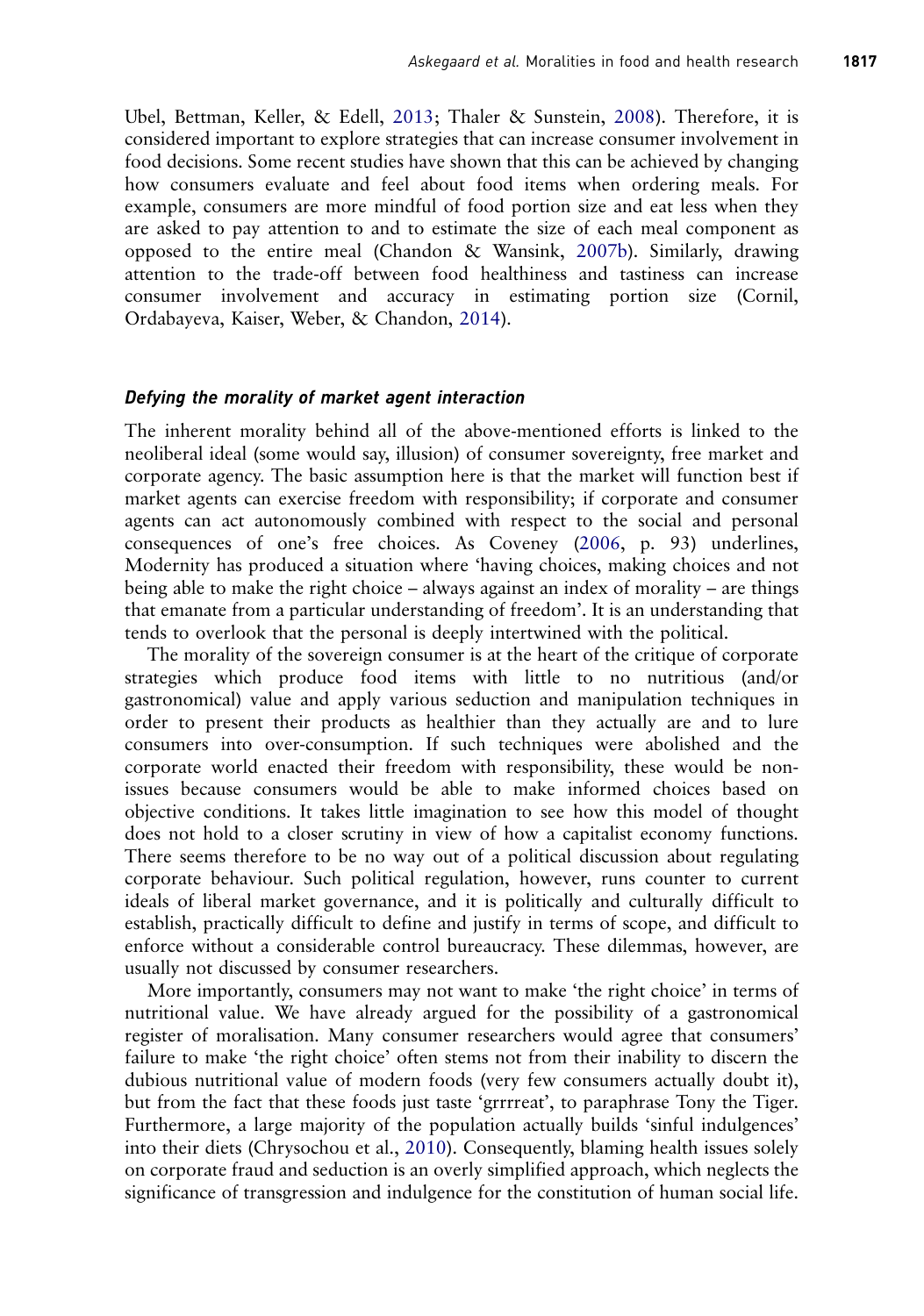Furthermore, reducing the issue to a problem of making the 'right' choice basically puts the responsibility back on consumers' shoulders. Decades of informational campaigns have tried to equip consumers with the necessary cultural capital in order to make these 'right' choices. However, defining what the 'right' choices are has become increasingly difficult with the explosion of information about health practices from competing expert systems, and the rise of the Internet as a consumerto-consumer mass communication platform has only contributed to this complexity (Kristensen et al., [2011\)](#page-26-0). Hence, we experience a situation, where the problem seems to be one of the mixed information rather than misinformation (Coveney, [2006\)](#page-24-0).

The limits of considering the consumer as a decision-maker are far from new and have been criticised by decades of consumer culture theorists (Arnould & Thompson, [2005\)](#page-22-0). In our context, the morality of the sovereign consumer has some unfortunate consequences such as a relative neglect of the way food is inscribed in practices of daily routine and of the complexity of interests and goals in cultural (and not just nutritional) schemes of life quality.

Even more problematically, the morality of the sovereign consumer neglects its own role as a technique of domination, since its reference to sovereignty hides the fact that any kind of governmentality is taking place. This is nowhere more visible than in the contemporary embrace of nudging techniques, which are often believed to be more effective than information-based campaigns (Oliver, [2011](#page-27-0)) and traditional social marketing efforts (see, e.g. Rothschild, [1999](#page-28-0)). Nudging through environmental design is seen as a way to orient consumers towards desired behaviours without the use of force and without the uncertainty and cost-inefficiency of information campaigns. But it is also a technique of domination, which at the same time claims to respect the image of the sovereign consumer, but also undermines it. As such, this poses a number of ethical issues concerning the nudging mechanisms, which need to be addressed in the future (Blumenthal-Barby & Burroughs, [2012;](#page-23-0) Ménard, [2010](#page-26-0)).

We would thus like to point to the limits of attributing responsibility to producers for facilitating 'bad' food choices and also to the limits of the model of the empowered consumer (Shankar, Cherrier, & Canniford, [2006\)](#page-28-0), especially if one does not question some of neoliberalism's basic principles. Most of the existing research buys into these principles and thereby ignores some of the subtle social processes through which modern market systems and market agents are constituted. While we do not believe in the absence of moral registers or that moralisation is essentially bad, we believe that a more overt reflection on the techniques of governance of consumer choice might lead to a more balanced discussion of market agents and their interactions in consumer research.

### General discussion

This paper has examined some of the major moral assumptions that underlie the discourse on food and health in contemporary society. Our intention is to raise awareness and self-reflection among members of the public and the research community so that future efforts are directed towards studying and formulating policies that are more reflexive of their own basis for moral judgement. This is important because the prevailing moral agenda on food and health constrains the goals, methods and conclusions of policy-makers and researchers in many ways (as detailed in the manuscript) and in a number of ways it produces consequences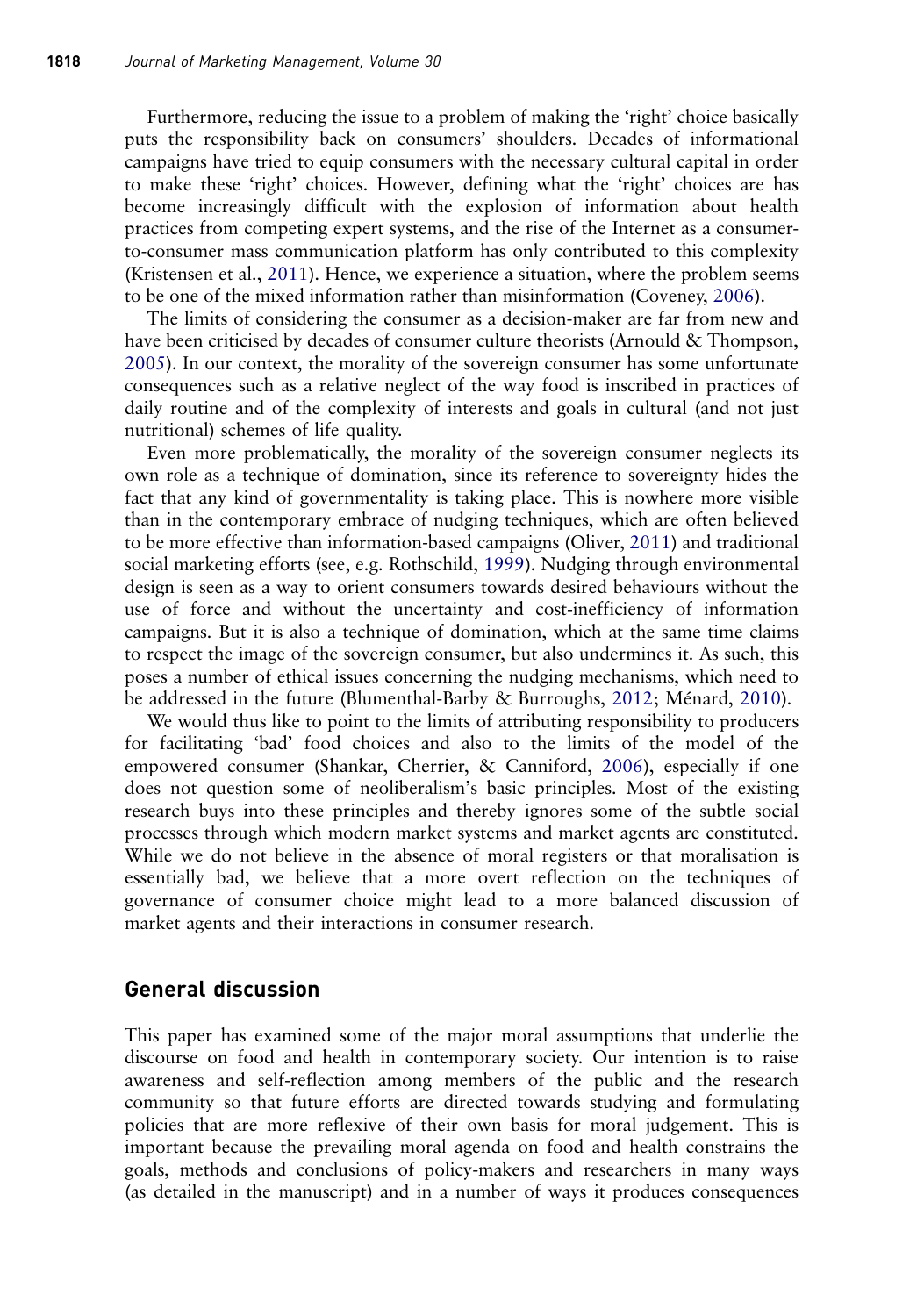that subtract from, rather than add to, general consumer well-being. This ultimately results in a limited understanding of the relationship between food and well-being. It is also important because moralities of food and health – as moral discussions prevailing in other domains – are forming our conclusions in many ways. In other words, we will say with Foucault that our point is not

that everything is bad. [Our] point is that everything is dangerous, which is not exactly the same thing as bad. If everything is dangerous, then we always have something to do. So, [our] position leads not to apathy or enervation but to a hyper and active pessimism.

([1983](#page-25-0), p. 231–32).

We thus suggest an active pessimism in terms of reflection on these moralities.

First of all, moralities of food and health rely on unstable assumptions. The moral stance about what constitutes a 'good' or a 'bad' food and diet has changed dramatically since the 1960s: the current era of fat (which advocates limiting the intake of saturated and trans-fats) succeeded the earlier eras of vitamins (which advocated the consumption of vitamins) and meat (which advocated limiting the intake of meats) (Santich, [1995;](#page-28-0) Scrinis, [2013\)](#page-28-0). Contemporary discussions for and against various types of carbohydrates, the dietary usefulness of low-fat or fat-free products and so forth witness the temporality of such moral condemnations. These assumptions also significantly vary across space. For example, the French and Belgians hold weaker (im)moral interpretations of ingredients such as fat and salt compared to Americans (Rozin et al., [1999](#page-28-0)). In other words, the moral guidelines about what we should and should not eat reflect socially constructed concerns at any given time and place more than they reflect a physiological reality.

Moreover, moral guidelines embody the public's attempt to justify certain lifestyles. While we ostracise some behaviours on moral grounds (eating an 'unhealthy' Big Mac), we overlook other behaviours that could arguably yield similar outcomes (raising infants on carrot juice rather than milk based on misunderstood dietary recommendations, cf. Kristensen et al., [2011\)](#page-26-0). In other words, our moral assumptions give rise to double standards.

Finally, as researchers, we should remain conscious of the multitude of moralities that guide food consumption. Moralities of food reach beyond health concerns and impact perceptions of the social and market structures surrounding food. Contemporary debates on vegetarianism with references to a variety of moral registers including health but also climate change and animal welfare is a good example. Thus, moral assumptions influence our judgements of foods, as well as eating behaviours, both as individuals and society as a whole.

To overcome the rigid norms and policies propagated by moralities of food and health, researchers should strive to broaden the understanding of the basic components and drivers of food well-being. Future research can move towards this goal by expanding beyond the traditional methods applied in prior studies. In the domain of consumer psychology studies on food and health, we will draw attention to the following observations.

First, we recommend that future studies extend the list of dependent measures beyond simple one-shot choices of healthy or unhealthy food items to include, among other measures, choices of entire menus, food decisions across multiple meal occasions, food consumption over extended time periods, the quantity of food that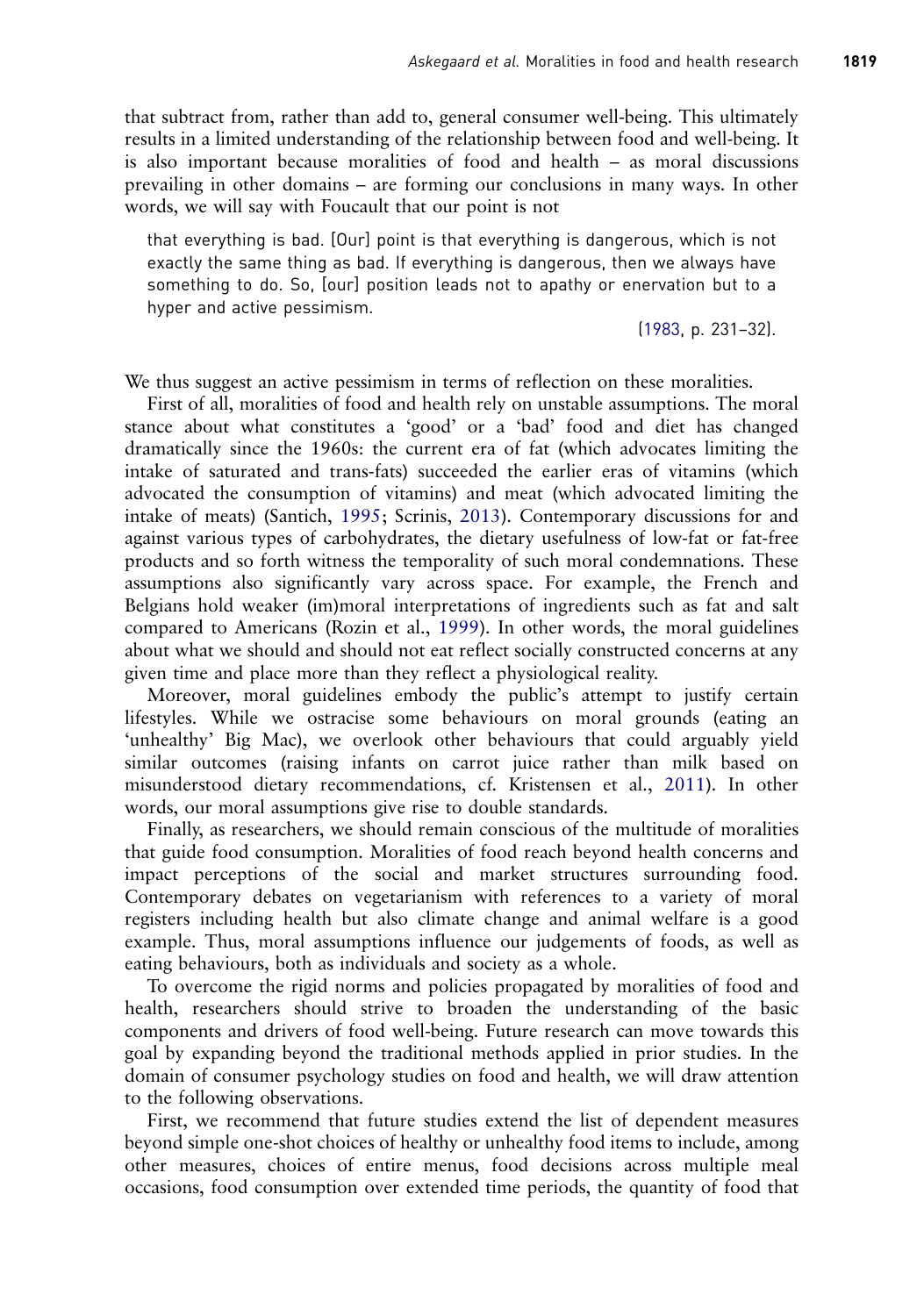people consume, the time of day that they consume, and changes in eating behaviours following shifts in health policies, eating regimes, and diets. Second, researchers should move beyond the traditional Western, affluent, undergraduate participant samples to examine broader samples of individuals with diverse demographic and socio-economic backgrounds. More attention should be particularly paid to the influence of such factors as gender and to the study of vulnerable populations such as children and low-income consumers. Furthermore, researchers should try to replicate and qualify the established findings with diverse samples in different geographic locations and in non-Western cultures. There is quite a bit of knowledge about how food culture and socialisation influence eating habits and consumption, but this knowledge usually does not find its ways into consumer psychology, due to methodological individualism and lack of interdisciplinary interaction. Hence, it would be important for future studies to explore the various food rituals and social structuration of eating practices from a broader variety of perspectives. Finally, researchers should look beyond the traditional food manufacturers and policymakers when studying the actions of market agents. They should also examine the actions of food retailers, caterers, health care providers and dieticians in order to fully understand the interplay of various policies and industry initiatives in the marketplace. Together, these research strategies will facilitate a rich discussion of the commonalities as well as the limitations, discrepancies and moralities adopted by researchers across different contexts, methods and paradigms, which in the long run should contribute to a more constructive, inclusive and self-reflective body of knowledge on food and health.

Beyond these reflections on how consumer researchers can try to remedy some of the evoked issues through a more reflexive design, we would like to reflect on the framework of moralities pertaining to food and health research presented here. Our first observation is the tacit interconnectedness of the various types of morality. 'Good' behaviour in terms of moralised action is considered leading to 'good' results in terms of object moralities: choice of inherently 'good' products and cultivation of inherently 'good' (=lean) bodies. A universe of predominantly 'good' products in turn facilitates the morality of the 'informed' choices and the exercise of restraint and moderation, just like the lean (=healthy) body is the ultimate sign of ability to exercise the other moralities in the scheme.

Our second note is that we are not trying to argue that consumers' relation to food can be free of socially moralised schemes. Nor are we arguing that there is no relation between what is deemed 'poor' eating habits and general health condition, or that there is no connection between obesity and health (although, as we have argued, this particular relationship tends to be presented in an oversimplified form), or that judgements of contemporary bodies can be free of the unhealthy (pun very much intended) confounding of aesthetics and health. What we are arguing instead is that contemporary societies are all to some degree permeated by the contemporary ideology of healthism (Crawford, [1980\)](#page-24-0) and are therefore subject to the collective and individual exercise of the imperative of health (Lupton, [1995](#page-26-0)). This imperative of health, with its strategies of governance and its health technologies, is what creates the backdrop for the highly discursive and political presence of health in public and private lives. And it is this imperative that ultimately legitimises the inherent moralities in consumer behaviour and consumer research that we have tried to unpack.

The moral classification of 'allowed' and 'not allowed' food items, the establishment of dieting as a normal and, for many, constant consumer practice, the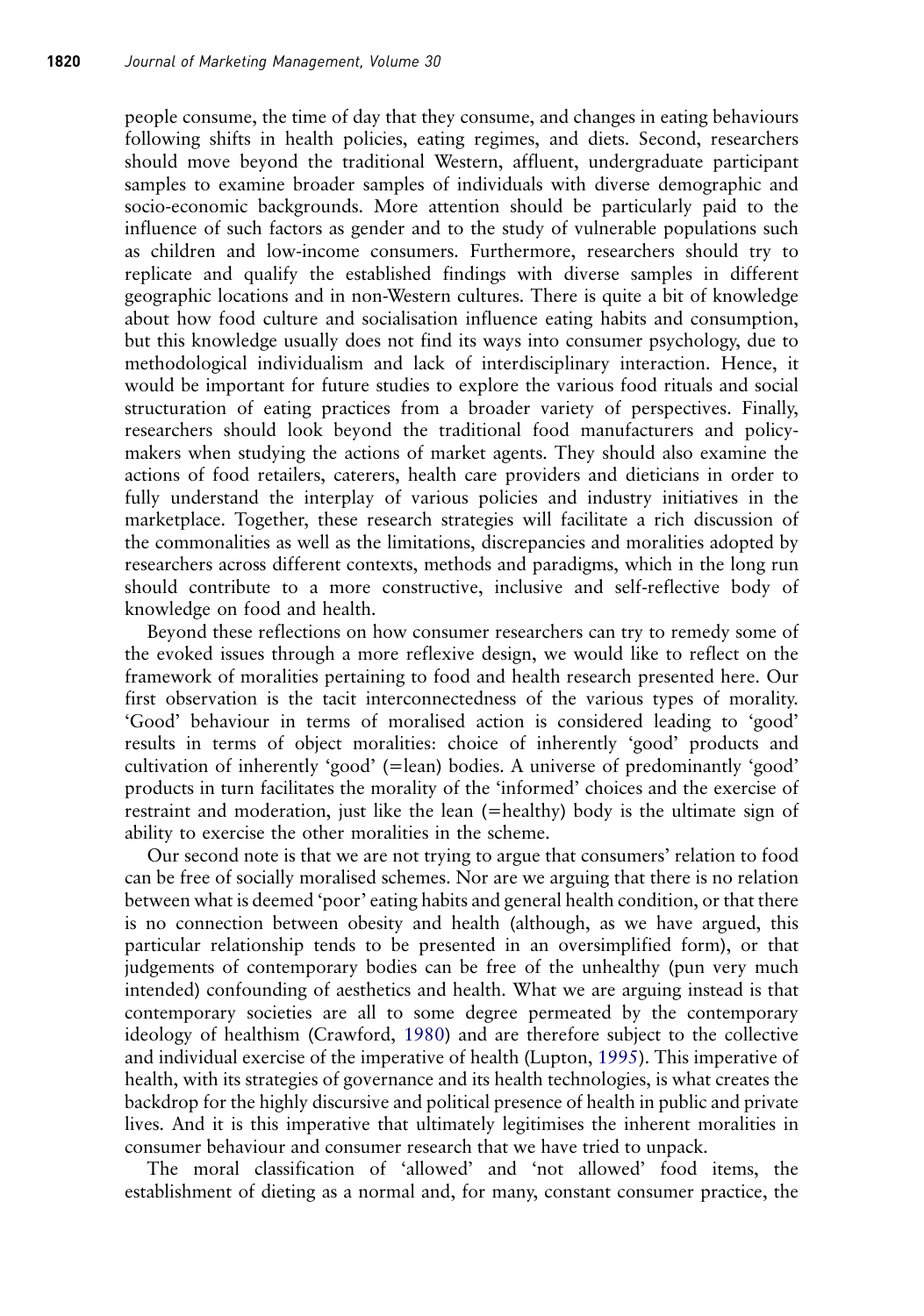reliance on informed and sovereign consumer choice and the attempts to guide choice through strategies of governance without direct prescription or prohibition (cf. Sulkunen, [2009](#page-29-0)) as well as the stigmatisation of the fat body in social, economic and cultural domains can be considered the most significant moral aspects of that contemporary ideology of healthism. In Foucauldian terms, these practices form the core of governmentality of healthy eating in modern society. As governmentality in other domains, it embodies technologies of self and technologies of power, which are simultaneously liberating and dominating (Shankar et al., [2006](#page-28-0)).

Crawford [\(1980](#page-24-0)) argued that contemporary healthism is ideological in nature and scope: it contributes to the ascendency of a neoliberal social order that rests on the notion of personal responsibility and privatised market solutions to public problems. Healthism furthermore establishes health as an overarching social value that cannot be challenged. If by a myth, we understand a social construction that is turned into a naturally given fact (Barthes, [1957](#page-22-0)), the governmentality of health forms becomes a myth. While consumers to some extent can be excused for being blind to their own inscription in mythologies (since it is part of the very definition of myth that it is invisible to those who are subject to it), it is the duty of social researchers to constantly reflect on and contribute to the debunking of the social constructions that are held as scientific and/or public truths. The contested question in food and health research and policy is the extent to which what Foucault [\(2010](#page-25-0)) called 'biopolitics' influences the establishment of nutritional and food- and healthoriented claims. While offering no ultimate answer to this question (since no such answer exists), we draw attention to the fact that biopolitics may be more significant in food and health than we are inclined to think as consumer researchers. We therefore call for reflexivity on the moral assumptions that guide our research and remind the readers about the underlying imagery of the relationship between mind and body that underpins much of this research – that the body is a locus of vice and excess which needs to be controlled and mechanised by techniques of the mind (self-control) or of the environment (nudging) (Chauvin & Bouchet, [2014\)](#page-23-0).

Finally, we have reflected on the politics of research in this era of neoliberal market governance. As noted by Comaroff and Comaroff,

neoliberal capitalism, in its millennial moment, portends the death of politics by hiding its own ideological underpinnings in the dictates of economic efficiency: in the fetichism of the free market, in the inexorable, expanding 'needs' of business, in the imperatives of science and technology.

#### They continue

Or, if it does not conduce to the death of politics, it tends to reduce them to the pursuit of pure interest, individual or collective – or to struggle over issues [including health care] that are […] dissociated from anything beyond themselves.

([2001,](#page-24-0) p. 31)

Researchers should continue to self-reflect on their moral assumptions, goals and methods by asking themselves, to what extent does our endeavour as researchers contribute to reducing politics to the 'pursuit of pure interests'? Whose interests do we promote, and in what sense are these interests pure? How do we isolate social problems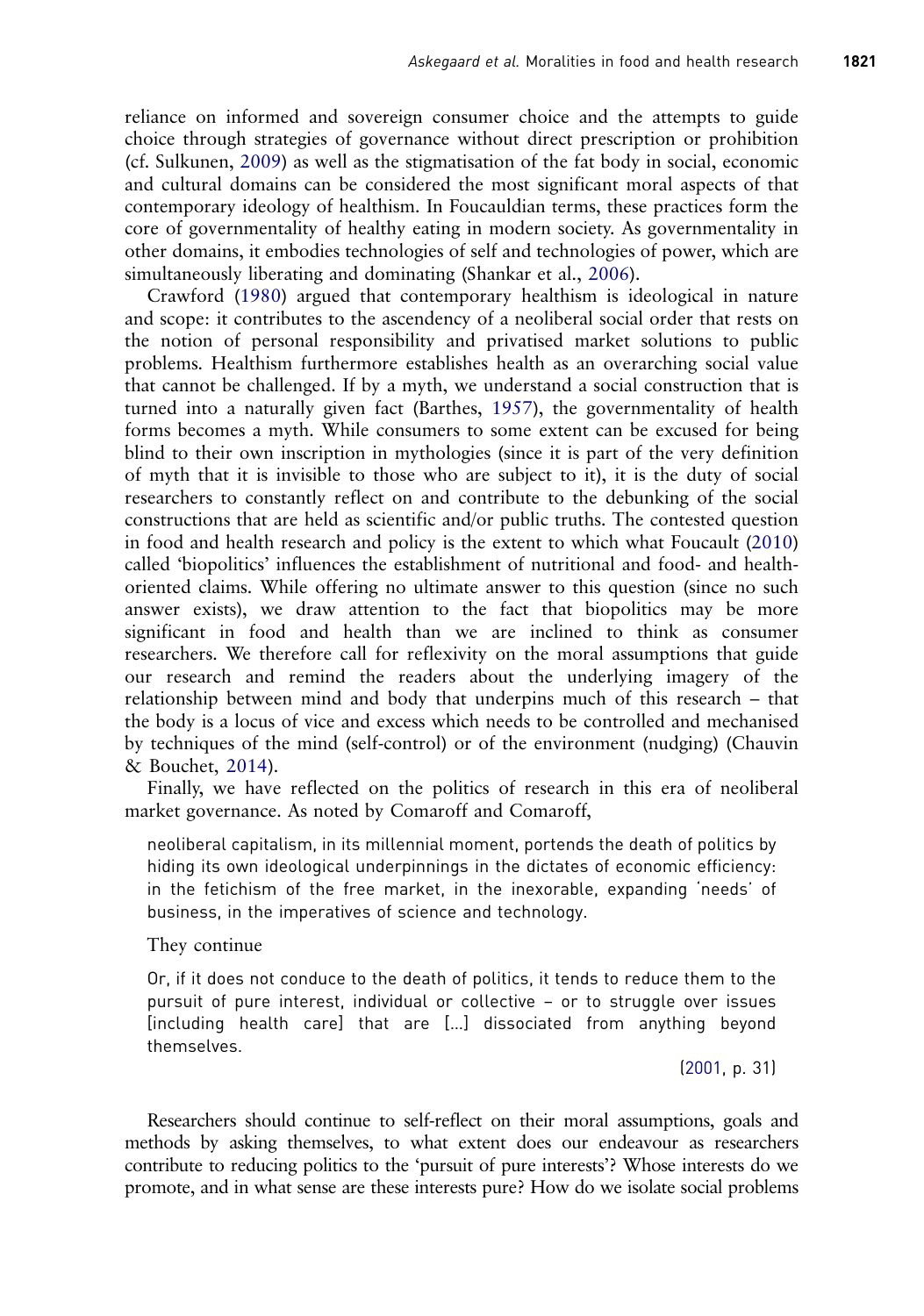<span id="page-22-0"></span>such as health from their socio-economic and cultural contexts, and how can we overcome this isolation?

## Conclusion

The goal of this article has been to spark a discussion of the moral assumptions that underlie our research into behavioural and discursive patterns pertaining to food and health. We hope that this discussion will prompt researchers (as well as people in general) to be reflective of the values that they apply to understand, interpret and behave towards food and their social environment. We also hope that it will motivate researchers to be reflective of the assumptions that they adopt in their research questions, designs and conclusions. We recognise that the list of moral assumptions and their remedies outlined in the article is far from exhaustive. Future research should therefore continue to uncover the nature and implications of existing and emerging moralities of food and health in various contexts. It is only by collectively challenging our moralities that we can move away from the traditional paternalistic, normative model of health towards an inclusive model of food well-being (Block et al., [2011\)](#page-23-0).

# References

- Adamiec, C. (2013). Quand manger sain deviant une obsession. In C. Fischler (Ed.), Les Alimentations particulières. Mangerons nous encore ensemble demain? (pp. 149–161). Paris: Odile Jacob.
- Adams, K. A., Lindell, K. C., Kohlmeier, M., & Zeisel, S. H. (2006). Status of nutrition education in medical schools. American Journal of Clinical Nutrition, 83, 941S–944S.
- Adkins, N. R., & Ozanne, J. L. (2005). The low literate consumer. Journal of Consumer Research, 32(1), 93–105. doi[:10.1086/429603](http://dx.doi.org/10.1086/429603)
- Alba, J. W., & Williams, E. F. (2013). Pleasure principles: A review of research on hedonic consumption. Journal of Consumer Psychology, 23, 2–18. doi[:10.1016/j.jcps.2012.07.003](http://dx.doi.org/10.1016/j.jcps.2012.07.003)
- American Diabetes Association. (2006). Nutrition recommendations and interventions for diabetes-2006: A position statement of the American Diabetes Association. Diabetes Care, 29, 2140–2157. doi:[10.2337/dc06-9914](http://dx.doi.org/10.2337/dc06-9914)
- Argo, J. J., & Main, K. J. (2008). Stigma by association in coupon redemption: Looking cheap because of others. Journal of Consumer Research, 35(4), 559–572. doi[:10.1086/591102](http://dx.doi.org/10.1086/591102)
- Arnould, E. J., & Thompson, C. J. (2005). Consumer culture theory (CCT): Twenty years of research. Journal of Consumer Research, 31(4), 868–882. doi[:10.1086/426626](http://dx.doi.org/10.1086/426626)
- Askegaard, S., Gertsen, M. C., & Langer, R. (2002). The body consumed: Reflexivity and cosmetic surgery. Psychology and Marketing, 19(10), 793–812. doi[:10.1002/mar.10038](http://dx.doi.org/10.1002/mar.10038)
- Aydınoğlu, N. Z., & Krishna, A. (2011). Guiltless gluttony: The asymmetric effect of size labels on size perceptions and consumption. Journal of Consumer Research, 37(6), 1095–1112. doi:[10.1086/657557](http://dx.doi.org/10.1086/657557)
- Bacon, L., Stern, J. S., Van Loan, M. D., & Keim, N. L. (2005). Size acceptance and intuitive eating improve health for obese, female chronic dieters. Journal of the American Dietetic Association, 105(6), 929–936. doi:[10.1016/j.jada.2005.03.011](http://dx.doi.org/10.1016/j.jada.2005.03.011)
- Barker, M. E., Tandy, M., & Stookey, J. D. (1999). How are consumers of low-fat and high-fat diets perceived by those with lower and higher fat intake? Appetite, 33(3), 309–317. doi:[10.1006/appe.1999.0248](http://dx.doi.org/10.1006/appe.1999.0248)
- Barthes, R. (1957). Mythologies. Paris: Seuil.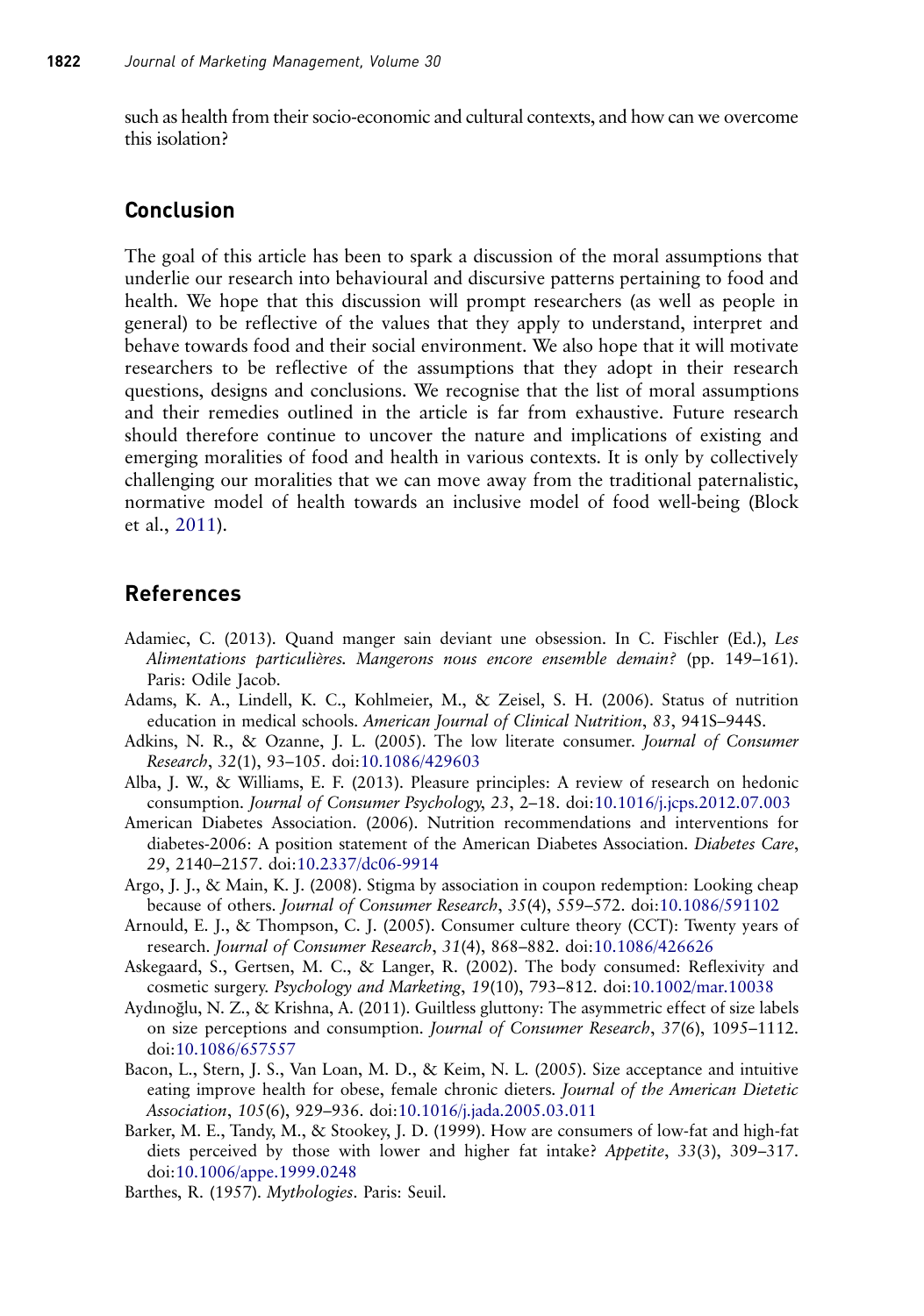- <span id="page-23-0"></span>Baumeister, R. F. (2002). Yielding to temptation: Self-control failure, impulsive purchasing, and consumer behavior. Journal of Consumer Research, 28(4), 670–676. doi[:10.1086/](http://dx.doi.org/10.1086/338209) [338209](http://dx.doi.org/10.1086/338209)
- Baumeister, R. F., & Exline, J. J. (2000). Self-control, morality, and human strength. *Journal of* Social and Clinical Psychology, 19(1), 29–42. doi[:10.1521/jscp.2000.19.1.29](http://dx.doi.org/10.1521/jscp.2000.19.1.29)
- Baumeister, R. F., Gailliot, M., DeWall, C. N., & Oaten, M. (2006). Self-regulation and personality: How interventions increase regulatory success and how depletion moderates the effects of traits on behavior. Journal of Personality, 74(6), 1773–1802. doi[:10.1111/](http://dx.doi.org/10.1111/j.1467-6494.2006.00428.x) [j.1467-6494.2006.00428.x](http://dx.doi.org/10.1111/j.1467-6494.2006.00428.x)
- Baumeister, R. F., & Heatherton, T. F. (1996). Self-regulation failure: An overview. Psychological Inquiry, 7(1), 1–15. doi:[10.1207/s15327965pli0701\\_1](http://dx.doi.org/10.1207/s15327965pli0701%5F1)
- Baumeister, R. F., Heatherton, T. F., & Tice, D. M. (1994). Losing control: How and why people fail at self-regulation. San Diego, CA: Academic.
- Block, L. G., Grier, S. A., Childers, T. L., Davis, B., Ebert, J. E. J., Kumanyika, S., … Van Ginkel Bieshaar, M. N. G. (2011). From nutrients to nurturance: A conceptual introduction to food well-being. *Journal of Public Policy & Marketing*,  $30(1)$ ,  $5-13$ , doi[:10.1509/](http://dx.doi.org/10.1509/jppm.30.1.5) [jppm.30.1.5](http://dx.doi.org/10.1509/jppm.30.1.5)
- Blumenthal-Barby, J. S., & Burroughs, H. (2012). Seeking better health care outcomes: The ethics of using the 'nudge'. The American Journal of Bioethics,  $12(2)$ ,  $1-10$ , doi[:10.1080/](http://dx.doi.org/10.1080/15265161.2011.634481) [15265161.2011.634481](http://dx.doi.org/10.1080/15265161.2011.634481)
- Bradford, T. W., Grier, S. A., & Henderson, G. R. (2012). Gifts and gifting in online communities. Research in Consumer Behavior, 14, 29–46. doi:[10.1108/S0885-2111\(2012\)](http://dx.doi.org/10.1108/S0885-2111(2012)0000014006) [0000014006](http://dx.doi.org/10.1108/S0885-2111(2012)0000014006)
- Bratman, S. (2000). Health food junkies: Overcoming the obsession with healthful eating. New York, NY: Broadway Books.
- Brownell, K. D., & Battle Horgen, K. (2003). Food fight: The inside story of the food industry, America's obesity crisis, and what we can do about it. New York, NY: McGraw-Hill.
- Brownell, K. D., & Warner, K. E. (2009). The perils of ignoring history: Big tobacco played dirty and millions died. How similar is big food? The Milbank Quarterly, 87(1), 259-294. doi:[10.1111/j.1468-0009.2009.00555.x](http://dx.doi.org/10.1111/j.1468-0009.2009.00555.x)
- Bublitz, M. G., Peracchio, L. A., Andreasen, A. R., Kees, J., Kidwell, B., Miller, E. G., … Vallen, B. (2011). The quest for eating right: Advancing food well-being. Journal of Research for Consumers, 19, Retrieved from [http://www.jrconsumers.com/academic\\_articles/issue\\_19/](http://www.jrconsumers.com/academic_articles/issue_19/Food_academic_final.pdf) Food academic final.pdf
- Campos, P. (2005). The diet myth. New York, NY: Gotham Books.
- Cassirer, E. (1944). An Essay on Man. New Haven, CT: Yale University Press.
- Chandon, P., & Ordabayeva, N. (2009). Supersize in one dimension, downsize in three dimensions: Effects of spatial dimensionality on size perceptions and preferences. Journal of Marketing Research, 46(6), 739–753. doi[:10.1509/jmkr.46.6.739](http://dx.doi.org/10.1509/jmkr.46.6.739)
- Chandon, P., & Wansink, B. (2007a). The biasing health halos of fast-food restaurant health claims: Lower calorie estimates and higher side dish consumption intentions. *Journal of* Consumer Research, 34(3), 301–314. doi:[10.1086/519499](http://dx.doi.org/10.1086/519499)
- Chandon, P., & Wansink, B. (2007b). Is obesity caused by calorie underestimation? A psychophysical model of meal size estimation. Journal of Marketing Research, 44(1), 84– 99. doi[:10.1509/jmkr.44.1.84](http://dx.doi.org/10.1509/jmkr.44.1.84)
- Chauvin, M., & Bouchet, D. (2014). Corporeal ethics in consumer health psychology: Towards mechanization. Paper presented at the 9th Consumer Culture Theory Conference, Aalto University, Helsinki.
- Chernev, A., & Chandon, P. (2010). Calorie estimation biases in consumer choice. In R. Batra, P. A. Keller, & V. J. Strecher (Eds.), Leveraging consumer psychology for effective health communications: The obesity challenge (pp. 104–121). Armonk, NY: M. E. Sharpe.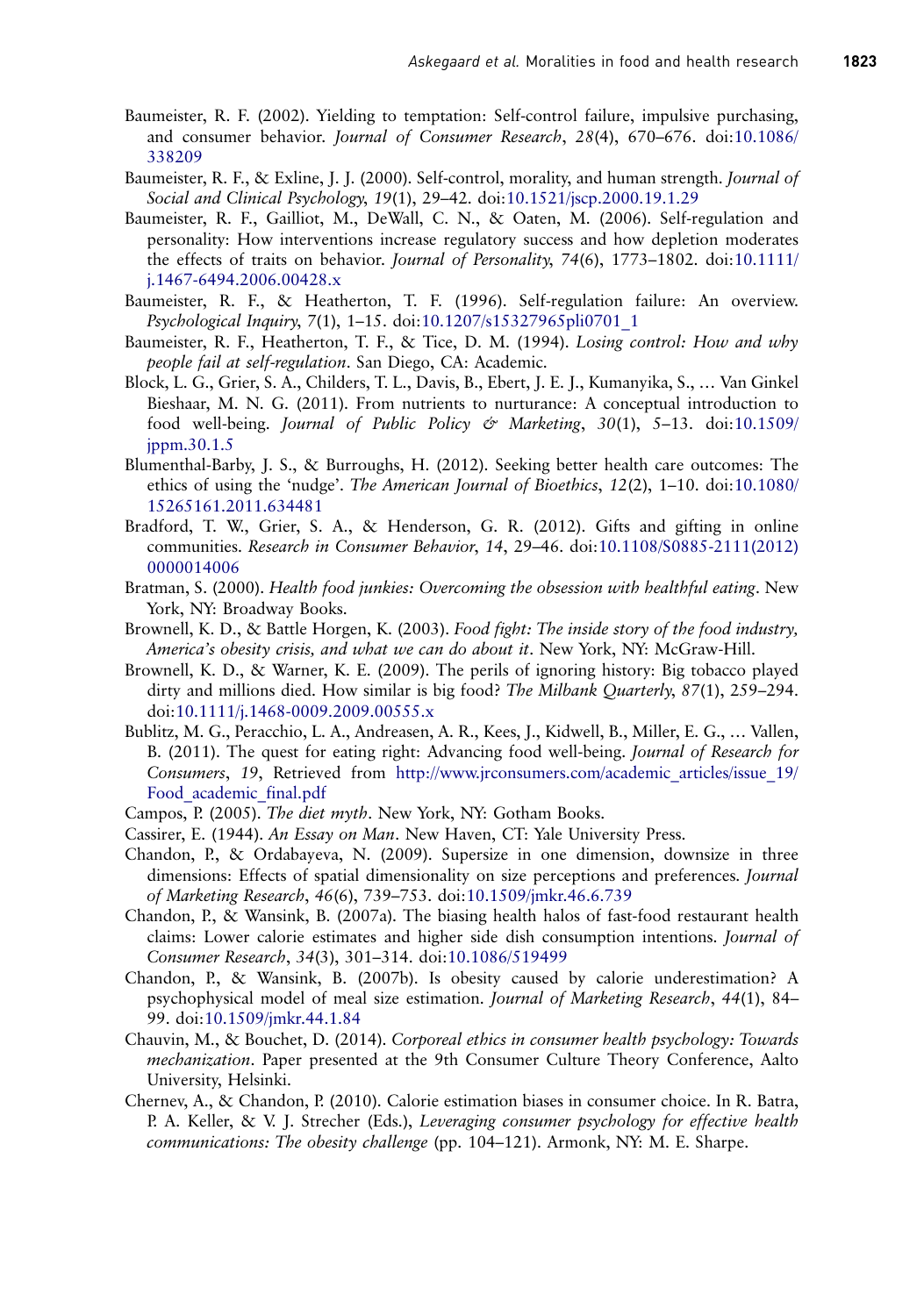- <span id="page-24-0"></span>Chernev, A., & Gal, D. (2010). Categorization effects in value judgments: Averaging bias in evaluating combinations of vices and virtues. Journal of Marketing Research, 47(4), 738–747. doi:[10.1509/jmkr.47.4.738](http://dx.doi.org/10.1509/jmkr.47.4.738)
- Chrysochou, P., Askegaard, S., & Grunert, K. G. (in press). Modelling social discourses of healthy eating: A cross-cultural validation. Manuscript under preparation for Appetite.
- Chrysochou, P., Askegaard, S., Grunert, K. G., & Kristensen, D. B. (2010). Social discourses of healthy eating. A market segmentation approach. Appetite, 55, 288–297. doi[:10.1016/j.](http://dx.doi.org/10.1016/j.appet.2010.06.015) [appet.2010.06.015](http://dx.doi.org/10.1016/j.appet.2010.06.015)
- Comaroff, J., & Comaroff, J. (Eds.). (2001). Millennial capitalism and the culture of neoliberalism. Durham, NC: Duke University Press. doi:[10.1215/9780822380184](http://dx.doi.org/10.1215/9780822380184)
- Conrad, P. (1994). Wellness as virtue: Morality and the pursuit of health. Culture, Medicine and Psychiatry, 18(3), 385–401. doi[:10.1007/BF01379232](http://dx.doi.org/10.1007/BF01379232)
- Cornil, Y., & Chandon, P. (2013). From fan to fat? Vicarious losing increases unhealthy eating, but self-affirmation is an effective remedy. Psychological Science, 24(10), 1936–1946. doi:[10.1177/0956797613481232](http://dx.doi.org/10.1177/0956797613481232)
- Cornil, Y., Ordabayeva, N., Kaiser, U., Weber, B., & Chandon, P. (2014). The acuity of vice: Attitude ambivalence improves visual sensitivity to increasing portion sizes. Journal of Consumer Psychology, 24(2), 177–187. doi:[10.1016/j.jcps.2013.09.007](http://dx.doi.org/10.1016/j.jcps.2013.09.007)
- Coveney, J. (2006). Food, morals and meaning: The pleasure and anxiety of eating (2nd ed.). London: Routledge.
- Crandall, C. S. (1994). Prejudice against fat people: Ideology and self-interest. Journal of Personality and Social Psychology, 66(5), 882–894. doi:[10.1037/0022-3514.66.5.882](http://dx.doi.org/10.1037/0022-3514.66.5.882)
- Crandall, C. S., & Eshleman, A. (2003). A justification-suppression model of the expression and experience of prejudice. Psychological Bulletin, 129(3), 414–446. doi[:10.1037/0033-](http://dx.doi.org/10.1037/0033-2909.129.3.414) [2909.129.3.414](http://dx.doi.org/10.1037/0033-2909.129.3.414)
- Crawford, R. (1980). Healthism and the medicalization of everyday life. International Journal of Health Services, 10(3), 365–388. doi[:10.2190/3H2H-3XJN-3KAY-G9NY](http://dx.doi.org/10.2190/3H2H-3XJN-3KAY-G9NY)
- Crawford, R. (2006). Health as a meaningful social practice. Health: An Interdisciplinary Journal for the Social Study of Health, Illness and Medicine, 10(4), 401–420. doi:[10.1177/1363459306067310](http://dx.doi.org/10.1177/1363459306067310)
- Cummings, L. (2003, February 3). The diet business: Banking on failure. BBC News World Edition. Retrieved from <http://news.bbc.co.uk/2/hi/business/2725943.stm>
- Dhar, R., & Simonson, I. (1999). Making complementary choices in consumption episodes: Highlighting versus balancing. Journal of Marketing Research, 36(1), 29–44. doi[:10.2307/](http://dx.doi.org/10.2307/3151913) [3151913](http://dx.doi.org/10.2307/3151913)
- Dhar, R., & Wertenbroch, K. (2000). Consumer choice between hedonic and utilitarian goods. Journal of Marketing Research, 37(1), 60–71. doi:[10.1509/jmkr.37.1.60.18718](http://dx.doi.org/10.1509/jmkr.37.1.60.18718)
- Dholakia, U. M., Gopinath, M., & Bagozzi, R. P. (2005). The role of desires in sequential impulsive choices. Organizational Behavior and Human Decision Processes, 98(2), 179– 194. doi[:10.1016/j.obhdp.2005.05.003](http://dx.doi.org/10.1016/j.obhdp.2005.05.003)
- Dubé, L., & Le Bel, J. L. (2003). The content and structure of laypeople's concept of pleasure. Cognition & Emotion, 17, 263–295. doi:[10.1080/02699930302295](http://dx.doi.org/10.1080/02699930302295)
- Egger, G., & Swinburn, B. (1997). An 'ecological' approach to the obesity pandemic. British Medical Journal, 315, 477–480. doi[:10.1136/bmj.315.7106.477](http://dx.doi.org/10.1136/bmj.315.7106.477)
- Featherstone, M. (1982). The body in consumer culture. Theory, Culture & Society, 1(2), 18-33. doi[:10.1177/026327648200100203](http://dx.doi.org/10.1177/026327648200100203)
- Field, A. E., Austin, S. B., Camargo, C. A., Taylor, C. B., Striegel-Moore, R. H., Loud, K. J., & Colditz, G. A. (2005). Exposure to the mass media, body shape concerns, and use of supplements to improve weight and shape among male and female adolescents. Pediatrics, 116, e214–e220. doi:[10.1542/peds.2004-2022](http://dx.doi.org/10.1542/peds.2004-2022)
- Fischler, C. (1990). L'homnivore. Paris: Odile Jacob.
- Fischler, C. (Ed.). (2013). Les Alimentations particulières. Mangerons nous encore ensemble demain? Paris: Odile Jacob.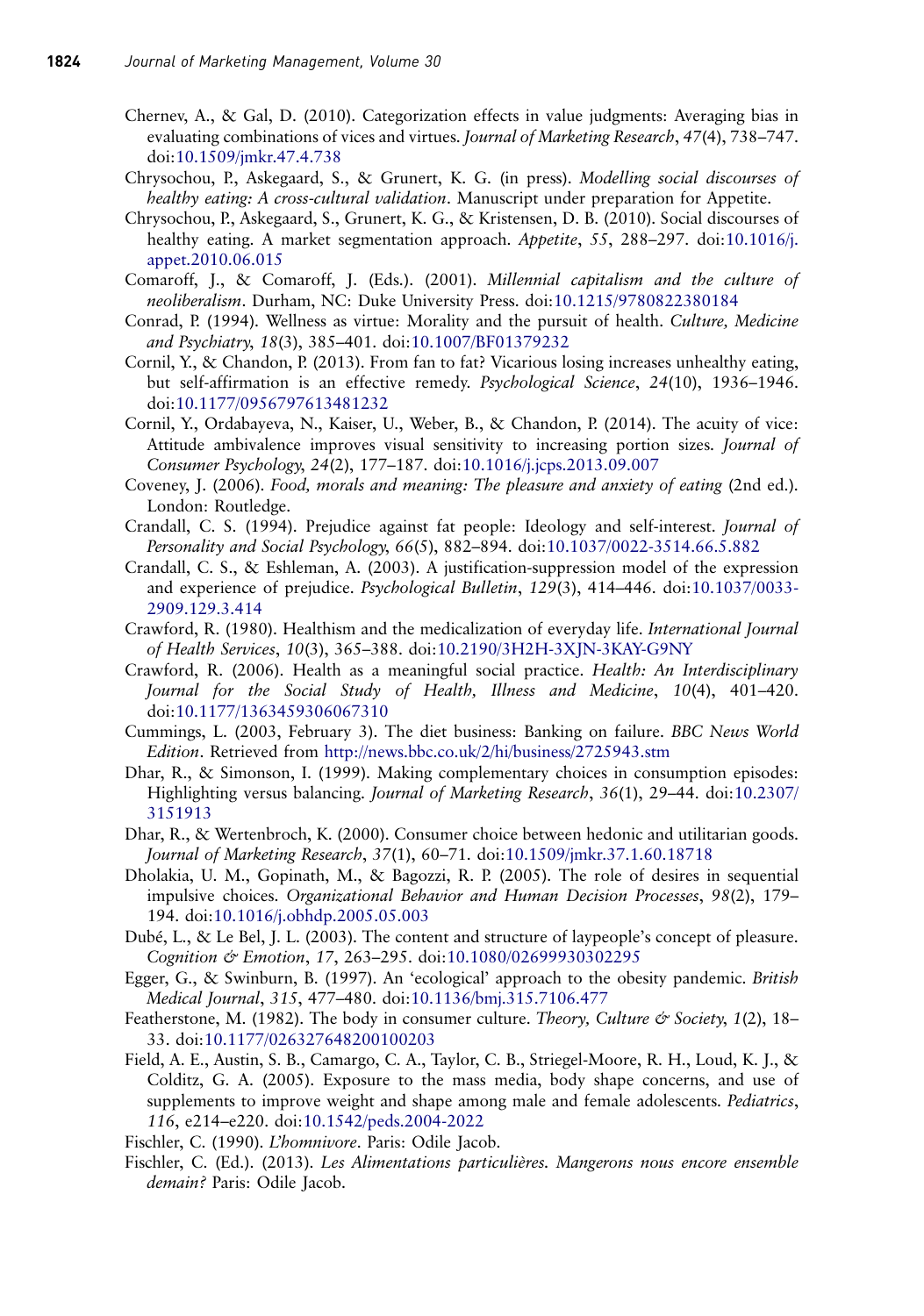- <span id="page-25-0"></span>Foucault, M. (1983). On the genealogy of ethics: An overview of work in progress. In H. L. Dreyfus & P. Rabinow (Eds.), Michel Foucault; Beyond Structuralism and Hermeneutics (pp. 229–252). Chicago, IL: University of Chicago Press.
- Foucault, M. (2010). The birth of biopolitics. Lectures at Collège de France 1978-79. London: Palgrave Macmillan. doi[:10.1057/9780230594180](http://dx.doi.org/10.1057/9780230594180)
- Friedman, J. M. (2003). A war on obesity, not the obese. Science, 299, 856–858. doi[:10.1126/](http://dx.doi.org/10.1126/science.1079856) [science.1079856](http://dx.doi.org/10.1126/science.1079856)
- Gaesser, G. (2009). Is 'permanent weight loss' an oxymoron? The statistics of weight loss and the national weight control registery. In E. Rothblum & S. Solovay (Eds.), The Fat Studies Reader (pp. 37–41). New York: New York University Press.
- Gard, M., and Wright, J. (2005). The obesity epidemic: Science, morality and ideology. London: Routledge.
- Goffman, E. (1963). Notes on the management of spoiled identity. Englewood Cliffs, NJ: Prentice Hall.
- Goode, J., Beardsworth, A., Haslam, C., Keil, T., & Sherratt, E. (1995). Dietary dilemmas: Nutritional concerns of the 1990s. British Food Journal, 97(11), 3–12. doi[:10.1108/](http://dx.doi.org/10.1108/00070709510105050) [00070709510105050](http://dx.doi.org/10.1108/00070709510105050)
- Goodwin, T. (2012). Why we should reject 'nudge'. Politics, 32(2), 85–92. doi[:10.1111/](http://dx.doi.org/10.1111/j.1467-9256.2012.01430.x) [j.1467-9256.2012.01430.x](http://dx.doi.org/10.1111/j.1467-9256.2012.01430.x)
- Gracia-Arnaiz, M. (2010). Fat bodies and thin bodies. Cultural, biomedical and market discourses on obesity. Appetite, 55(2), 219–225. doi[:10.1016/j.appet.2010.06.002](http://dx.doi.org/10.1016/j.appet.2010.06.002)
- Haidt, J. (2007). The new synthesis in moral psychology. Science, 316, 998–1002. doi:[10.1126/science.1137651](http://dx.doi.org/10.1126/science.1137651)
- Hastings, G. (2012). Why corporate power is a public health priority. British Medical Journal, 345, e5124. doi[:10.1136/bmj.e5124](http://dx.doi.org/10.1136/bmj.e5124)
- Hastings, G. (2013). The marketing matrix: How the corporation gets it power—and how we can reclaim it. London: Routledge. doi[:10.1136/bmj.e5124](http://dx.doi.org/10.1136/bmj.e5124)
- Henry, P. C., & Caldwell, M. (2006). Self-empowerment and consumption: Consumer remedies for prolonged stigmatization. European Journal of Marketing, 40(9/10), 1031– 1048. doi:[10.1108/03090560610680998](http://dx.doi.org/10.1108/03090560610680998)
- Hirschman, E. C., & Holbrook, M. B. (1982). Hedonic consumption: Emerging concepts, methods and propositions. Journal of Marketing, 46, 92-101. doi:[10.2307/1251707](http://dx.doi.org/10.2307/1251707)
- Holt, D. B. (1995). How consumers consume: A typology of consumption practices. Journal of Consumer Research, 22(1), 1–16. doi[:10.1086/209431](http://dx.doi.org/10.1086/209431)
- Irmak, C., Vallen, B., & Robinson, S. R. (2011). The impact of product name on dieters' and nondieters' food evaluations and consumption. Journal of Consumer Research, 38(2), 390– 405. doi[:10.1086/660044](http://dx.doi.org/10.1086/660044)
- Johnston, J., & Taylor, J. (2008). Feminist consumerism and fat activists: A comparative study of grassroots activism and the Dove real beauty campaign. Signs, 33(4), 941–966. doi:[10.1086/528849](http://dx.doi.org/10.1086/528849)
- Jones, P., Comfort, D., & Hillier, D. (2006). Healthy eating and the UK's major food retailers: A case study in corporate social responsibility. British Food Journal, 108(10), 838–848. doi:[10.1108/00070700610702091](http://dx.doi.org/10.1108/00070700610702091)
- Joy, A., & Venkatesh, A. (1994). Postmodernism, feminism, and the body: The visible and the invisible in consumer research. International Journal of Research in Marketing, 11(4), 333– 357. doi:[10.1016/0167-8116\(94\)90011-6](http://dx.doi.org/10.1016/0167-8116(94)90011-6)
- Kaiser, C. R., & Miller, C. T. (2001). Reacting to impending discrimination: Compensation for prejudice and attributions to discrimination. *Personality and Social Psychology Bulletin*, 27 (10), 1357–1367. doi[:10.1177/01461672012710011](http://dx.doi.org/10.1177/01461672012710011)
- Kemper, K. A., Sargent, R. G., Drane, J. W., Valois, R. E., & Hussey, J. (1994). Black and white females' perceptions of ideal body size and social norms. Obesity Research, 2(2), 117–126. doi:[10.1002/j.1550-8528.1994.tb00637.x](http://dx.doi.org/10.1002/j.1550-8528.1994.tb00637.x)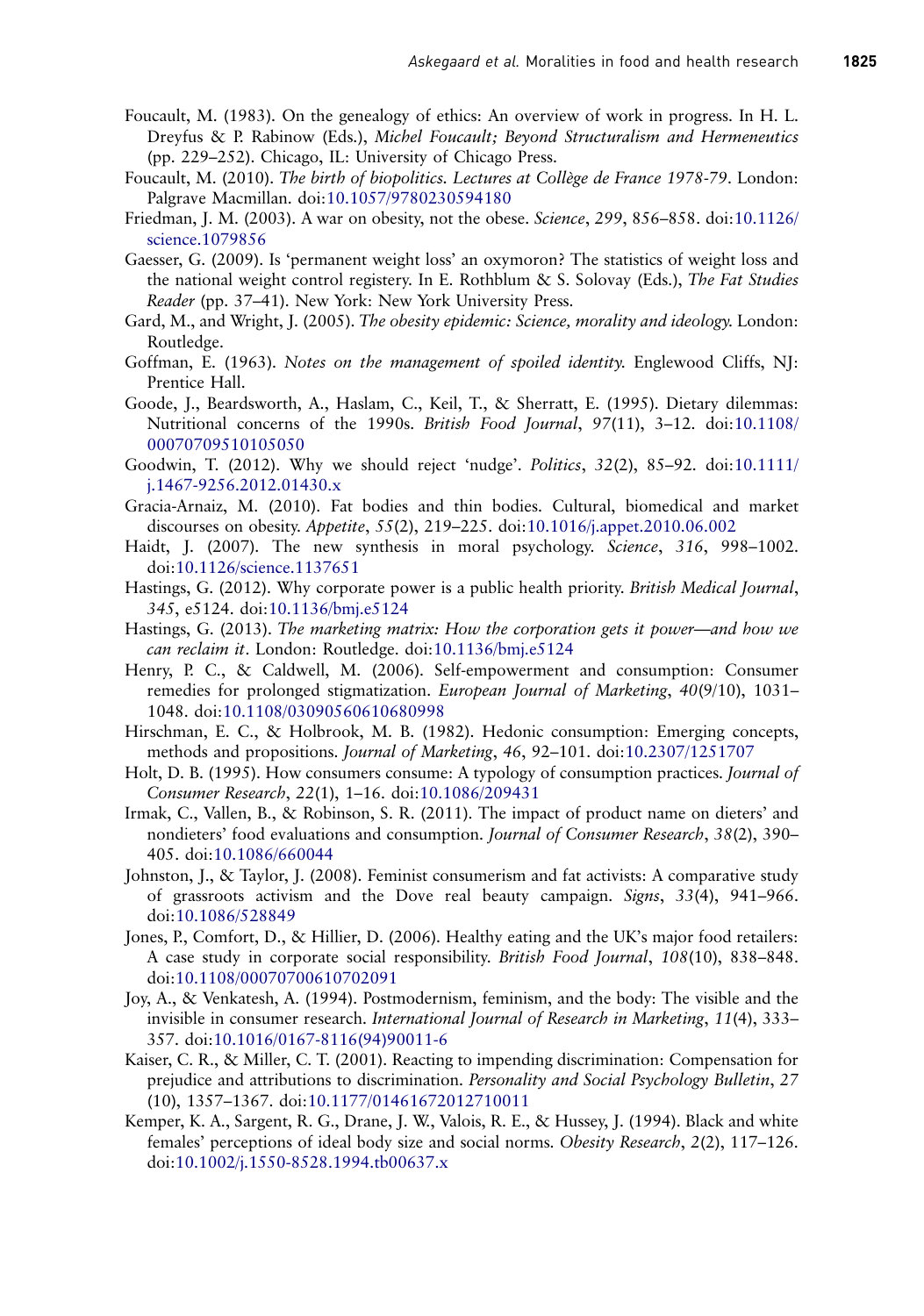- <span id="page-26-0"></span>Kivetz, R., & Keinan, A. (2006). Repenting hyperopia: An analysis of self-control regrets. Journal of Consumer Research, 33(2), 273–282. doi[:10.1086/506308](http://dx.doi.org/10.1086/506308)
- Krishnamurthy, P., & Prokopec, S. (2010). Resisting that triple‐chocolate cake: Mental budgets and self-control. Journal of Consumer Research, 37(1), 68-79. doi[:10.1086/](http://dx.doi.org/10.1086/649650) [649650](http://dx.doi.org/10.1086/649650)
- Kristensen, D. B., Askegaard, S., Jeppesen, L. H., & Anker, T. B. (2010). Promoting health: Producing moralisms? In M. C. Campbell, J. Inman, & R. Pieters (Eds.), NA – Advances in Consumer Research (Vol. 37, pp. 359–367). Duluth, MN: Association for Consumer Research.
- Kristensen, D. B., Boye, H., & Askegaard, S. (2011). Leaving the milky way! The formation of a consumer counter mythology. Journal of Consumer Culture, 11(2), 195–214. doi:[10.1177/1469540511402449](http://dx.doi.org/10.1177/1469540511402449)
- Lake, A., & Townshend, T. (2006). Obesogenic environments: Exploring the built and food environments. The Journal of the Royal Society for the Promotion of Health, 126(6), 262– 267. doi[:10.1177/1466424006070487](http://dx.doi.org/10.1177/1466424006070487)
- Latour, B. (2004). How to talk about the body? The normative dimension of science studies. Body and Society, 10(2–3), 205–229. doi[:10.1177/1357034X04042943](http://dx.doi.org/10.1177/1357034X04042943)
- Lawrence, C. M., & Thelen, M. H. (1995). Body image, dieting, and self-concept: Their relation in African-American and Caucasian children. Journal of Clinical Child Psychology, 24, 41–48. doi:[10.1207/s15374424jccp2401\\_5](http://dx.doi.org/10.1207/s15374424jccp2401%5F5)
- Lecerf, J.-M. (2013). Les dessous des régimes amaigrissants: Raison et deraison. In C. Fischler (Ed.), Les Alimentations particulières. Mangerons nous encore ensemble demain? (pp. 133– 148). Paris: Odile Jacob.
- Leeman, R. F., Fischler, C., & Rozin, P. (2011). Medical doctors' attitudes and beliefs about diet and health are more like those of their lay countrymen (France, Germany, Italy, UK and USA) than those of doctors in other countries. Appetite, 56(3), 558-563. doi[:10.1016/j.](http://dx.doi.org/10.1016/j.appet.2011.01.022) [appet.2011.01.022](http://dx.doi.org/10.1016/j.appet.2011.01.022)
- Lewin, A., Lindstrom, L., & Nestle, M. (2006). Food industry promises to address childhood obesity: Preliminary evaluation. Journal of Public Health Policy, 27, 327–348. doi[:10.1057/](http://dx.doi.org/10.1057/palgrave.jphp.3200098) [palgrave.jphp.3200098](http://dx.doi.org/10.1057/palgrave.jphp.3200098)
- Loewenstein, G. (1996). Out of control: Visceral influences on behavior. Organizational Behavior and Human Decision Processes, 65, 272–292. doi:[10.1006/obhd.1996.0028](http://dx.doi.org/10.1006/obhd.1996.0028)
- Loewenstein, G. (2011). Confronting reality: Pitfalls of calorie posting. American Journal of Clinical Nutrition, 93(4), 679–680. doi:[10.3945/ajcn.111.012658](http://dx.doi.org/10.3945/ajcn.111.012658)
- Ludwig, D., & Nestle, M. (2008). Can the food industry play a constructive role in the obesity epidemic? The Journal of American Medical Association, 300(15), 1808–1811. doi[:10.1001/](http://dx.doi.org/10.1001/jama.300.15.1808) [jama.300.15.1808](http://dx.doi.org/10.1001/jama.300.15.1808)
- Lupton, D. (1995). The imperative of health. London: Sage. doi[:10.1080/](http://dx.doi.org/10.1080/09581599708409082) [09581599708409082](http://dx.doi.org/10.1080/09581599708409082)
- Maes, S., & Karoly, P. (2005). Self-regulation assessment and intervention in physical health and illness: A review. Applied Psychology, 54(2), 267–299. doi:[10.1111/j.1464-](http://dx.doi.org/10.1111/j.1464-0597.2005.00210.x) [0597.2005.00210.x](http://dx.doi.org/10.1111/j.1464-0597.2005.00210.x)
- Marshall, D. A. (2010). Temptation, tradition, and taboo: A theory of sacralization. Sociological Theory, 28(1), 64–90. doi:[10.1111/j.1467-9558.2009.01366.x](http://dx.doi.org/10.1111/j.1467-9558.2009.01366.x)
- McLaren, L. (2007, January 1). Socioeconomic status and obesity. Epidemiologic Reviews, 29, 29–48. doi[:10.1093/epirev/mxm001](http://dx.doi.org/10.1093/epirev/mxm001)
- Ménard, J.-F. (2010). A'nudge' for public health ethics: Libertarian paternalism as a framework for ethical analysis of public health interventions? Public Health Ethics, 3(3), 229–238. doi:[10.1093/phe/phq024](http://dx.doi.org/10.1093/phe/phq024)
- Mennell, S. (1997). On the civilizing of appetite. In C. Counihan & P. Van Esterik (Eds.), Food and Culture (pp. 315–337). London: Routledge. doi:[10.1177/026327687004002011](http://dx.doi.org/10.1177/026327687004002011)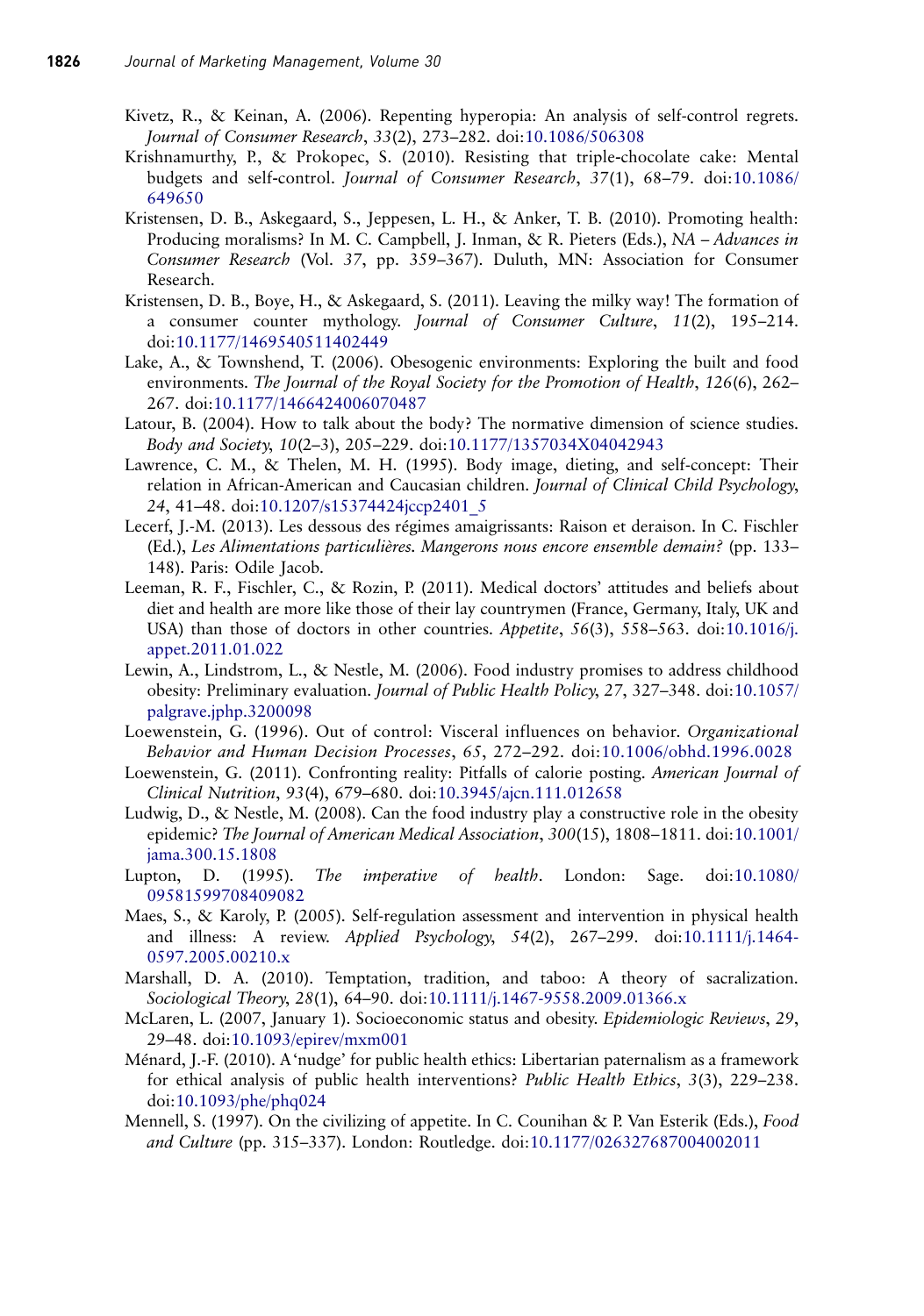- <span id="page-27-0"></span>Mikkonen, I., Luukkonen, A., & Koivisto, E. (2012, October). Consumers' alternative dietary lifestyle – narrative approach. Poster session presented at the annual North American Association for Consumer Research conference in Vancouver, Canada.
- Moisio, R., & Beruchashvili, M. (2010). Questing for well-being at Weight Watchers: The role of the spiritual-therapeutic model in a support group. *Journal of Consumer Research*, 36(5), 857–875. doi[:10.1086/605590](http://dx.doi.org/10.1086/605590)
- Mol, A. (2010). Moderation or satisfaction? Food ethics and food facts. In S. Vandamme, S. van De Vathorst, & I. de Beaufort (Eds.), Whose weight is it anyway? Essays on ethics and eating (pp. 121–132). Leuven: Acco Academic.
- Murray, S. (2005). Doing politics or selling out? Living the fat body. Women's Studies: An Interdisciplinary Journal, 34(3–4), 265–277. doi:[10.1080/00497870590964165](http://dx.doi.org/10.1080/00497870590964165)
- Murray, S. (2008). The 'fat' female body. Basingstoke: Palgrave Macmillan. doi[:10.1057/](http://dx.doi.org/10.1057/9780230584419) [9780230584419](http://dx.doi.org/10.1057/9780230584419)
- Nestle, M. (2003). Increasing portion sizes in American diets: More calories, more obesity. Journal of the American Dietetic Association, 103, 39–40. doi:[10.1053/](http://dx.doi.org/10.1053/jada.2003.50007) [jada.2003.50007](http://dx.doi.org/10.1053/jada.2003.50007)
- Nestle, M. (2007). Food politics: How the food Industry influences nutrition and health (revised and expanded edition). Berkeley: University of California Press.
- Odoms-Young, A. (2008). Factors that influence body image representations of black Muslim women. Social Science & Medicine, 66, 2573-2584. doi[:10.1016/j.socscimed.2008.02.008](http://dx.doi.org/10.1016/j.socscimed.2008.02.008)
- Oliver, A. (2011). Is nudge an effective public health strategy to tackle obesity? Yes. British Medical Journal, 342. doi:[10.1136/bmj.d2168](http://dx.doi.org/10.1136/bmj.d2168)
- Olshansky, S. J., Passaro, D. J., Hershow, R. C., Layden, J., Carnes, B. A., Brody, J., … Ludwig, D. S. (2005). A potential decline in life expectancy in the United States in the 21st century. New England Journal of Medicine, 352(11), 1138–1145. doi:[10.1056/NEJMsr043743](http://dx.doi.org/10.1056/NEJMsr043743)
- Orbach, S. (2010). Fat is a feminist issue. New York, NY: Random House.
- Patrick, V. M., & Hagtvedt, H. (2012). 'I don't' versus 'I can't': When empowered refusal motivates goal-directed behavior. Journal of Consumer Research, 39(2), 371–381. doi:[10.1086/663212](http://dx.doi.org/10.1086/663212)
- Pollock, N. J. (1995). Cultural elaborations of obesity: Fattening processes in Pacific societies. Asia Pacific Journal of Clinical Nutrition, 4, 357–360.
- Poulain, J. P. (2002). Sociologies de l'alimentation: les mangeurs et l'espace social alimentaire. Paris: Presses universitaires de France.
- Power, M. L., & Schulkin, J. (2009). The evolution of obesity. Baltimore, MD: The Johns Hopkins University Press.
- Puhl, R., & Brownell, K. D. (2003). Ways of coping with obesity stigma: Review and conceptual Analysis. Eating Behaviors, 4(1), 53–78. doi:[10.1016/S1471-0153\(02\)00096-X](http://dx.doi.org/10.1016/S1471-0153(02)00096-X)
- Ramanathan, S., & Williams, P. (2007). Immediate and delayed emotional consequences of indulgence: The moderating influence of personality type on mixed emotions. Journal of Consumer Research, 34(2), 212–223. doi:[10.1086/519149](http://dx.doi.org/10.1086/519149)
- Ricciardelli, L. A., & McCabe, M. P. (2001). Children's body image concerns and eating disturbance: A review of the literature. Clinical Psychology Review, 21(3), 325-344. doi:[10.1016/S0272-7358\(99\)00051-3](http://dx.doi.org/10.1016/S0272-7358(99)00051-3)
- Riis, J., & Ratner, R. (2010). Simplified nutrition guidelines to fight obesity. In R. Batra, P. A. Keller, & V. J. Strecher (Eds.), Leveraging consumer psychology for effective health communications: The obesity challenge (pp. 333–345). Armonk, NY: M. E. Sharpe.
- Robbins, J. (2007). Between reproduction and freedom: Morality, value, and radical cultural change. Ethnos, 72(3), 293–314. doi:[10.1080/00141840701576919](http://dx.doi.org/10.1080/00141840701576919)
- Rosenwald, M. S. (2011, July 7). Calorie counts don't change most people's dining-out habits, experts say. The Washington Post. Retrieved from [http://articles.washingtonpost.com/2011-](http://articles.washingtonpost.com/2011-07-06/local/35267358_1_calorie-labels-calorie-counts-chain-restaurants) [07-06/local/35267358\\_1\\_calorie-labels-calorie-counts-chain-restaurants](http://articles.washingtonpost.com/2011-07-06/local/35267358_1_calorie-labels-calorie-counts-chain-restaurants)
- Rothblum, E., and Solovay, S., eds. (2009). The fat studies reader. New York, NY: NYU Press.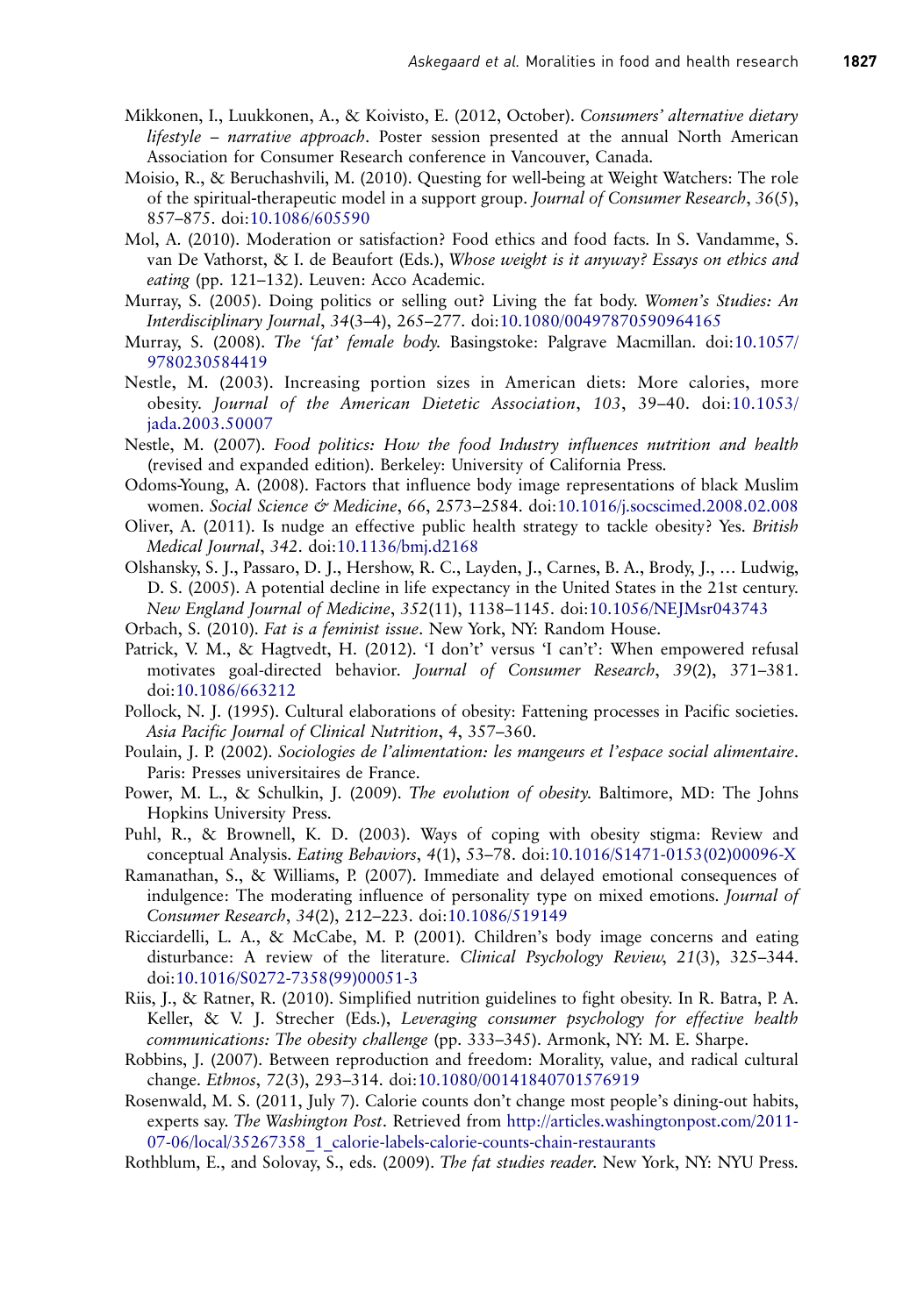- <span id="page-28-0"></span>Rothschild, M. (1999). Carrots, sticks, and promises: A conceptual framework for the management of public health and social issue behaviors. Journal of Marketing, 63(4), 24– 37. doi[:10.1080/15245004.2000.9961146](http://dx.doi.org/10.1080/15245004.2000.9961146)
- Rozin, P. (1999a). The process of moralization. Psychological Science, 10(3), 218–221. doi:[10.1111/1467-9280.00139](http://dx.doi.org/10.1111/1467-9280.00139)
- Rozin, P. (1999b). Preadaptation and the puzzles and properties of pleasure. In D. Kahneman, E. Diener, & A. Schwartz (Eds.), Well-being: The foundations of hedonic psychology (pp. 109–133). New York, NY: Russell Sage.
- Rozin, P. (2005). The meaning of food in our lives: A cross-cultural perspective on eating and well-being. Journal of Nutrition Education and Behavior, 37, S107–S112. doi[:10.1016/](http://dx.doi.org/10.1016/S1499-4046(06)60209-1) [S1499-4046\(06\)60209-1](http://dx.doi.org/10.1016/S1499-4046(06)60209-1)
- Rozin, P. (2007). Food and eating. In S. Kitayama & D. Cohen (Eds.), Handbook of Cultural Psychology (pp. 391–416). New York, NY: Guilford.
- Rozin, P., Ashmore, M., & Markwith, M. (1996). Lay American conceptions of nutrition: Dose insensitivity, categorical thinking, contagion, and the monotonic mind. Health Psychology, 15(6), 438–447. doi[:10.1037/0278-6133.15.6.438](http://dx.doi.org/10.1037/0278-6133.15.6.438)
- Rozin, P., Fischler, C., Imada, S., Sarubin, A., & Wrzesniewski, A. (1999). Attitudes to food and the role of food in life in the U.S.A., Japan, Flemish Belgium and France: Possible implications for the diet-health debate. Appetite, 33, 163–180. doi[:10.1006/](http://dx.doi.org/10.1006/appe.1999.0244) [appe.1999.0244](http://dx.doi.org/10.1006/appe.1999.0244)
- Rozin, P., Scott, S., Dingley, M., Urbanek, J. K., Jiang, H., & Kaltenbach, M. (2011). Nudge to nobesity I: Minor changes in accessibility decrease food intake. Judgment and Decision Making, 6(4), 323–332.
- Saguy, A. C., & Almeling, R. (2008). Fat in the fire? Science, the news media, and the 'obesity epidemic.' Sociological Forum, 23(1), 53–83. doi[:10.1111/j.1573-7861.2007.00046.x](http://dx.doi.org/10.1111/j.1573-7861.2007.00046.x)
- Santich, B. (1995). What the doctors ordered: 150 years of dietary advice in Australia. South Melbourne: Hyland House.
- Scaraboto, D., & Fischer, E. (2013). Frustrated fatshionistas: An institutional theory perspective on consumer quests for greater choice in mainstream markets. Journal of Consumer Research, 39(6), 1234–1257. doi:[10.1086/668298](http://dx.doi.org/10.1086/668298)
- Schlosser, E. (2001). Fast food nation. What the all-American meal is doing to the world. London: Allen Lane.
- Schwartz, J., & Byrd-Bredbenner, C. (2006). Portion distortion: Typical portion sizes selected by young adults. Journal of the American Dietetic Association, 106, 1412–1418. doi:[10.1016/j.jada.2006.06.006](http://dx.doi.org/10.1016/j.jada.2006.06.006)
- Schwartz, M. B., Vartanian, L. R., Nosek, B. A., & Brownell, K. D. (2006). The influence of one's own body weight on implicit and explicit anti-fat bias. Obesity, 14(3), 440–447. doi:[10.1038/oby.2006.58](http://dx.doi.org/10.1038/oby.2006.58)
- Scott, M. L., Nowlis, S. M., Mandel, N., & Morales, A. C. (2008). The effects of reduced food size and package size on the consumption behavior of restrained and unrestrained eaters. Journal of Consumer Research, 35(3), 391–405. doi[:10.1086/591103](http://dx.doi.org/10.1086/591103)
- Scrinis, G. (2013). Nutritionism: The science and politics of dietary advice (arts and traditions of the table). New York, NY: Columbia University Press.
- Selinger, E., & Whyte, K. (2011). Is there a right way to nudge? The practice and ethics of choice architecture. Sociology Compass, 5(10), 923–935. doi[:10.1111/j.1751-9020.2011.](http://dx.doi.org/10.1111/j.1751-9020.2011.00413.x) [00413.x](http://dx.doi.org/10.1111/j.1751-9020.2011.00413.x)
- Shah, A., Ubel, P., Bettman, J. R., Keller, P. A., & Edell, J. A. (2013). Investigating how financial disincentives and evaluative labels influence demand for unhealthy products: Evidence from the lab and field. Durham, NC: Duke University.
- Shankar, A., Cherrier, H., & Canniford, R. (2006). Consumer empowerment: A Foucauldian interpretation. European Journal of Marketing, 40(9/10), 1013–1030. doi[:10.1108/](http://dx.doi.org/10.1108/03090560610680989) [03090560610680989](http://dx.doi.org/10.1108/03090560610680989)
- Shell, E. R. (2003). Fat wars. The inside story of the obesity industry. London: Atlantic books.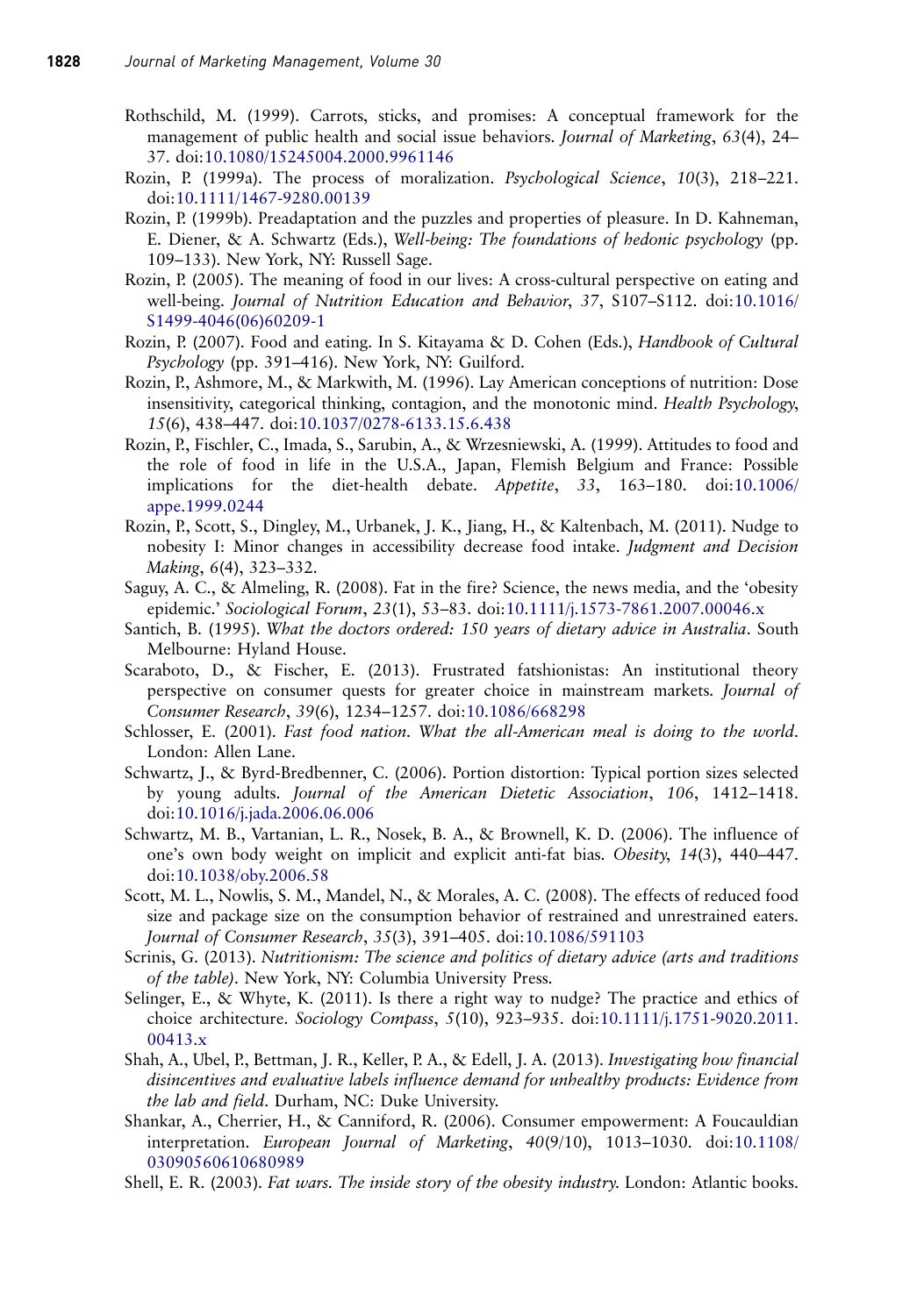<span id="page-29-0"></span>Shilling, C. (2003). The Body and Social Theory. London: Sage.

- Shiv, B., & Fedorikhin, A. (1999). Heart and mind in conflict: The interplay of affect and cognition in consumer decision making. Journal of Consumer Research, 26(3), 278–292. doi:[10.1086/209563](http://dx.doi.org/10.1086/209563)
- Smith, N. C., Goldstein, D. G., & Johnson, E. J. (2013). Choice without awareness: Ethical and policy implications of defaults. Journal of Public Policy & Marketing,  $32(2)$ ,  $159-172$ . doi:[10.1509/jppm.10.114](http://dx.doi.org/10.1509/jppm.10.114)
- Sobal, J., & Maurer, D. (1999). Interpreting weight: The social management of fatness and thinness. Hawthorne, NY: Aldine de Gruyter.
- Steim, R. I., & Nemeroff, C. J. (1995). Moral overtones of food: Judgments of others based on what they eat. Personality and Social Psychology Bulletin, 21(5), 480–490. doi[:10.1177/](http://dx.doi.org/10.1177/0146167295215006) [0146167295215006](http://dx.doi.org/10.1177/0146167295215006)
- Striegel-Moore, R. H., Dohm, F. A., Kraemer, H. C., Taylor, C. B., Daniels, S., Crawford, P. B., & Schreiber, G. B. (2003). Eating disorders in white and black women. American Journal of Psychiatry, 160(7), 1326–1331. doi[:10.1176/appi.ajp.160.7.1326](http://dx.doi.org/10.1176/appi.ajp.160.7.1326)
- Sulkunen, P. (2009). The saturated society. Governing risk  $\dot{\varphi}$  lifestyles in consumer culture. London: Sage.
- Taubes, G. (2011, April 3). Is sugar toxic? The New York Time Magazine. Retrieved from [http://](http://www.nytimes.com/2011/04/17/magazine/mag-17Sugar-t.html?pagewanted=all%26_r=0) www.nytimes.com/2011/04/17/magazine/mag-17Sugar-t.html?pagewanted=all $&r=0$
- Thaler, R. H., & Sunstein, C. R. (2008). Nudge: Improving decisions about health, wealth, and happiness. New Haven, CT: Yale University Press. doi[:10.1080/13571510903227064](http://dx.doi.org/10.1080/13571510903227064)
- Thompson, C., & Hirschman, E. (1995). Understanding the socialized body: A poststructuralist analysis of consumer's self-conceptions, body Images, and self-care practices. Journal of Consumer Research, 22, 139–153. Retrieved from [http://www.jstor.](http://www.jstor.org.proxy.bc.edu/stable/2489808) [org.proxy.bc.edu/stable/2489808](http://www.jstor.org.proxy.bc.edu/stable/2489808) doi:[10.1086/209441](http://dx.doi.org/10.1086/209441)
- Thompson, S. H., Corwin, S. J., & Sargent, R. G. (1997). Ideal body size beliefs and weight concerns of fourth grade children. International Journal of Eating Disorders, 21, 279–284. doi:[10.1002/\(SICI\)1098-108X\(199704\)21:3<279::AID-EAT8>3.0.CO;2-H](http://dx.doi.org/10.1002/(SICI)1098-108X(199704)21:3%3C279::AID-EAT8%3E3.0.CO;2-H)
- Townend, L. (2009). The moralizing of obesity: A new name for an old sin? Critical Social Policy, 29(2), 171-190. doi[:10.1177/0261018308101625](http://dx.doi.org/10.1177/0261018308101625)
- Turner, B. S. (1982). The discourse of diet. Theory, Culture  $\acute{\sigma}$  Society, 1(1), 23–32. doi:[10.1177/026327648200100103](http://dx.doi.org/10.1177/026327648200100103)
- Van Boven, L., & Loewenstein, G. (2003). Social projection of transient drive states. Personality and Social Psychology Bulletin, 29, 1159–1168. doi[:10.1177/](http://dx.doi.org/10.1177/0146167203254597) [0146167203254597](http://dx.doi.org/10.1177/0146167203254597)
- Vohs, K. D., Wang, Y., Gino, F., & Norton, M. I. (2013). Rituals enhance consumption. Psychological Science, 24(9), 1714–1721. doi[:10.1177/0956797613478949](http://dx.doi.org/10.1177/0956797613478949)
- Wadhwa, M., Shiv, B., & Nowlis, S. M. (2008). A bite to whet the reward appetite: The influence of sampling on reward-seeking behaviors. Journal of Consumer Research, 45(4), 403–413. doi[:10.1509/jmkr.45.4.403](http://dx.doi.org/10.1509/jmkr.45.4.403)
- Wansink, B., & Chandon, P. (2006). Can 'low-fat' nutrition labels lead to obesity? Journal of Marketing Research, 605–617. doi[:10.1509/jmkr.43.4.605](http://dx.doi.org/10.1509/jmkr.43.4.605)
- Wansink, B., Payne, C. R., & Chandon, P. (2007). Internal and external cues of meal cessation: The French paradox redux? Obesity, 15, 2920–2924. doi:[10.1038/oby.2007.348](http://dx.doi.org/10.1038/oby.2007.348)
- Wansink, B., Van Ittersum, K., & Painter, J. E. (2006). Ice cream illusions: Bowl size, spoon size, and serving size. American Journal of Preventive Medicine, 31(3), 240–243. doi:[10.1016/j.amepre.2006.04.003](http://dx.doi.org/10.1016/j.amepre.2006.04.003)
- Werle, C., Boesen-Mariani, S., Gavard-Perret, M. L., & Berthaud, S. (2012). Preventing youth obesity: The efficacy of the social risk argument on eating intentions and behaviors. Recherche Et Applications En Marketing, 27(3), 3–29. doi:[10.1177/076737011202700301](http://dx.doi.org/10.1177/076737011202700301)
- Werle, C., & Cuny, C. (2012). The boomerang effect of mandatory sanitary messages to prevent obesity. Marketing Letters, 23(3), 883–891. doi:[10.1007/s11002-012-9195-0](http://dx.doi.org/10.1007/s11002-012-9195-0)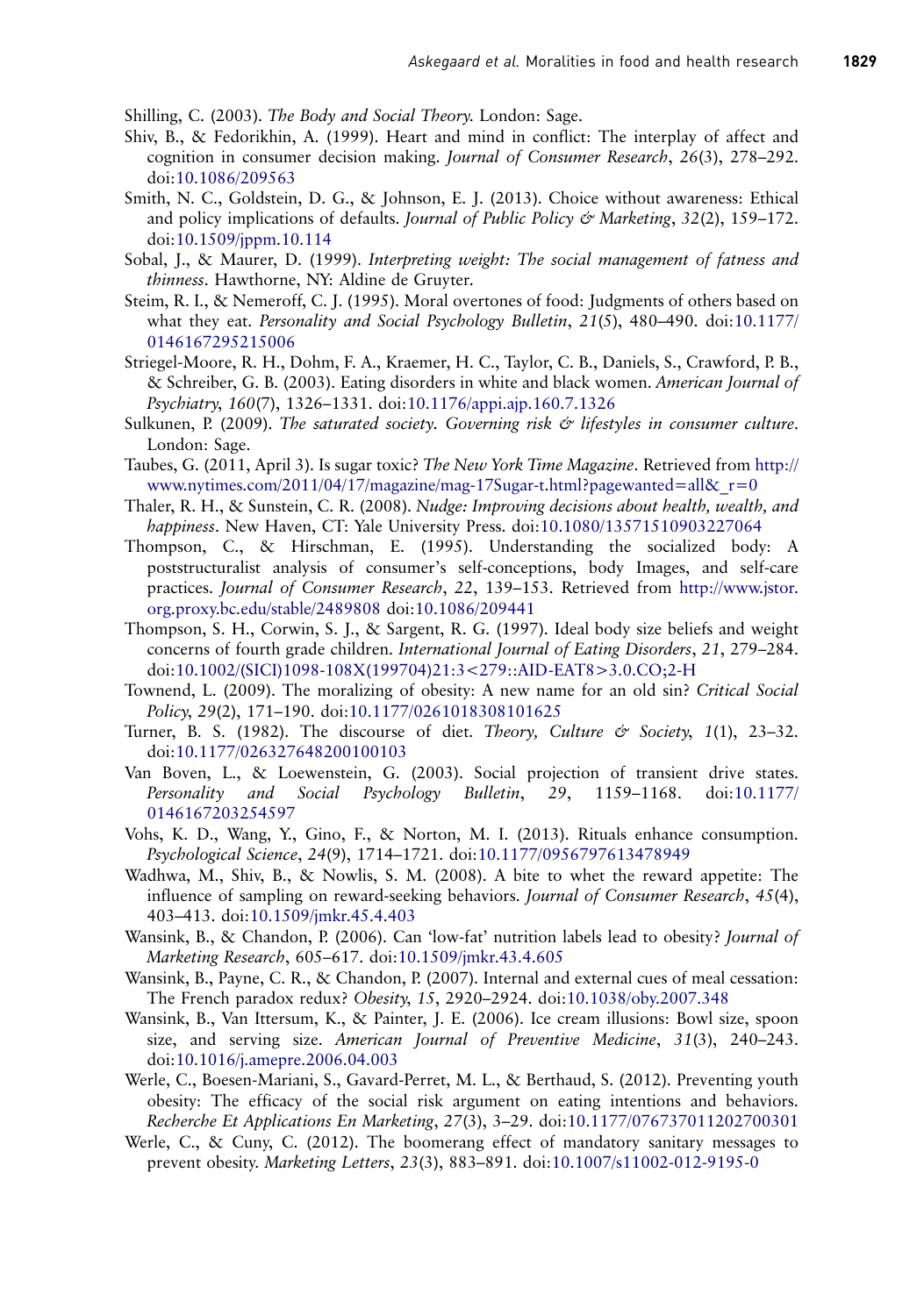<span id="page-30-0"></span>Wertenbroch, K. (1998). Consumption self-control by rationing purchase quantities of virtue and vice. Marketing Science, 17(4), 317–337. doi[:10.1287/mksc.17.4.317](http://dx.doi.org/10.1287/mksc.17.4.317)

- Wilcox, K., Vallen, B., Block, L., & Fitzsimons, G. J. (2009). Vicarious goal fulfillment: When the mere presence of a healthy option leads to an ironically indulgent decision. Journal of Consumer Research, 36, 380–393. doi[:10.1086/599219](http://dx.doi.org/10.1086/599219)
- Wilson, T. D. (2011). Redirect: The surprising new science of psychological change. London: Allen Lane.
- World Health Organization. (2000). Obesity: Preventing and managing the global epidemic (WHO Technical Report Series, 894) (pp. 1–253). New York, NY: World Health Organization.
- Zemack-Rugar, Y., Corus, C., & Brinberg, D. (2012). The 'response-to-failure' scale: Predicting behavior following initial self-control failure. Journal of Marketing Research, 49(6), 996– 1014. doi:[10.1509/jmr.10.0510](http://dx.doi.org/10.1509/jmr.10.0510)

# About the authors

The order of the two lead authors is alphabetical, both contributed equally to the paper. The remaining authors (also in alphabetical order) provided basic input for the four subsections in the body of the manuscript.

Søren Askegaard is a Professor of Marketing at the University of Southern Denmark. He is the initiator and director of the university's programme in Market and Management Anthropology (MMA) and an Associate Editor at the Journal of Consumer Research. Søren is part of the CCT research tradition. His current research projects include globalism and localisms in consumer culture: food culture, the ideology of health and morality of the body; and marketplace seduction. Søren's work has appeared in, among others, the *Journal of Consumer Research*, Marketing Theory, Journal of Consumer Culture, International Business Review, Psychology and Marketing, and Consumption Markets and Culture.

Corresponding author: Søren Askegaard, Marketing, University of Southern Denmark, Campusvej 55, 5230 Odense M, Denmark.

- $T +4565503255$
- E aske@sam.sdu.dk

Nailya Ordabayeva is an Assistant Professor of Marketing at Boston College. She received her PhD at INSEAD in Fontainebleau, France. Nailya's research examines how consumers perceive food packages and portions and how these perceptions influence consumption decisions. She is also interested in the effects of wealth distributions on conspicuous and inconspicuous consumption. Nailya's research has been published in, among others, the Journal of Marketing, the Journal of Marketing Research, the Journal of Consumer Research, and the Journal of Consumer Psychology. Her findings have received coverage at media outlets such as *The New York Times*, The Wall Street Journal, The Economist, and USA Today.

Pierre Chandon is the L'Oréal Chaired Professor of Marketing, Innovation and Creativity and the Director of the INSEAD Social Science Research Centre. His primary research interests focus on the effects of marketing (in particular, packaging and nutrition claims) on food choices. He has published in marketing journals, such as Journal of Consumer Research, Journal of Marketing Research, Journal of Marketing, Foundations and Trends in Marketing, and also in nutrition and medical journals, such as Obesity, Nutrition Reviews, and Annals of Internal Medicine. Pierre received the 2012 O'Dell award for his 2007 Journal of Marketing Research article on calorie underestimation and the 2010 JCR award for his 2007 Journal of Consumer Research article on health halos. His 2009 Journal of Marketing article on in-store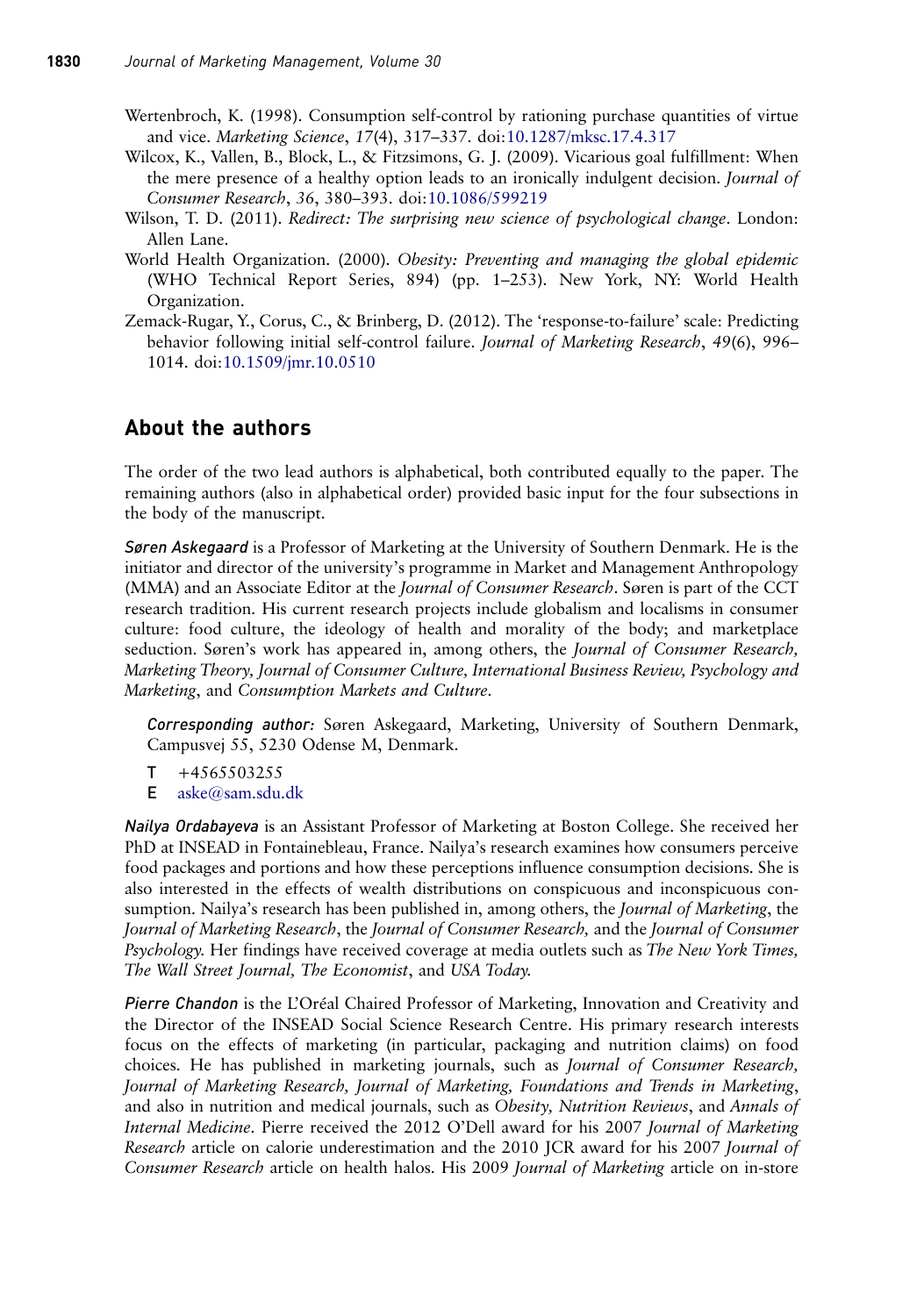attention and evaluation as well his 2005 Journal of Marketing article on self-generated validity were both finalists for the Marketing Science Institute/H. Paul Root Award.

Tracy Cheung is a PhD Candidate in Behavioural Sciences at the Self-Regulation Lab, Utrecht University. Tracy joined the Self-Regulation Lab at Utrecht University in September 2012 after obtaining her undergraduate BA (Honours) in Psychology at Queen's University, Canada, and a Master's degree in Educational Psychology at the University of Bristol, UK. Tracy's research focuses on self-control and healthy food consumption choices. Her research is part of the EU Marie Curie Research Fellowship Consumer Competence Training (CONCORT) network.

Zuzana Chytkova is an Assistant Professor of Marketing at the University of Economics, Prague, which she joined in 2010. She completed her PhD dissertation entitled 'Immigration, gender and consumer acculturation: A journey into the meaningful world of food consumption practices of Romanian women in Italy' at the University of Pisa. Zuzana's research interests include consumption related issues in relation to immigration, gender and health. She has published her work in peer-reviewed national and international journals and is currently planning to found the first Social Marketing Center in the Czech Republic as a way to obtain funding for research on social issues and to drive social change.

Yann Cornil is a PhD Candidate in Marketing at INSEAD. Yann's primary research area is consumers' eating behaviour, which he studies from different angles: visual perception, affective forecasting, identity, emotions, as well as biological factors. He has published in Psychological Science and Journal of Consumer Psychology. Yann is currently involved in a multi-disciplinary project on the environmental and biological drivers of obesity, with marketing researchers from INSEAD and medical researchers from La Pitié Salpétrière. Before starting his PhD, Yann graduated with a Master's degree in Management from HEC Paris and worked as a financial marketing analyst at BNP Paribas.

Canan Corus is an Assistant Professor of Marketing at Pace University. She received her Ph.D. in marketing from the Pamplin School of Business at Virginia Tech in 2008. She also holds an MBA from SUNY at Binghamton and a BS in food processing engineering from METU in Ankara, Turkey. Prior to starting her academic career, Canan worked in the marketing division of the KOC Group in Turkey as an international marketing executive. Canan's research focuses on consumer health, consumer welfare and vulnerable populations. Her studies have explored customisation and consumers' reception of health messages, consumer literacy, corporate social responsibility and stakeholder engagement. She has published in academic journals such as the Journal of Business Research, the Journal of Marketing Research, the Journal of Applied Social Psychology, the Journal of Consumer Affairs and the Journal of Public Policy & Marketing.

Julie A. Edell is an Associate Professor of Marketing at the Fuqua School of Business, which she joined in 1980 after receiving her MS and PhD in marketing from Carnegie-Mellon University and her BA in mathematics from The University of Nebraska-Omaha. Julie's primary research areas are advertising and consumer emotions. She has examined a number of issues surrounding the question, 'What makes for an effective marketing communication?' Her research examines the emotions that are elicited by the communication and the impact of these emotions on the beliefs, attitudes and behavioural intentions. Julie's publications include the book, Emotion in Advertising: Theoretical and Practical Explorations, and numerous papers in leading academic journals and books including the Journal of Consumer Psychology, the Journal of Consumer Research, and the Journal of Marketing Research.

Daniele Mathras is a PhD Candidate in Marketing at the W.P. Carey School of Business at Arizona State University. She earned a BS in Business Administration from Babson College in 2003 with a concentration in Marketing and an MBA from the University of Massachusetts in 2009 with a concentration in Marketing and Sustainability. Prior to joining ASU's doctoral program, Daniele was a marketing and public relations professional in the entertainment,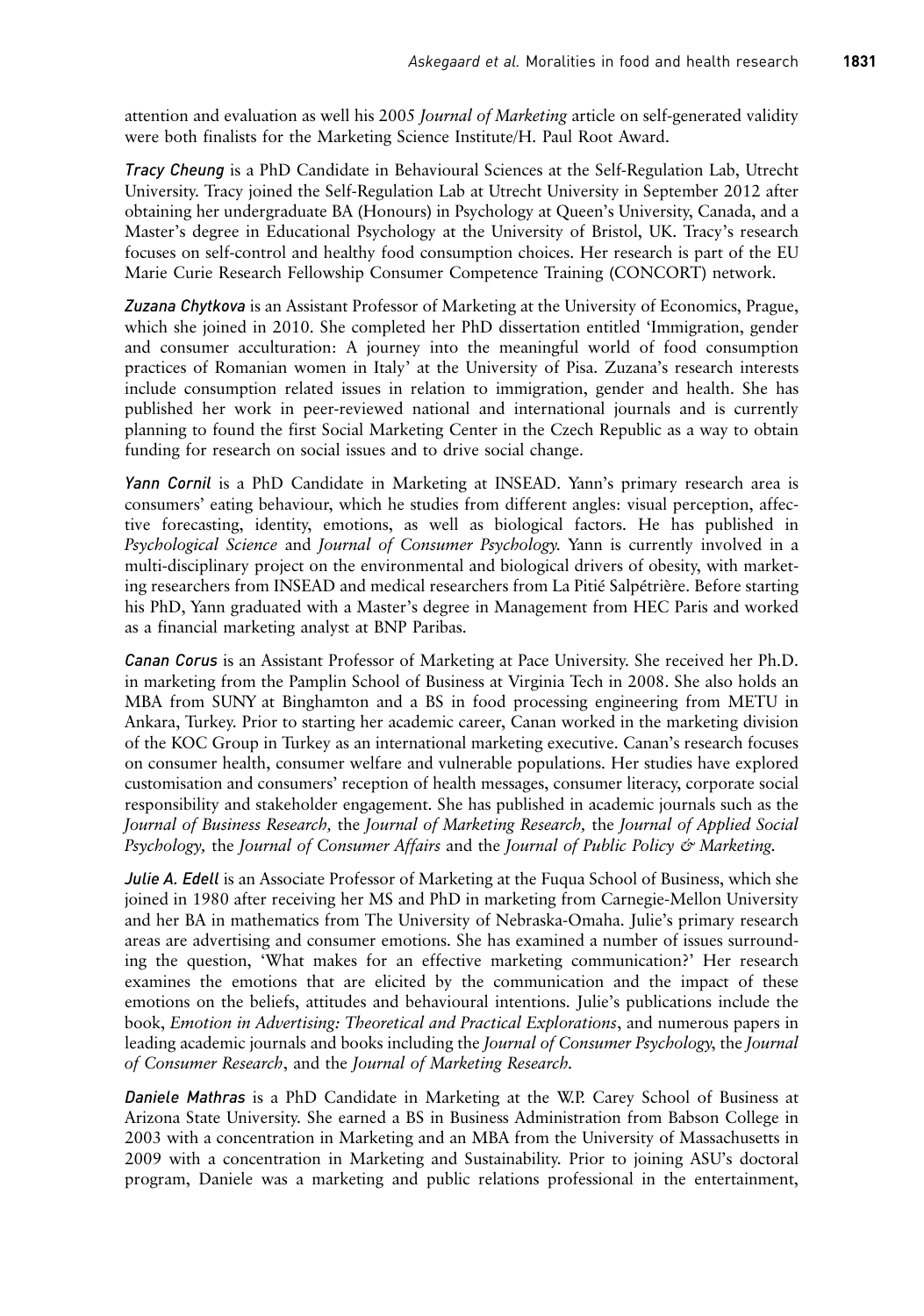natural foods, and culinary industries. She has been a member of Slow Foods USA and Community Involved in Sustaining Agriculture, and an associate at Seed to Shelf: Marketing for Sustainability. Her research falls into TCR, with current projects on the influence of confessions and policy reactance on identity-driven self-regulation and consumption decisions, and the influence of stress and vulnerability on consumer and provider well-being outcomes.

Astrid Franziska Junghans is a PhD Candidate in Behavioural Sciences at the Self-Regulation Lab, Utrecht University, which she joined in September 2012. In 2009, Astrid received her BA in Integrated Social and Cognitive Psychology from Jacobs University Bremen followed by her MSc in Social and Cultural Psychology from the London School of Economics in 2010. Astrid's research focuses on consumers' eating behaviours and decision-making in today's obesogenic environment. She is specifically interested in the influence of food environment manipulations such as food accessibility. This research is sponsored by the EU FP7 Marie Curie Initial Training Network CONCORT (Consumer Competence Research Training).

Dorthe Brogaard Kristensen is an Assistant Professor of Marketing at the University of Southern Denmark in Odense, Denmark. Her research focuses on consumers' perceptions and practices in the sphere of health and food. She currently explores how consumers in different countries (starting from Denmark and the Czech Republic) deploy consumption in different forms of governmentality.

Ilona Mikkonen is a University Lecturer and Researcher (tenured) at the Marketing faculty of the Aalto University School of Business in Finland. Her research focuses on consumer culture theory, consumer identity, well-being and the influence of exercise.

Elizabeth G. Miller is an Associate Professor of Marketing at the University of Massachusetts Amherst. Her research explores how emotions, especially stress, influence how consumers process information as well as how the way information is presented changes whether consumers use it. Frequently, she studies these issues within the context of consumers' healthrelated decisions, examining such questions as what factors influence children's food choices, how to present risk information and how to reduce stress during negative service events. Her research has been published in the Journal of Consumer Research, the Journal of Service Research, the Journal of Public Policy & Marketing, and the Journal of Consumer Behaviour, among other outlets.

Nada Sayarh is a PhD Candidate in Marketing at University of Geneva, which she joined in 2008. She is a holder of an MBA from Binghamton University – SUNY (NY, USA) and a BBA from Al Akhawayn University (Morocco). She has previously worked as a Brand Manager in Procter and Gamble and Colgate Palmolive in Morocco. Afterwards, she has joined academia and taught Marketing and Communication related courses at the University of Geneva as well as Webster University in Switzerland. Nada's research focuses on stigma and virtual consumption communities.

Carolina Werle is an Assistant Professor of Marketing at Grenoble Ecole de Management in Grenoble, France. Her research deals with social marketing issues and she is interested in external cues influencing food consumption, self-control issues, the efficacy of prevention campaigns and the relationship between physical activity and food consumption. Her research has been published in outlets such as Archives of Pediatric & Adolescent Medicine, Marketing Letters, Appetite, Food Quality & Preference, and Recherches et Applications en Marketing.